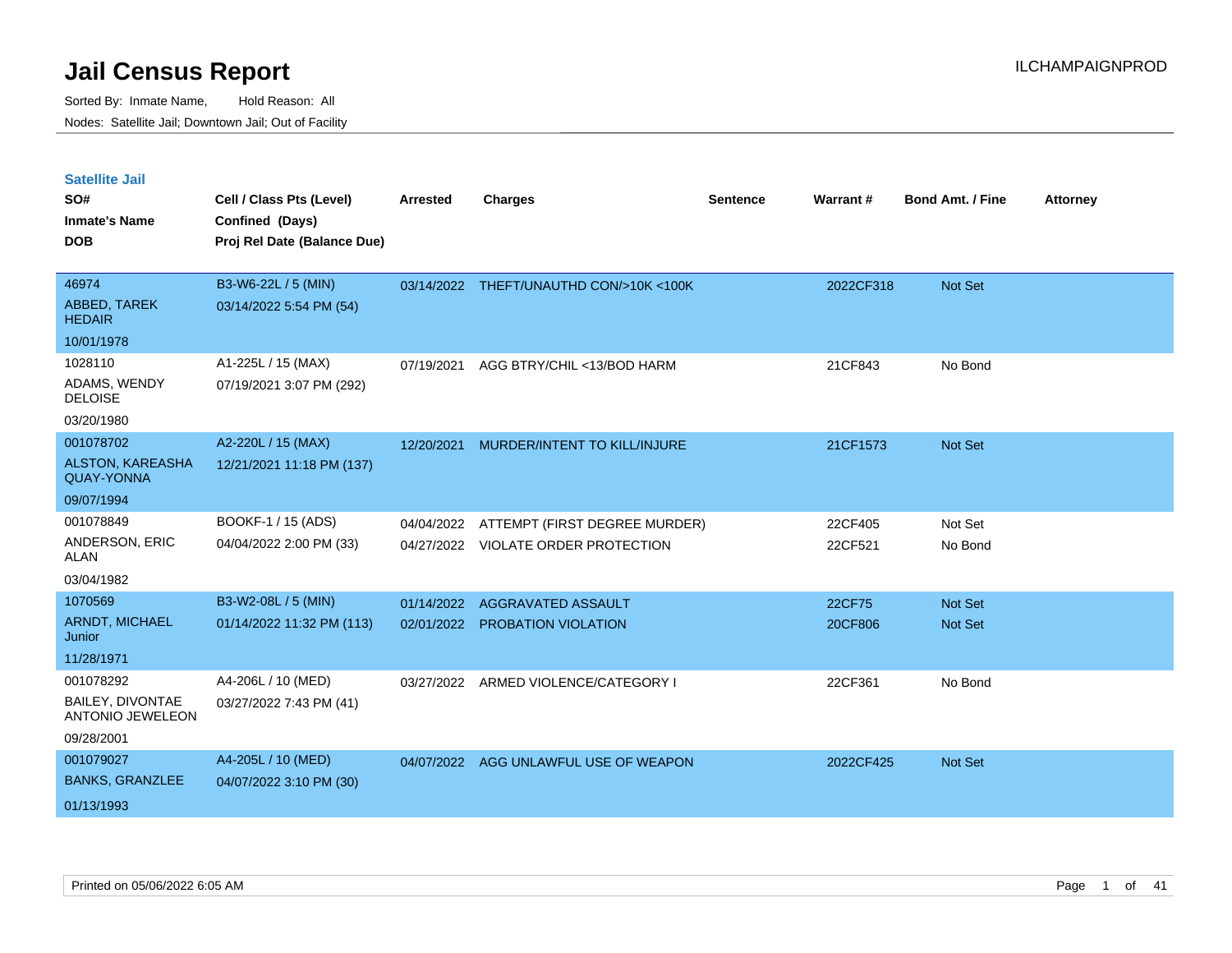| SO#<br><b>Inmate's Name</b><br><b>DOB</b>                       | Cell / Class Pts (Level)<br>Confined (Days)<br>Proj Rel Date (Balance Due) | <b>Arrested</b>                        | <b>Charges</b>                                                                                                                                        | <b>Sentence</b> | Warrant#                                  | <b>Bond Amt. / Fine</b>                     | <b>Attorney</b> |
|-----------------------------------------------------------------|----------------------------------------------------------------------------|----------------------------------------|-------------------------------------------------------------------------------------------------------------------------------------------------------|-----------------|-------------------------------------------|---------------------------------------------|-----------------|
| 001078565                                                       | B1-104U / 15 (MAX)                                                         | 11/05/2021                             | POSSESSION OF STOLEN FIREARM                                                                                                                          |                 | 21CF1366                                  | Not Set                                     |                 |
| <b>BARBER, MARK</b><br>ANTHONY, Junior                          | 11/05/2021 7:40 AM (183)                                                   | 11/05/2021<br>11/05/2021               | RECEIVE/POSS/SELL STOLEN VEH<br><b>BURGLARY</b>                                                                                                       |                 | 2021CF1309<br>21CF1369                    | 25000.00<br>Not Set                         |                 |
| 09/24/2003                                                      |                                                                            |                                        |                                                                                                                                                       |                 |                                           |                                             |                 |
| 001078969<br>BEVERLY, SAYVION<br><b>LAMONTE</b><br>11/20/2002   | B1-104L / 10 (MED)<br>03/22/2022 10:20 PM (46)                             |                                        | 03/22/2022 AGG UNLAWFUL USE WEAPON/PERSON                                                                                                             |                 | 22CF345                                   | Not Set                                     |                 |
| 64848<br><b>BLISSIT, ANTHONY</b><br><b>LATHEN</b><br>02/16/1985 | B3-W4-13U / 10 (ADS)<br>04/23/2022 1:31 AM (14)                            | 04/23/2022<br>04/23/2022<br>04/23/2022 | DOM BTRY/BOD HARM/4+ PRECONV<br><b>ESCAPE/VIOLATE ELEC MONITORING</b><br><b>HRSMT/THREATEN PERSON/KILL</b><br>05/03/2022 DOMESTIC BATTERY/OTHER PRIOR |                 | 20CF1099<br>21CF372<br>21CF339<br>22CF539 | 25000.00<br>25000.00<br>25000.00<br>Not Set |                 |
| 923208<br>BREADY, ANDREW<br><b>NICHOLAS</b><br>06/08/1988       | B3-W7-26L / 10 (MED)<br>01/22/2022 7:43 PM (105)                           |                                        | 01/22/2022 CRIM TRES TO RES/PERS PRESENT                                                                                                              |                 | 22CF92                                    | Not Set                                     |                 |
| 25694<br><b>BROADWAY, ELLIS</b><br>Junior<br>10/02/1960         | A3-111L / 5 (ADS)<br>04/25/2022 3:23 PM (12)                               |                                        | 04/25/2022 BURGLARY                                                                                                                                   |                 | 22CF506                                   | Not Set                                     |                 |
| 61675<br><b>BROWN, ANTONIO</b><br><b>BURNETT</b><br>03/04/1983  | B1-202L / 10 (MED)<br>02/10/2022 3:28 PM (86)                              | 02/10/2022                             | AGG DISCHARGE FIREARM/OCC BLDG                                                                                                                        |                 | 20CF374                                   | 100000.00                                   |                 |
| 51247<br><b>BROWN, DANTE</b><br><b>MAURICE</b><br>04/19/1979    | B1-202U / 10 (MED)<br>04/15/2021 6:24 PM (387)                             | 04/15/2021                             | FELON POSS/USE WEAPON/FIREARM                                                                                                                         |                 | 21CF411                                   | Not Set                                     |                 |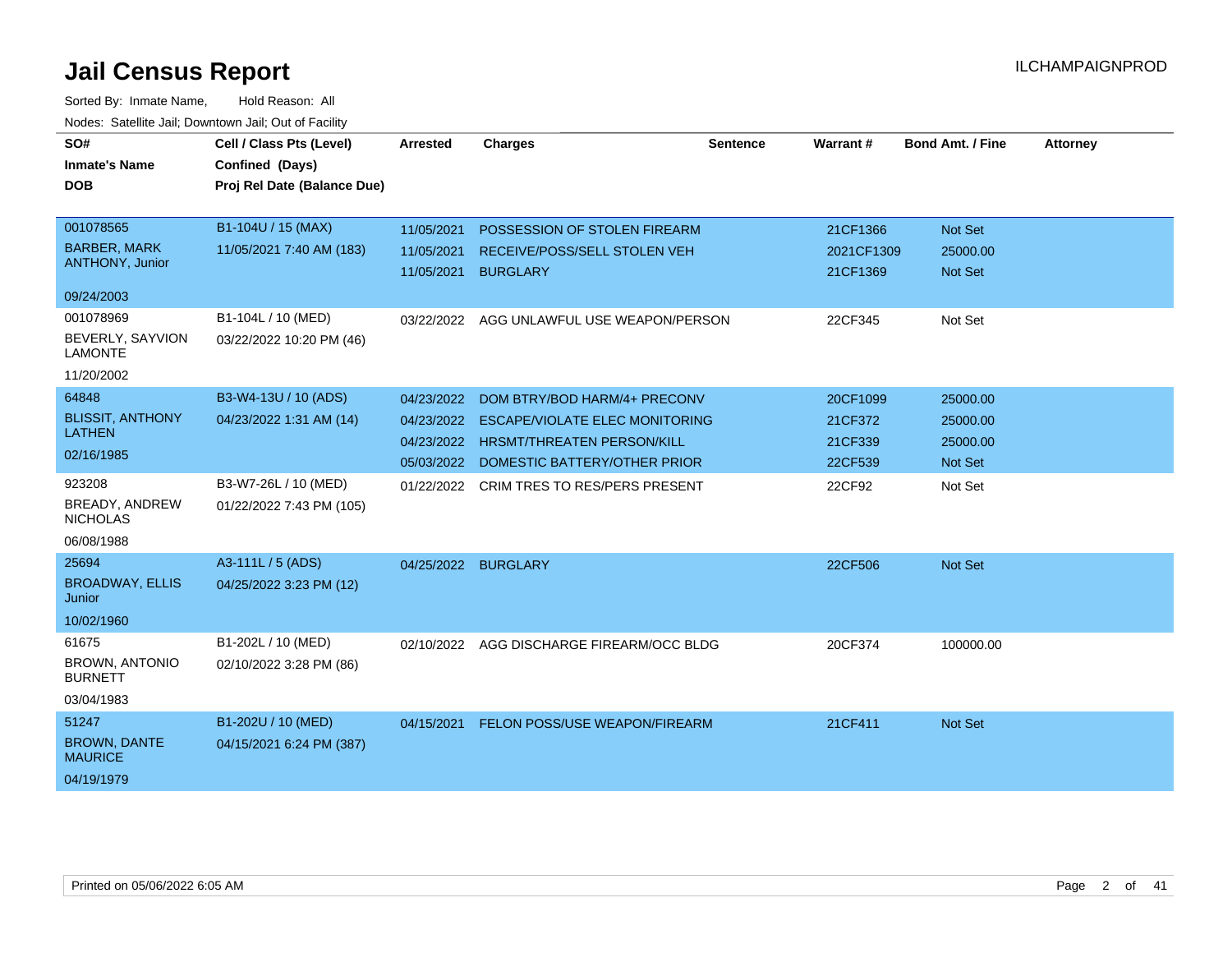Sorted By: Inmate Name, Hold Reason: All Nodes: Satellite Jail; Downtown Jail; Out of Facility

| roaco. Calcinio dan, Downtown dan, Cal or Fability |                                             |                   |                                        |                 |            |                         |                 |
|----------------------------------------------------|---------------------------------------------|-------------------|----------------------------------------|-----------------|------------|-------------------------|-----------------|
| SO#                                                | Cell / Class Pts (Level)                    | Arrested          | <b>Charges</b>                         | <b>Sentence</b> | Warrant#   | <b>Bond Amt. / Fine</b> | <b>Attorney</b> |
| <b>Inmate's Name</b>                               | Confined (Days)                             |                   |                                        |                 |            |                         |                 |
| DOB                                                | Proj Rel Date (Balance Due)                 |                   |                                        |                 |            |                         |                 |
|                                                    |                                             |                   |                                        |                 |            |                         |                 |
| 1028966                                            | A3-212U / 10 (ADS)                          | 04/29/2022        | MFG/DEL CANNABIS/500<2000 GR           |                 | 22CF532    | No Bond                 |                 |
| <b>BROWN, DARRION</b><br><b>DEVON</b>              | 04/30/2022 1:10 AM (7)                      |                   | 04/29/2022 IMPROPER USE REGIS/TITLE    |                 | 22MT598    | No Bond                 |                 |
| 03/05/1994                                         |                                             |                   |                                        |                 |            |                         |                 |
| 1015739                                            | A2-122U / 5 (MIN)                           | 04/14/2022        | CRIMINAL TRESPASS BUILDING             |                 | 22CM114    | 100.00                  |                 |
|                                                    | BROWN, JERI CHANCY 04/14/2022 10:11 PM (23) |                   | 04/19/2022 AGGRAVATED BATTERY          |                 | 2021CF1260 | Not Set                 |                 |
|                                                    |                                             |                   |                                        |                 |            |                         |                 |
| 03/07/1989                                         |                                             |                   |                                        |                 |            |                         |                 |
| 990921                                             | B4-121L / 15 (MAX)                          | 01/20/2022        | MFG/DEL 1<15 GR COCAINE/ANLG           |                 | 19CF369    | 25000.00                |                 |
| <b>BROWN, QUINTIN</b><br><b>MARSHAUN</b>           | 01/20/2022 7:19 PM (107)                    |                   | 01/20/2022 ARMED HABITUAL CRIMINAL     |                 | 21CF935    | 750000.00               |                 |
| 09/26/1991                                         |                                             |                   |                                        |                 |            |                         |                 |
| 981645                                             | B4-225L / 15 (MAX)                          | 01/27/2022 MURDER |                                        |                 | 22CF114    | 1000000.00              |                 |
| BRUMFIELD,<br>JONATHAN EZEKEIL                     | 01/27/2022 8:15 PM (100)                    |                   |                                        |                 |            |                         |                 |
| 08/03/1989                                         |                                             |                   |                                        |                 |            |                         |                 |
| 1047579                                            | A1-125U / 10 (MED)                          |                   | 02/24/2022 ARMED ROBBERY/NO FIREARM    |                 | 22CF232    | <b>Not Set</b>          |                 |
| <b>BUTLER, TAMYRA</b><br><b>COSHAWN</b>            | 02/24/2022 5:40 AM (72)                     |                   |                                        |                 |            |                         |                 |
| 07/06/1988                                         |                                             |                   |                                        |                 |            |                         |                 |
| 39474                                              | B1-101U / 10 (ADS)                          | 07/06/2021        | MFG/DEL 15<100 GR HEROIN/ANLG          |                 | 21CF792    | Not Set                 |                 |
| CAMPBELL, AARON<br><b>JACOB</b>                    | 07/06/2021 11:56 PM (305)                   |                   |                                        |                 |            |                         |                 |
| 07/18/1974                                         |                                             |                   |                                        |                 |            |                         |                 |
| 533450                                             | A1-226U / 5 (ADS)                           | 04/25/2022 THEFT  |                                        |                 | 22CF503    | Not Set                 |                 |
| CAMPBELL,                                          | 04/25/2022 7:24 PM (12)                     | 04/26/2022 THEFT  |                                        |                 | 22CF511    | <b>Not Set</b>          |                 |
| <b>ELIZABETH TAEHEE</b>                            |                                             |                   | 04/26/2022 POSSESSION OF METH< 5 GRAMS |                 | 22CF512    | Not Set                 |                 |
| 11/11/1979                                         |                                             |                   |                                        |                 |            |                         |                 |
| 1060436                                            | B1-106U / 10 (MED)                          | 01/06/2022        | AGGRAVATED UNLAWFUL RESTRAINT          |                 | 22CF29     | Not Set                 |                 |
| CARTER, DERESHEO<br><b>DEWAYNE</b>                 | 01/06/2022 8:43 PM (121)                    | 01/06/2022        | FELON ESCAPE/PEACE OFFICER             |                 | 22CF28     | Not Set                 |                 |

09/10/1991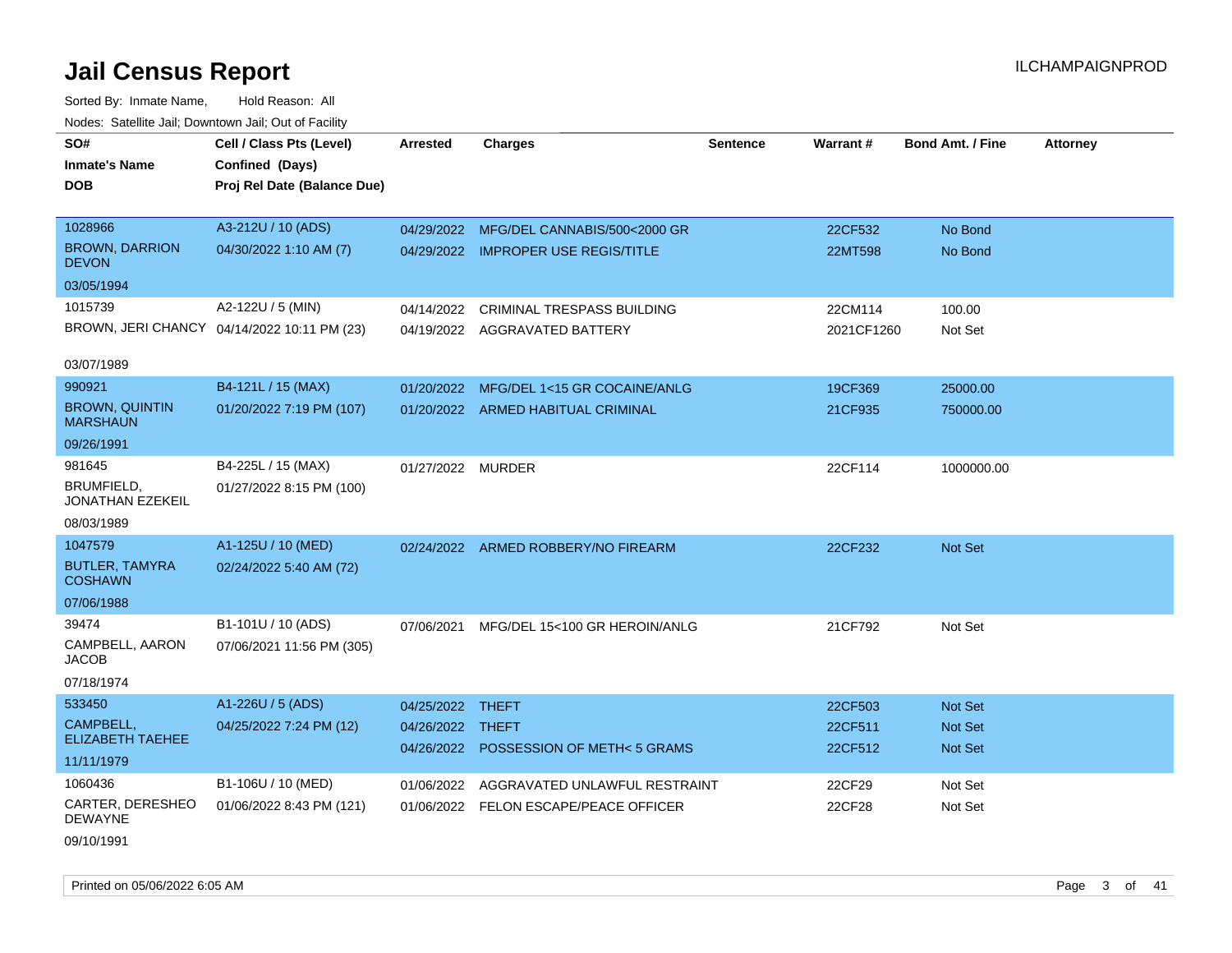| SO#                                       | Cell / Class Pts (Level)                     | <b>Arrested</b> | <b>Charges</b>                           | <b>Sentence</b> | Warrant#     | <b>Bond Amt. / Fine</b> | <b>Attorney</b> |
|-------------------------------------------|----------------------------------------------|-----------------|------------------------------------------|-----------------|--------------|-------------------------|-----------------|
| <b>Inmate's Name</b>                      | Confined (Days)                              |                 |                                          |                 |              |                         |                 |
| <b>DOB</b>                                | Proj Rel Date (Balance Due)                  |                 |                                          |                 |              |                         |                 |
|                                           |                                              |                 |                                          |                 |              |                         |                 |
| 001077353                                 | B1-106L / 15 (MAX)                           |                 | 02/12/2022 FELON POSS/USE WEAPON/FIREARM |                 | 22CF173      | No Bond                 |                 |
| <b>CARTER, JAMES</b><br><b>IVORY</b>      | 02/13/2022 1:19 AM (83)                      |                 | 02/12/2022 ALCOHOL SALES - MINOR 19-20   |                 | 2020OV127    | 1000.00                 |                 |
| 08/12/2000                                |                                              |                 |                                          |                 |              |                         |                 |
| 1029088                                   | B1-205L / 10 (MED)                           | 12/21/2021      | FELON POSS/USE FIREARM PRIOR             |                 | 21CF1338     | 250000.00               |                 |
| CHAPPLE, MALIK<br><b>BIANCO</b>           | 12/22/2021 10:02 AM (136)                    |                 |                                          |                 |              |                         |                 |
| 10/25/1994                                |                                              |                 |                                          |                 |              |                         |                 |
| 1072407                                   | A2-221L / 10 (MED)                           | 04/17/2022      | FORGERY/ISSUE/DELIVER DOCUMENT           |                 | 2021CF1159   | 24820.00                |                 |
| <b>CLARK, AMY KANANI</b>                  | 04/17/2022 1:20 AM (20)                      |                 | 04/17/2022 AGG BATTERY/PEACE OFFICER     |                 | 22CF473      | No Bond                 |                 |
|                                           |                                              |                 |                                          |                 |              |                         |                 |
| 11/29/1988                                |                                              |                 |                                          |                 |              |                         |                 |
| 001078812                                 | B1-207U / 15 (MAX)                           |                 | 02/01/2022 ARMED ROBBERY/ARMED W/FIREARM |                 | 22CF145      | Not Set                 |                 |
| <b>COBB, SINTRAE</b><br>SANCHEZ           | 02/01/2022 8:33 PM (95)                      |                 |                                          |                 |              |                         |                 |
| 07/05/2002                                |                                              |                 |                                          |                 |              |                         |                 |
| 001077485                                 | A1-227U / 15 (MAX)                           | 12/21/2021      | MURDER/INTENT TO KILL/INJURE             |                 | 2021CF1282   | 1000000.00              |                 |
| <b>COLBERT, ARIEANA</b><br><b>FELICIA</b> | 12/21/2021 2:08 PM (137)                     |                 |                                          |                 |              |                         |                 |
| 12/13/2000                                |                                              |                 |                                          |                 |              |                         |                 |
| 34805                                     | B4-223U / 15 (MAX)                           | 10/01/2021      | DOMESTIC BATTERY                         |                 | 21CF1183     | Not Set                 |                 |
|                                           | CONERLY, KIN JOSEPH 10/01/2021 1:53 AM (218) | 10/01/2021      | ARMED HABITUAL CRIMINAL                  |                 | 21CF1184     | Not Set                 |                 |
|                                           |                                              | 10/06/2021      | POSS STOLEN VEHICLE > \$25,000           |                 | 19CF1786     | Not Set                 |                 |
| 11/16/1971                                |                                              |                 |                                          |                 |              |                         |                 |
| 1021334                                   | BOOKH-3                                      | 05/06/2022      | DRIVING ON SUSPENDED LICENSE             |                 | 22 TR 16291  | 15000.00                |                 |
| <b>COOK, JAMAL EDWIN</b>                  | 05/06/2022 4:18 AM (1)                       | 05/06/2022      | AGG FLEEING/2+ CON DEVICES               |                 | 22 CF 1675   | 15000.00                |                 |
| <b>ANTONIO</b>                            |                                              | 05/06/2022      | <b>DOMESTIC BATTERY</b>                  |                 | 2022 CM AWOW | Not Set                 |                 |
| 02/29/1992                                |                                              |                 |                                          |                 |              |                         |                 |
| 001077549                                 | B2-T3-10L / 10 (SPH)                         | 12/22/2020      | PRED CRIM SEX ASLT/VICTIM <13            |                 | 2020CF1469   | Not Set                 |                 |
| CRISTOBAL-MATEO,<br><b>CRISTOBAL</b>      | 12/22/2020 1:17 PM (501)                     |                 |                                          |                 |              |                         |                 |
| 12/02/1988                                |                                              |                 |                                          |                 |              |                         |                 |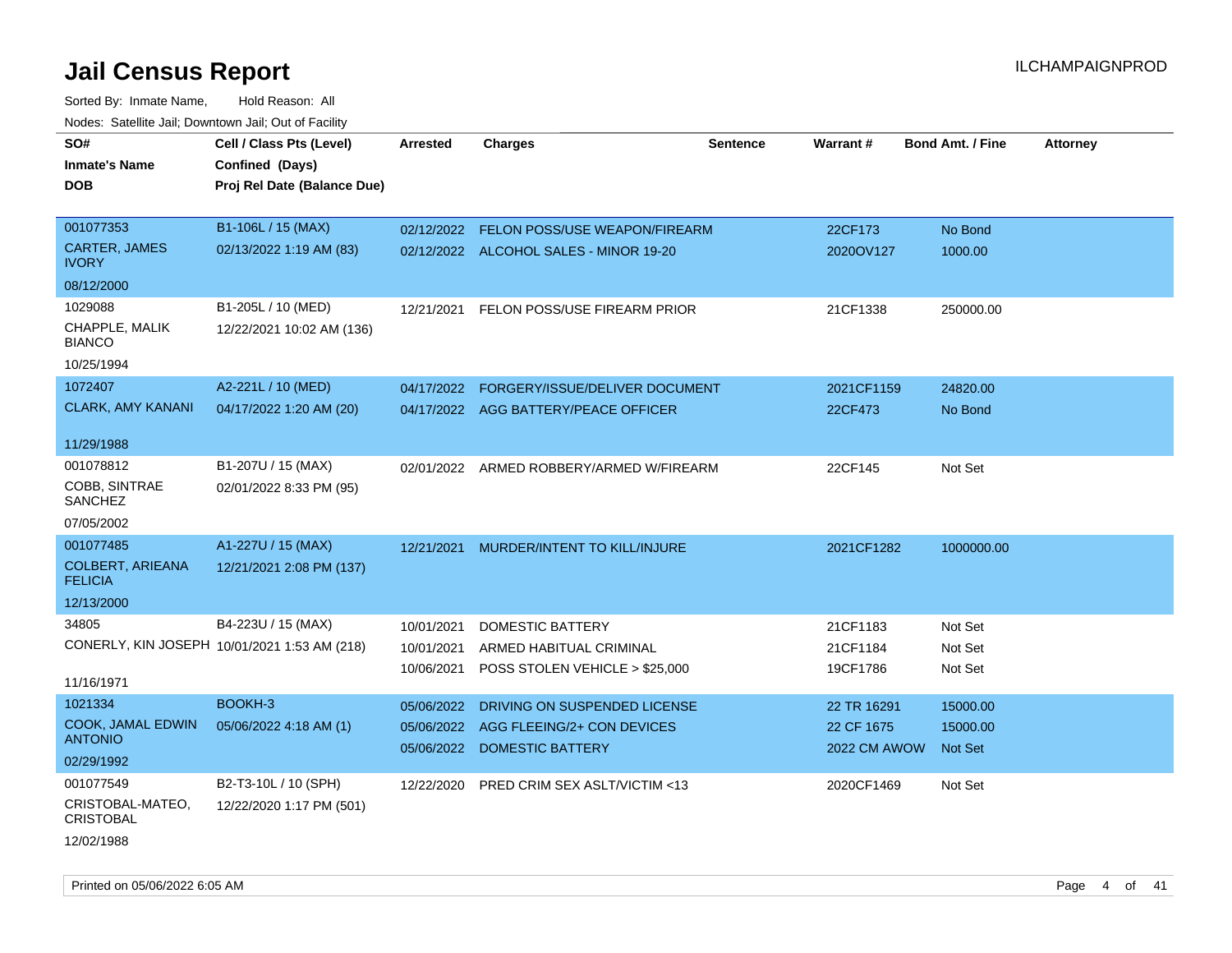Sorted By: Inmate Name, Hold Reason: All Nodes: Satellite Jail; Downtown Jail; Out of Facility

| SO#<br><b>Inmate's Name</b><br><b>DOB</b>                                                                                        | Cell / Class Pts (Level)<br>Confined (Days)<br>Proj Rel Date (Balance Due)         | <b>Arrested</b>                        | <b>Charges</b>                                                                                                                              | <b>Sentence</b> | <b>Warrant#</b>                 | <b>Bond Amt. / Fine</b>                                | <b>Attorney</b> |
|----------------------------------------------------------------------------------------------------------------------------------|------------------------------------------------------------------------------------|----------------------------------------|---------------------------------------------------------------------------------------------------------------------------------------------|-----------------|---------------------------------|--------------------------------------------------------|-----------------|
| 1066482<br>DANGERFIELD,<br><b>AMANTAE ESSTAVION</b><br>01/11/1998                                                                | <b>BOOKH-2 / 15 (ADS)</b><br>04/24/2022 12:22 PM (13)                              | 04/24/2022<br>04/26/2022<br>04/26/2022 | AGG ROBBERY/INDICATE ARM W/FIR<br><b>RETAIL THEFT</b><br>CRIM DAMAGE TO PROPERTY <\$500                                                     |                 | 22CF500<br>21CF811<br>21CM239   | No Bond<br><b>Not Set</b><br>Not Set                   |                 |
| 1023587<br>DAVIS, MARTIN<br><b>DENNIS</b><br>12/02/1994                                                                          | A4-102L / 15 (MAX)<br>09/24/2021 9:38 PM (225)                                     | 09/24/2021<br>09/24/2021               | ARMED HABITUAL CRIMINAL<br>MFG/DEL CANNABIS/2.5-10 GRAMS                                                                                    |                 | 2021-CF681<br>21CF1155          | 500000.00<br>Not Set                                   |                 |
| 62982<br><b>DEGARMO, ARTHUR</b><br><b>JOSEPH</b><br>03/27/1978                                                                   | B3-W3-10L / 5 (MIN)<br>04/07/2022 12:36 PM (30)<br>5/6/2022 (0.00)                 | 04/07/2022                             | DRIVING ON REVOKED LICENSE<br>04/07/2022 DRIVING ON REVOKED LICENSE                                                                         | 60d (CJ)        |                                 | No Bond<br>No Bond                                     |                 |
| 001079106<br>DENNIGER-BRADLEY,<br><b>TYAIRE L</b><br>06/29/1990                                                                  | A3-217L / 10 (ADS)<br>04/25/2022 4:21 PM (12)                                      | 04/25/2022                             | BATTERY/MAKES PHYSICAL CONTACT                                                                                                              |                 | 22CM130                         | Not Set                                                |                 |
| 1000548<br><b>DIEGO, ANDRES</b><br><b>ANASTACIO</b><br>07/09/1988<br>001079047<br>DILLARD, WILDON<br><b>JEROME</b><br>03/27/1971 | BOOKH-3<br>05/06/2022 2:49 AM (1)<br>B1-206U / 10 (MED)<br>04/11/2022 1:54 AM (26) | 05/06/2022<br>05/06/2022               | LEAVING THE SCENE INVOLV VEHICLE<br>DRIVING/NEVER ISSUED LICENSE<br>05/06/2022 FAIL OBEY STOP SIGN<br>04/10/2022 HOME INVASION/CAUSE INJURY |                 | 22CF432                         | <b>Not Set</b><br><b>Not Set</b><br>Not Set<br>Not Set |                 |
| 36298<br>DUCEY, SCOTT<br><b>ROBERT</b><br>04/02/1969                                                                             | B2-DR / 5 (SPH)<br>03/11/2022 12:49 PM (57)                                        | 03/11/2022 AGG DUI/3                   |                                                                                                                                             |                 | 21CF380                         | <b>Not Set</b>                                         |                 |
| 1024895<br>EDWARDS, GEORGE<br>CORTEZ<br>06/19/1994                                                                               | B1-103L / 10 (MED)<br>12/15/2021 12:26 PM (143)                                    | 12/15/2021<br>12/15/2021<br>04/29/2022 | MFG/DEL 100<400 GR COCA/ANLG<br>AGGRAVATED BATTERY<br>PROBATION VIOLATION                                                                   |                 | 21CF1535<br>21CF1536<br>18CF964 | Not Set<br>Not Set<br>Not Set                          |                 |

Printed on 05/06/2022 6:05 AM Page 5 of 41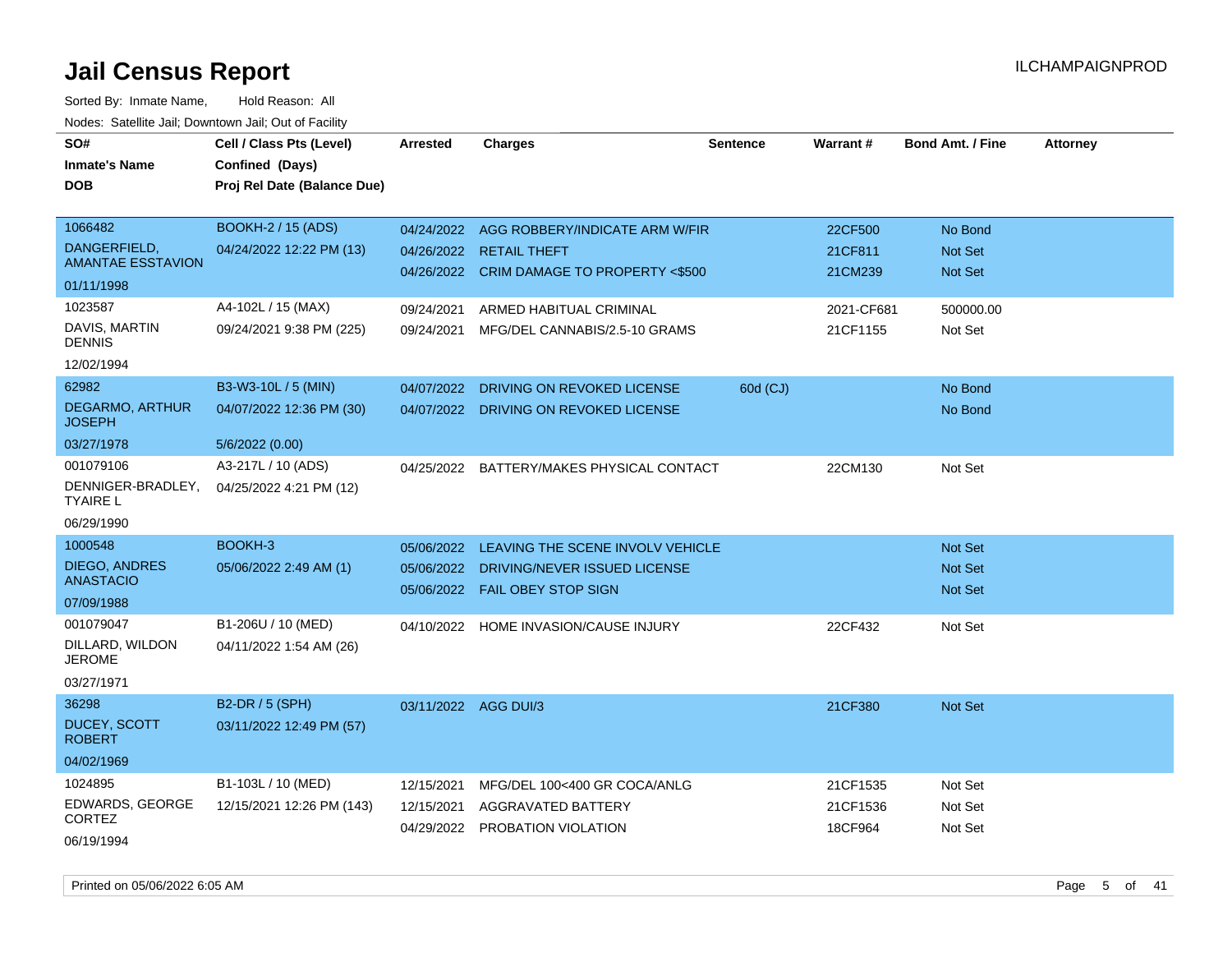Sorted By: Inmate Name, Hold Reason: All

Nodes: Satellite Jail; Downtown Jail; Out of Facility

| SO#<br><b>Inmate's Name</b><br><b>DOB</b>                      | Cell / Class Pts (Level)<br>Confined (Days)<br>Proj Rel Date (Balance Due) | <b>Arrested</b>   | <b>Charges</b>                                                            | <b>Sentence</b> | <b>Warrant#</b>    | <b>Bond Amt. / Fine</b> | <b>Attorney</b> |
|----------------------------------------------------------------|----------------------------------------------------------------------------|-------------------|---------------------------------------------------------------------------|-----------------|--------------------|-------------------------|-----------------|
| 1074720<br>ELVIR-REYES, JORGE<br><b>LEONARDO</b><br>06/03/1988 | B2-DR / 15 (SPH)<br>01/19/2022 1:43 PM (108)                               |                   | 01/19/2022 PRED CRIM SEX ASLT/VICTIM <13                                  |                 | 21CF1414           | 500000.00               |                 |
| 43977<br><b>EMKES, DOUGLAS</b><br><b>ALAN</b><br>06/08/1959    | B2-T1-02L / 5 (SPH)<br>12/20/2021 9:59 AM (138)                            | 12/20/2021        | AGG FLEEING POLICE/21 MPH OVER<br>12/20/2021 PAROLE REVOCATION            |                 | 21CF1566           | Not Set<br>No Bond      |                 |
| 987328<br>ERVIN, DEIDRA ANN<br><b>RUTH</b><br>04/15/1991       | A2-123L / 10 (MED)<br>12/11/2021 8:48 PM (147)                             |                   | 12/11/2021 AGG ASLT PEACE OFF/FIRE/ER WRK                                 |                 | 21CF1515           | Not Set                 |                 |
| 66468<br>FERRELL, BRIAN<br><b>JAMAL</b><br>11/15/1985          | A4-106L / 15 (MAX)<br>03/06/2022 9:04 PM (62)                              | 03/06/2022 MURDER |                                                                           |                 | 22CF273            | 1000000.00              |                 |
| 962759<br>12/28/1988                                           | B2-T4-15U / 15 (SPH)<br>FINLEY, KEVIN DANTE  07/16/2021 9:44 PM (295)      | 07/16/2021        | <b>METH DELIVERY&lt;5 GRAMS</b><br>07/29/2021 AGG CRIM SEX ASSAULT/FELONY |                 | 21CF833<br>21CF891 | Not Set<br>No Bond      |                 |
| 001078961<br>FISCHER, KYRE<br>ORLANDO<br>04/14/2002            | B1-201L / 10 (MED)<br>03/21/2022 1:21 PM (47)                              |                   | 03/21/2022 AGG BATTERY/DISCHARGE FIREARM                                  |                 | 22CF39             | 750000.00               |                 |
| 1039744<br>FONVILLE, TREVOY<br><b>JERMAINE</b><br>01/13/1996   | B4-225U / 15 (MAX)<br>12/06/2021 10:52 AM (152)                            | 12/06/2021 MURDER |                                                                           |                 | 20CF959            | 1000000.00              |                 |
| 001077819<br>FORTUNE, DOMINIC<br><b>AUGUSTUS</b><br>02/16/1999 | A3-113U / 15 (ADS)<br>04/06/2022 7:15 AM (31)                              |                   | 04/06/2022 MURDER/INTENT TO KILL/INJURE                                   |                 | 22CF416            | Not Set                 |                 |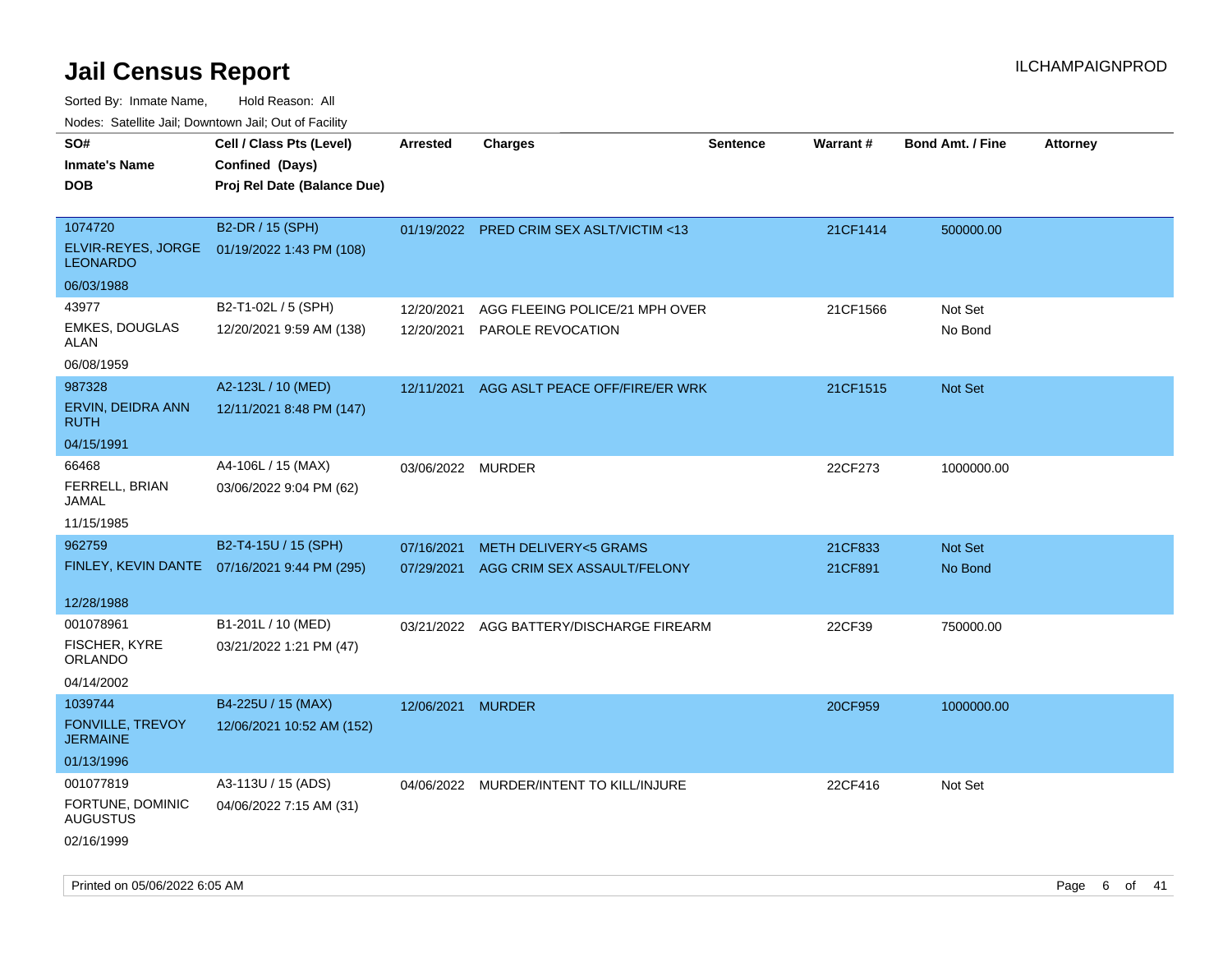| ivodes. Satellite Jali, Downtown Jali, Out of Facility |                                             |            |                                           |                 |                 |                         |                 |
|--------------------------------------------------------|---------------------------------------------|------------|-------------------------------------------|-----------------|-----------------|-------------------------|-----------------|
| SO#                                                    | Cell / Class Pts (Level)                    | Arrested   | <b>Charges</b>                            | <b>Sentence</b> | <b>Warrant#</b> | <b>Bond Amt. / Fine</b> | <b>Attorney</b> |
| <b>Inmate's Name</b>                                   | Confined (Days)                             |            |                                           |                 |                 |                         |                 |
| <b>DOB</b>                                             | Proj Rel Date (Balance Due)                 |            |                                           |                 |                 |                         |                 |
|                                                        |                                             |            |                                           |                 |                 |                         |                 |
| 001078863                                              | B4-122L / 15 (MAX)                          |            | 02/19/2022 POSSESSION OF STOLEN FIREARM   |                 | 22CF203         | Not Set                 |                 |
| FOSTER, JOHN<br><b>CARELL</b>                          | 02/19/2022 6:01 AM (77)                     |            |                                           |                 |                 |                         |                 |
| 03/13/1981                                             |                                             |            |                                           |                 |                 |                         |                 |
| 518395                                                 | B2-T3-12L / 15 (SPH)                        | 07/07/2020 | CRIMINAL SEXUAL ASSAULT                   |                 | 2020-CF735      | 250000.00               |                 |
|                                                        | FRANDLE, MARK RYAN 07/07/2020 3:42 PM (669) |            |                                           |                 |                 |                         |                 |
| 09/10/1985                                             |                                             |            |                                           |                 |                 |                         |                 |
| 001079034                                              | B4-124U / 10 (MED)                          | 04/08/2022 | POSS FIR FOID EXPIRED/NOT ELIG            |                 | 22CF434         | No Bond                 |                 |
| <b>FRANKLIN, MICHAEL</b><br><b>ANDRAE</b>              | 04/08/2022 1:53 PM (29)                     |            |                                           |                 |                 |                         |                 |
| 12/18/1997                                             |                                             |            |                                           |                 |                 |                         |                 |
| 001077934                                              | A1-125L / 10 (MED)                          | 08/22/2021 | AGG DUI/ACCIDENT/DEATH                    | 10y (DOC)       | 21CF1024        | Not Set                 |                 |
| FREED, LOGAN<br><b>SUZANNE</b>                         | 08/22/2021 11:45 PM (258)                   |            |                                           |                 |                 |                         |                 |
| 08/18/1996                                             |                                             |            |                                           |                 |                 |                         |                 |
| 001078290                                              | A1-224L / 10 (ADS)                          | 08/19/2021 | MACHINE GUN/AUTO WEAPON/VEH               |                 | 21CF1012        | <b>Not Set</b>          |                 |
| FREEMAN, ANGEL<br><b>JANILA KAY</b>                    | 08/19/2021 1:26 AM (261)                    |            |                                           |                 |                 |                         |                 |
| 12/25/1995                                             |                                             |            |                                           |                 |                 |                         |                 |
| 591514                                                 | B2-T3-11U / 10 (SPH)                        | 02/25/2022 | AGG CRIM SEX ABUSE/VIC 13-17              |                 | 22CF230         | 100000.00               |                 |
|                                                        | GAMBLE, SCOTT PAUL 02/25/2022 6:08 PM (71)  |            | 02/25/2022 AGG CRIM SEX ABUSE/THREAT LIFE |                 | 22CF135         | Not Set                 |                 |
|                                                        |                                             |            |                                           |                 |                 |                         |                 |
| 09/06/1968                                             |                                             |            |                                           |                 |                 |                         |                 |
| 001078154                                              | B4-223L / 10 (MED)                          | 01/09/2022 | DRVG UNDER INFLU OF ALCOHOL               |                 | 2021 DT 182     | 5000.00                 |                 |
| <b>GENTRY, DAMON</b><br><b>LIONEL</b>                  | 01/09/2022 4:41 PM (118)                    | 01/09/2022 | AGG DOMESTIC BATTERY/STRANGLE             |                 | 2021 CF 1396    | 50000.00                |                 |
| 12/25/1971                                             |                                             |            |                                           |                 |                 |                         |                 |
| 1064590                                                | B4-123L / 10 (MED)                          |            | 04/26/2022 AGG RECK DRVG/INCLINE/BOD HARM |                 | 22CF517         | No Bond                 |                 |
| GIPSON, JERRION<br>CONTREAL                            | 04/26/2022 7:43 PM (11)                     |            |                                           |                 |                 |                         |                 |
| 05/21/1996                                             |                                             |            |                                           |                 |                 |                         |                 |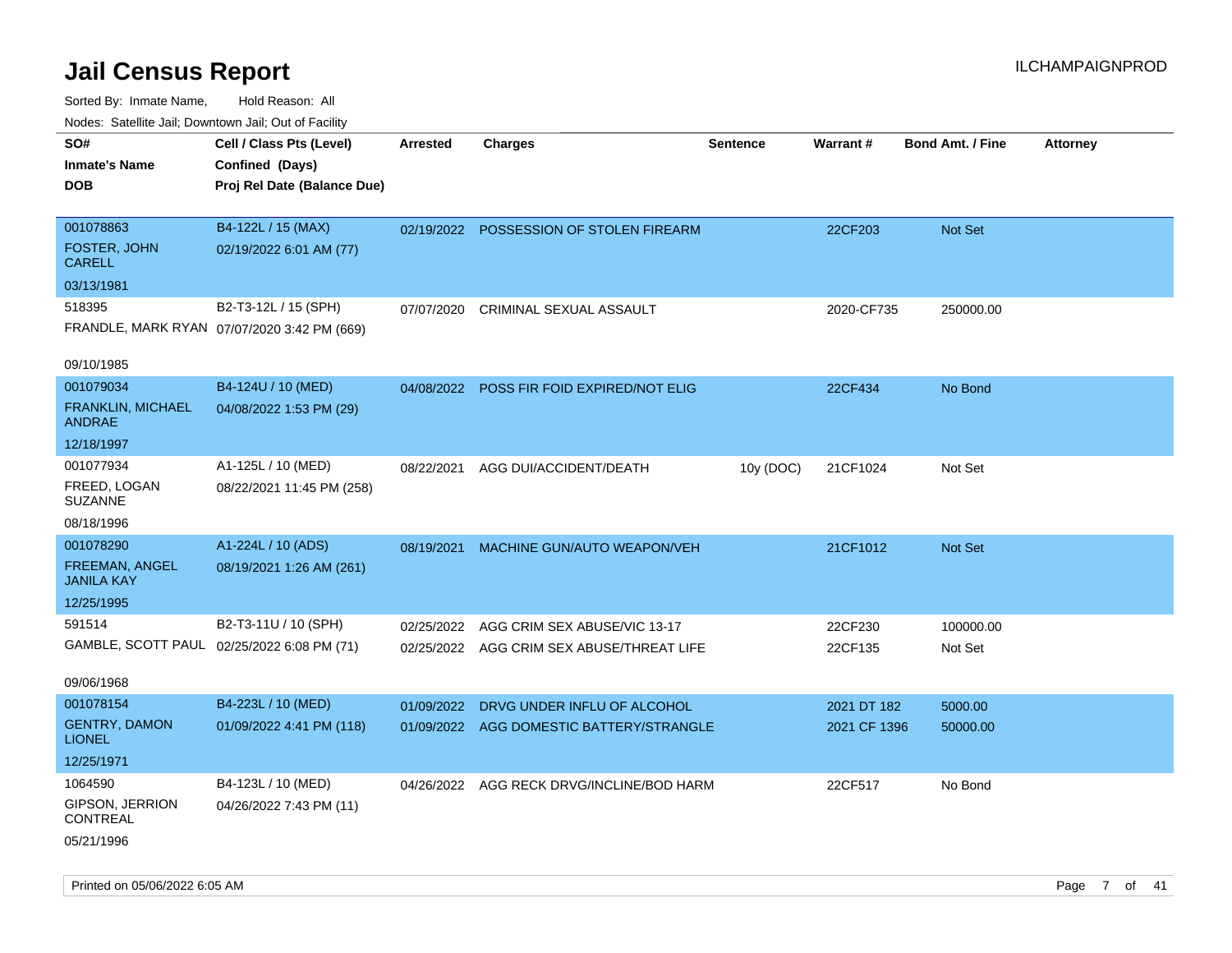| SO#<br><b>Inmate's Name</b><br><b>DOB</b>                          | Cell / Class Pts (Level)<br>Confined (Days)<br>Proj Rel Date (Balance Due) | Arrested                                                           | <b>Charges</b>                                                                                                                           | <b>Sentence</b> | <b>Warrant#</b>                                          | <b>Bond Amt. / Fine</b>                             | <b>Attorney</b> |
|--------------------------------------------------------------------|----------------------------------------------------------------------------|--------------------------------------------------------------------|------------------------------------------------------------------------------------------------------------------------------------------|-----------------|----------------------------------------------------------|-----------------------------------------------------|-----------------|
| 001078633<br>GONZALEZ-GUILLEN,<br><b>EDWARD</b><br>08/25/2002      | <b>BOOKH-1 / 25 (SPH)</b><br>12/01/2021 12:08 PM (157)                     | 12/01/2021                                                         | <b>PRED CRIM SEX ASLT/VICTIM &lt;13</b>                                                                                                  |                 | 21CF1416                                                 | 250000.00                                           |                 |
| 1031794<br>GOODWIN, ANTHONY<br><b>DWAYNE</b><br>07/03/1986         | B3-W3-09U / 10 (MED)<br>04/19/2022 3:51 PM (18)                            | 04/19/2022<br>04/19/2022                                           | <b>DOMESTIC BATTERY</b><br>RESIST/OBSTRUCTING A PEACE OFFICEI<br>04/19/2022 BATTERY/MAKES PHYSICAL CONTACT                               |                 | 21CF662<br>20CM553<br>21CM175                            | 25000.00<br>1000.00<br>1000.00                      |                 |
| 001078607<br><b>GRAY, WILLIAM</b><br>DA'VON<br>04/18/1984          | B4-221L / 15 (MAX)<br>11/22/2021 2:57 PM (166)                             | 11/22/2021                                                         | FELON POSS/USE FIREARM/PAROLE<br>11/22/2021 ATTEMPT (FIRST DEGREE MURDER)                                                                |                 | 21CF1437<br>21CF1435                                     | <b>Not Set</b><br>Not Set                           |                 |
| 56342<br><b>GRIFFIN, NATHAN</b><br><b>EUGENE</b><br>02/24/1969     | B1-207L / 10 (MED)<br>10/21/2021 4:20 PM (198)                             | 10/21/2021<br>10/21/2021<br>10/21/2021                             | THEFT CONTROL INTENT <\$500<br>DRIVING ON REVOKED LICENSE<br>ARMED HABITUAL CRIMINAL                                                     |                 | 17CF1451<br>20TR1979<br>21CF1279                         | 10000.00<br>3000.00<br>Not Set                      |                 |
| 001079080<br><b>HARRIS, MILEEK</b><br><b>JAEQUAN</b><br>08/04/2000 | A4-104L / 15 (MAX)<br>04/19/2022 12:10 AM (18)                             | 04/18/2022                                                         | FELON POSS/USE WEAPON/FIREARM                                                                                                            |                 | 22CF477                                                  | No Bond                                             |                 |
| 975293<br>HILL, JACOB MILES<br>02/06/1988                          | A3-215L / 15 (SPH)<br>07/21/2021 8:43 PM (290)                             | 07/21/2021<br>07/21/2021<br>07/25/2021<br>08/18/2021<br>09/09/2021 | VIO ORDER/PRIOR VIO OF ORDER<br><b>STALKING</b><br>PAROLE REVOCATION<br><b>HARASS WITNESS/FAMILY MBR/REP</b><br>AGG STALKING/BODILY HARM |                 | 21CF914<br>2021CF863<br>CH2104646<br>21CF992<br>21CF1073 | No Bond<br>Not Set<br>Not Set<br>Not Set<br>Not Set |                 |
| 980939<br><b>HILL, XAVIER</b><br><b>LENSHAUN</b><br>06/18/1988     | B4-227U / 10 (MED)<br>03/25/2022 11:15 AM (43)                             | 03/25/2022                                                         | RECEIVE/POSS/SELL STOLEN VEH                                                                                                             |                 | 22CF357                                                  | <b>Not Set</b>                                      |                 |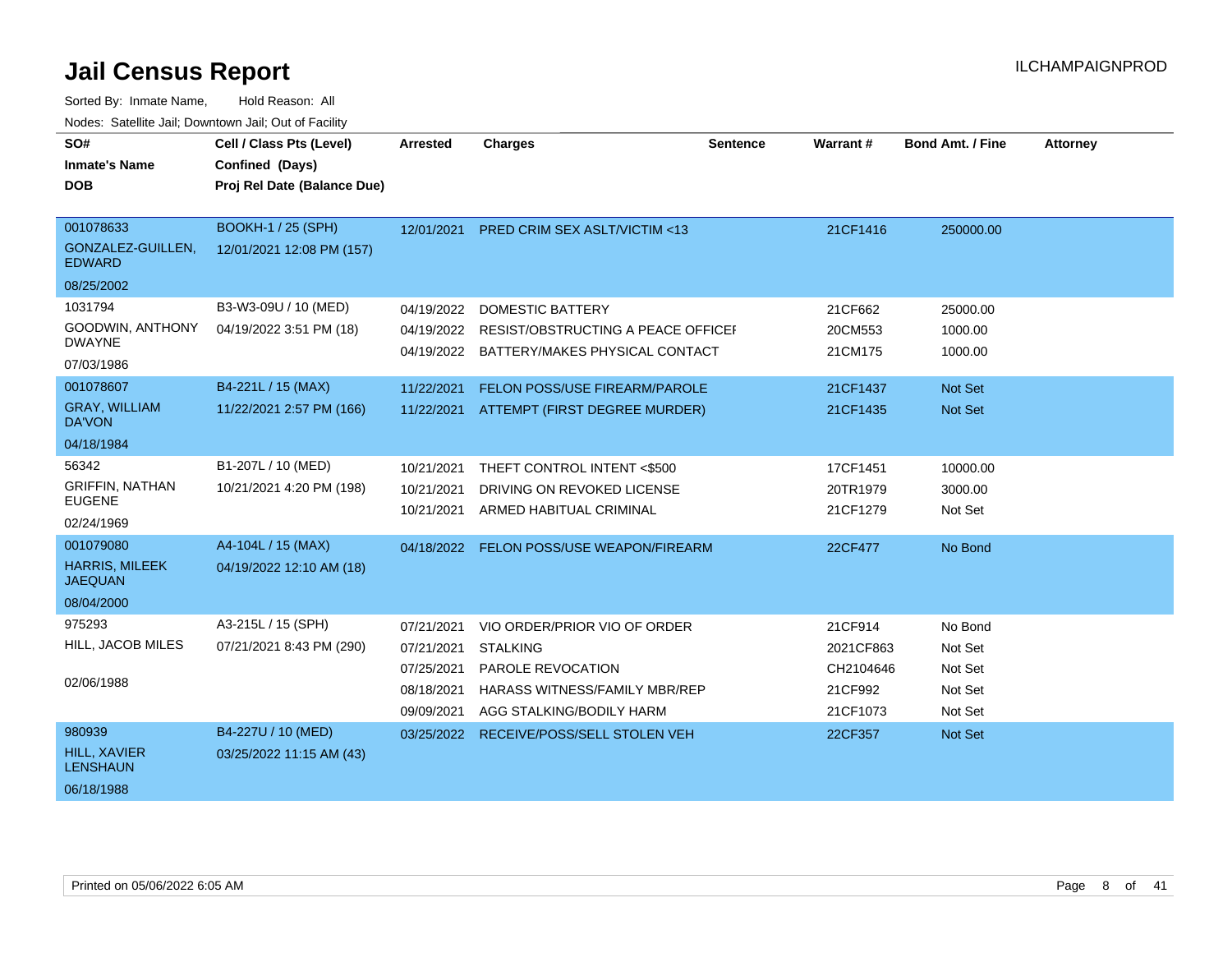| SO#                                      | Cell / Class Pts (Level)    | <b>Arrested</b> | <b>Charges</b>                            | <b>Sentence</b> | <b>Warrant#</b> | <b>Bond Amt. / Fine</b> | <b>Attorney</b> |
|------------------------------------------|-----------------------------|-----------------|-------------------------------------------|-----------------|-----------------|-------------------------|-----------------|
| <b>Inmate's Name</b>                     | Confined (Days)             |                 |                                           |                 |                 |                         |                 |
| <b>DOB</b>                               | Proj Rel Date (Balance Due) |                 |                                           |                 |                 |                         |                 |
|                                          |                             |                 |                                           |                 |                 |                         |                 |
| 1001039                                  | BOOKH-7                     | 05/05/2022      | <b>DOMESTIC BATTERY</b>                   |                 | 2022CMAWOW      | No Bond                 |                 |
| HOYT, JOSHUA<br><b>THOMAS</b>            | 05/05/2022 11:27 PM (2)     |                 |                                           |                 |                 |                         |                 |
| 07/19/1990                               |                             |                 |                                           |                 |                 |                         |                 |
| 51028                                    | B3-W5-20L / 10 (MED)        | 02/23/2022      | POSS STOLEN VEHICLE                       |                 | 20-CF-377       | No Bond                 |                 |
| HUFFMAN, MICHAEL<br>LEONARD              | 02/23/2022 3:14 AM (73)     |                 |                                           |                 |                 |                         |                 |
| 07/24/1980                               |                             |                 |                                           |                 |                 |                         |                 |
| 1061186                                  | A1-224U / 15 (MAX)          | 03/16/2022      | MURDER/STRONG PROB KILL/INJURE            |                 | 22CF329         | No Bond                 |                 |
| <b>INGRAM, CHERELL</b><br><b>LETRISE</b> | 03/16/2022 10:17 PM (52)    |                 |                                           |                 |                 |                         |                 |
| 10/01/1986                               |                             |                 |                                           |                 |                 |                         |                 |
| 38993                                    | A4-103L / 15 (MAX)          |                 | 02/13/2021 ATTEMPT (FIRST DEGREE MURDER)  |                 | 21CF181         | Not Set                 |                 |
| JACKSON, LAMONT<br>JEREMIE               | 02/13/2021 7:45 AM (448)    |                 |                                           |                 |                 |                         |                 |
| 07/31/1973                               |                             |                 |                                           |                 |                 |                         |                 |
| 001077711                                | A3-117L / 15 (ADS)          |                 | 04/28/2022 AGG CRIM SEX ABUSE/BODILY HARM |                 | 21CF190         | No Bond                 |                 |
| <b>JACOBS, JOSHUA</b><br><b>PAUL</b>     | 04/28/2022 2:50 PM (9)      |                 |                                           |                 |                 |                         |                 |
| 02/07/1997                               | 6/2/2022 (0.00)             |                 |                                           |                 |                 |                         |                 |
| 001077866                                | B4-226U / 10 (MED)          | 04/28/2022      | FELON POSS/USE WEAPON/FIREARM             |                 | 22CF524         | Not Set                 |                 |
| JENKINS, ISAIAH<br>DUJAUN                | 04/28/2022 8:32 PM (9)      |                 |                                           |                 |                 |                         |                 |
| 04/26/1994                               |                             |                 |                                           |                 |                 |                         |                 |
| 1076684                                  | A3-211U / 5 (ADS)           | 04/27/2022      | <b>CRIMINAL TRESPASS BUILDING</b>         |                 | 22CM140         | 100.00                  |                 |
| <b>JENKINS, KORON</b>                    | 04/27/2022 1:46 PM (10)     | 04/29/2022      | <b>CRIM TRESPASS TO RESIDENCE</b>         |                 | 22CM113         | 5000.00                 |                 |
| SAMUEL                                   |                             | 04/29/2022      | AGG BATTERY/PUBLIC PLACE                  |                 | 22CF342         | 5000.00                 |                 |
| 04/28/2002                               |                             | 04/29/2022      | <b>BURGLARY</b>                           |                 | 22CF159         | <b>Not Set</b>          |                 |
| 001078703                                | A2-223L / 15 (ADS)          | 12/20/2021      | MURDER/INTENT TO KILL/INJURE              |                 | 21CF1574        | Not Set                 |                 |
| JOHNS, SHANIQUH<br><b>THERESA</b>        | 12/22/2021 6:41 AM (136)    |                 |                                           |                 |                 |                         |                 |
| 04/03/1992                               |                             |                 |                                           |                 |                 |                         |                 |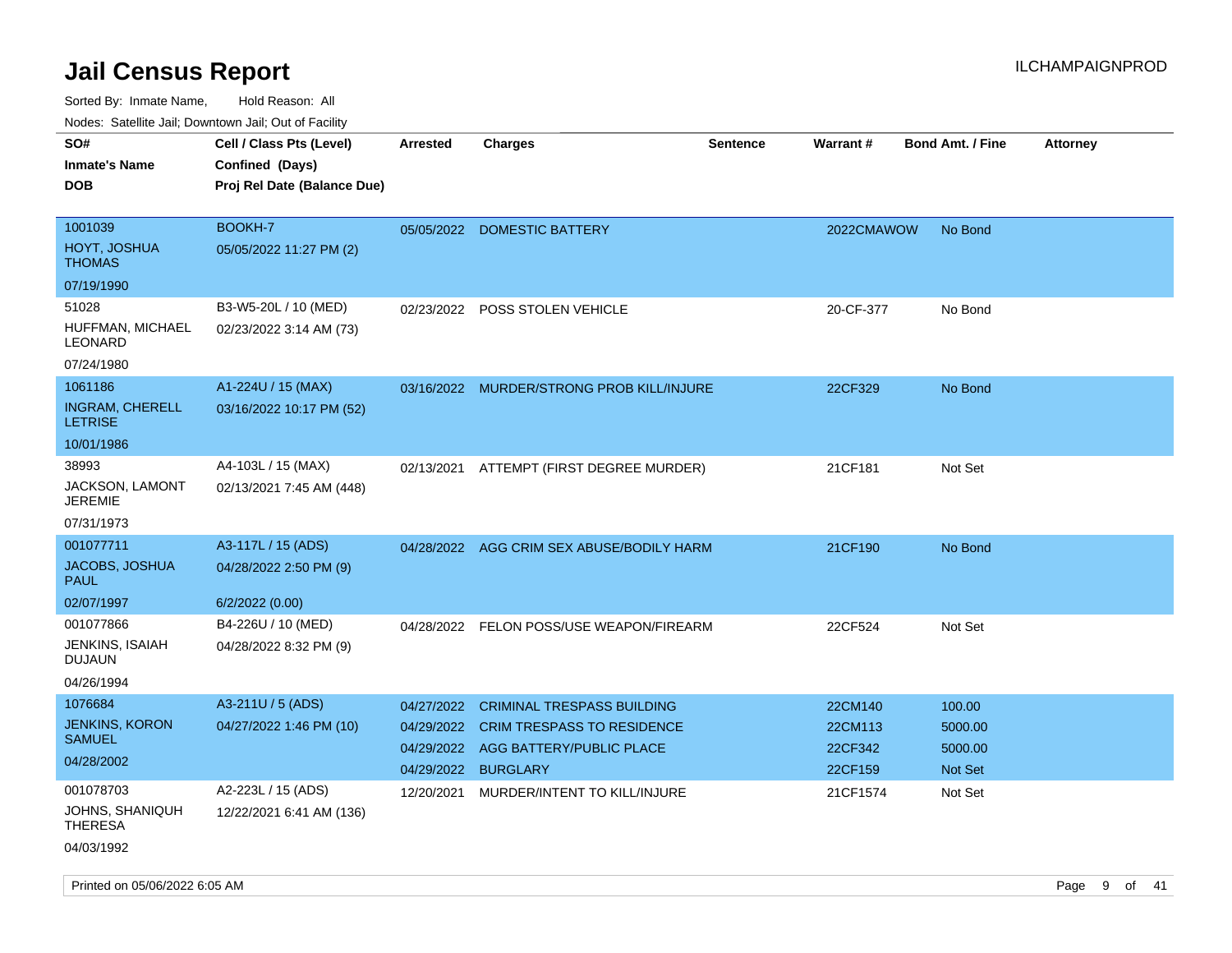Sorted By: Inmate Name, Hold Reason: All Nodes: Satellite Jail; Downtown Jail; Out of Facility

| SO#<br><b>Inmate's Name</b><br><b>DOB</b> | Cell / Class Pts (Level)<br>Confined (Days)<br>Proj Rel Date (Balance Due) | <b>Arrested</b> | <b>Charges</b>                            | <b>Sentence</b> | Warrant#   | <b>Bond Amt. / Fine</b> | <b>Attorney</b> |
|-------------------------------------------|----------------------------------------------------------------------------|-----------------|-------------------------------------------|-----------------|------------|-------------------------|-----------------|
| 001079105                                 | A3-116L                                                                    | 04/25/2022      | POSS STOLEN VEHICLE > \$25,000            |                 | 22CF505    | Not Set                 |                 |
| <b>JOHNSON, EVERETT</b><br><b>LEON</b>    | 04/25/2022 3:08 PM (12)                                                    |                 | 04/25/2022 CRIM DAMAGE TO PROPERTY <\$500 |                 | 20CM375    | 3000.00                 |                 |
| 01/22/1965                                |                                                                            |                 |                                           |                 |            |                         |                 |
| 001079089                                 | B2-T2-07U / 15 (SPH)                                                       |                 | 04/22/2022 PRED CRIM SEX ASLT/VIC <13/FIR |                 | 21CF858    | 250000.00               |                 |
|                                           | JONES, DAVARUIS LEE 04/22/2022 6:34 AM (15)                                |                 |                                           |                 |            |                         |                 |
| 04/21/2001                                |                                                                            |                 |                                           |                 |            |                         |                 |
| 1042582                                   | B1-107U / 15 (MAX)                                                         |                 | 03/10/2022 VIOLATE ORDER PROTECTION       |                 | 22CM61     | Not Set                 |                 |
| JONES, DEONTA<br>DANTRAL                  | 03/10/2022 4:50 AM (58)                                                    |                 |                                           |                 |            |                         |                 |
| 02/01/1993                                |                                                                            |                 |                                           |                 |            |                         |                 |
| 001078645                                 | B3-W1-02L / 10 (MED)                                                       | 12/02/2021      | AGG DISCHARGE FIREARM                     |                 | 21CF1478   | No Bond                 |                 |
| JONES, KELVIN<br><b>KHYRIC</b>            | 12/02/2021 6:56 PM (156)                                                   |                 |                                           |                 |            |                         |                 |
| 02/27/2001                                |                                                                            |                 |                                           |                 |            |                         |                 |
| 956822                                    | A4-101U / 15 (MAX)                                                         | 11/25/2021      | AGGRAVATED DOMESTIC BATTERY               |                 | 21CF1442   | Not Set                 |                 |
| <b>JONES, MARIO</b><br><b>NATHANIEL</b>   | 11/25/2021 10:37 AM (163)                                                  | 11/25/2021      | <b>PAROLE REVOCATION</b>                  |                 | CH2106361  | No Bond                 |                 |
| 10/27/1987                                |                                                                            | 11/25/2021      | <b>UNLAWFUL RESTRAINT</b>                 |                 | 21CF1443   | Not Set                 |                 |
| 59668                                     | B2-T1-04L / 10 (SPH)                                                       | 02/11/2022      | FAIL TO RPT CHNG ADDRESS/EMPL             |                 | 20 CF 1241 | 75000.00                |                 |
| JONES, MARTELL<br><b>DEANGELO</b>         | 02/11/2022 3:19 PM (85)                                                    |                 | 02/11/2022 AGGRAVATED ARSON/BODILY HARM   |                 | 22 CF 169  | 75000.00                |                 |
| 07/11/1983                                |                                                                            |                 |                                           |                 |            |                         |                 |
| 1008468                                   | B4-125L / 10 (MED)                                                         | 12/01/2021      | <b>FELON POSS/USE WEAPON/FIREARM</b>      |                 | 21CF1472   | Not Set                 |                 |
| <b>JONES, MARTEZ</b><br><b>LAMONTE</b>    | 12/01/2021 1:28 PM (157)                                                   | 12/02/2021      | PROBATION VIOLATION                       |                 | 20CF1151   | <b>Not Set</b>          |                 |
| 06/22/1993                                |                                                                            |                 |                                           |                 |            |                         |                 |
| 45193                                     | A3-112L / 10 (ADS)                                                         |                 | 04/29/2022 FELON POSS/USE FIREARM PRIOR   |                 | 22CF531    | Not Set                 |                 |
| KASPERS, JOHNNY<br>RAY                    | 04/29/2022 11:00 AM (8)                                                    |                 |                                           |                 |            |                         |                 |
| 05/28/1977                                |                                                                            |                 |                                           |                 |            |                         |                 |

Printed on 05/06/2022 6:05 AM Page 10 of 41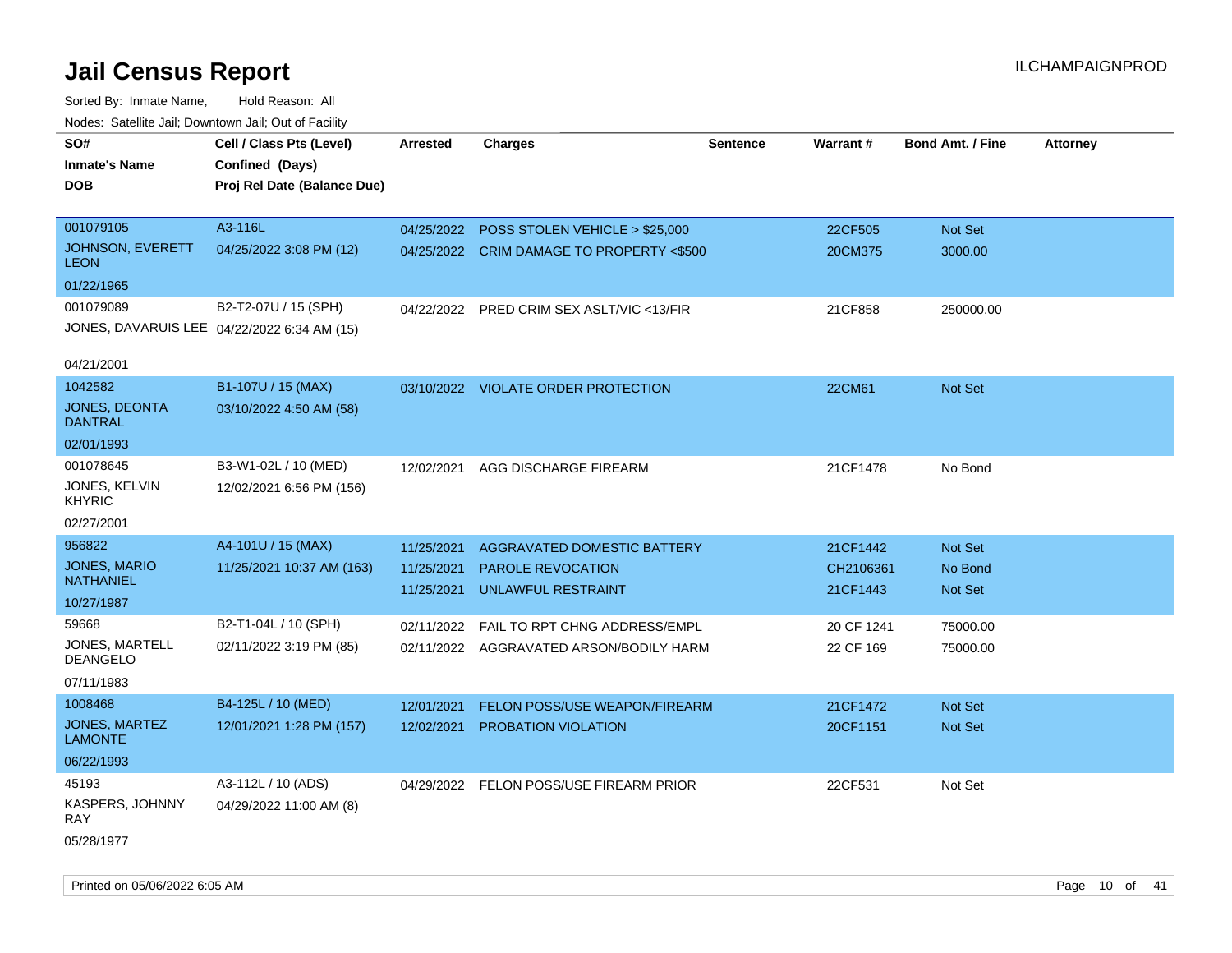| SO#<br><b>Inmate's Name</b><br><b>DOB</b>                     | Cell / Class Pts (Level)<br>Confined (Days)                        | Arrested                                             | <b>Charges</b>                                                                                                                                                                          | <b>Sentence</b> | Warrant#                                          | <b>Bond Amt. / Fine</b>                                | <b>Attorney</b> |
|---------------------------------------------------------------|--------------------------------------------------------------------|------------------------------------------------------|-----------------------------------------------------------------------------------------------------------------------------------------------------------------------------------------|-----------------|---------------------------------------------------|--------------------------------------------------------|-----------------|
|                                                               | Proj Rel Date (Balance Due)                                        |                                                      |                                                                                                                                                                                         |                 |                                                   |                                                        |                 |
| 994904<br><b>KEIGHER, BRADLY</b><br><b>ALAN</b><br>10/03/1988 | B4-127U / 10 (MED)<br>04/21/2022 2:51 PM (16)                      |                                                      | 04/21/2022 RESIDENTIAL ARSON                                                                                                                                                            |                 | 22CF486                                           | No Bond                                                |                 |
| 1000825<br>KELLEY, MEGAN<br><b>MARIE</b><br>10/31/1991        | A2-121L / 5 (ADS)<br>04/27/2022 6:19 PM (10)                       | 04/27/2022<br>04/27/2022<br>04/27/2022<br>04/27/2022 | RESIST/OBSTRUCTING A PEACE OFFICEF<br>04/27/2022 POSSESSION OF METH/5<15 GRAMS<br><b>POSSESSION OF METH&lt; 5 GRAMS</b><br>DRIVING ON REVOKED LICENSE<br>DOMESTIC BTRY/PHYSICAL CONTACT |                 | 22CF4<br>21CF965<br>21CF1639<br>21CF38<br>20CM139 | 10000.00<br>5000.00<br>75000.00<br>50000.00<br>5000.00 |                 |
| 44798<br><b>KILLAM, STEVEN</b><br><b>WAYNE</b><br>03/30/1977  | A4-107L / 10 (MED)<br>04/19/2022 5:26 PM (18)                      |                                                      | 04/19/2022 AGG BATTERY/GOVERNMENT EMP                                                                                                                                                   |                 | 22CF481                                           | Not Set                                                |                 |
| 001079130<br>LI, XINYI<br>03/02/1999                          | BOOKF-2<br>05/06/2022 12:35 AM (1)                                 |                                                      | 05/05/2022 DOMESTIC BATTERY                                                                                                                                                             |                 | 2022CMAWOW                                        | Not Set                                                |                 |
| 41428<br>LINDSEY, DERRICK<br><b>LAMONT</b><br>06/19/1975      | B4-224U / 10 (MED)<br>03/02/2022 8:03 AM (66)                      |                                                      | 05/02/2022 POSSESSING A CONTROLLED SUBSTANC                                                                                                                                             |                 | 22CF255                                           | 100000.00                                              |                 |
| 001077143<br>LORENZO-MATEO,<br><b>DIEGO</b><br>11/01/2000     | A3-214U / 5 (MIN)<br>05/04/2022 4:07 AM (3)                        | 05/04/2022                                           | <b>BURGLARY</b><br>05/04/2022 AGG ASLT PEACE OFF/FIRE/ER WRK<br>05/04/2022 AGG BATTERY/PEACE OFFICER                                                                                    |                 | 22CF545<br>22CF401<br>21CF180                     | No Bond<br>3000.00<br>3000.00                          |                 |
| 53045<br>MARKHAM, HENRY<br><b>EARL</b><br>02/10/1981          | B4-127L / 10 (MED)<br>04/21/2022 10:56 PM (16)<br>6/19/2022 (0.00) | 04/21/2022                                           | DOMESTIC BTRY/CONTACT/VIO O/P<br>04/21/2022 AGGRAVATED BATTERY/NURSE                                                                                                                    |                 | 22CF487                                           | Not Set<br>Not Set                                     |                 |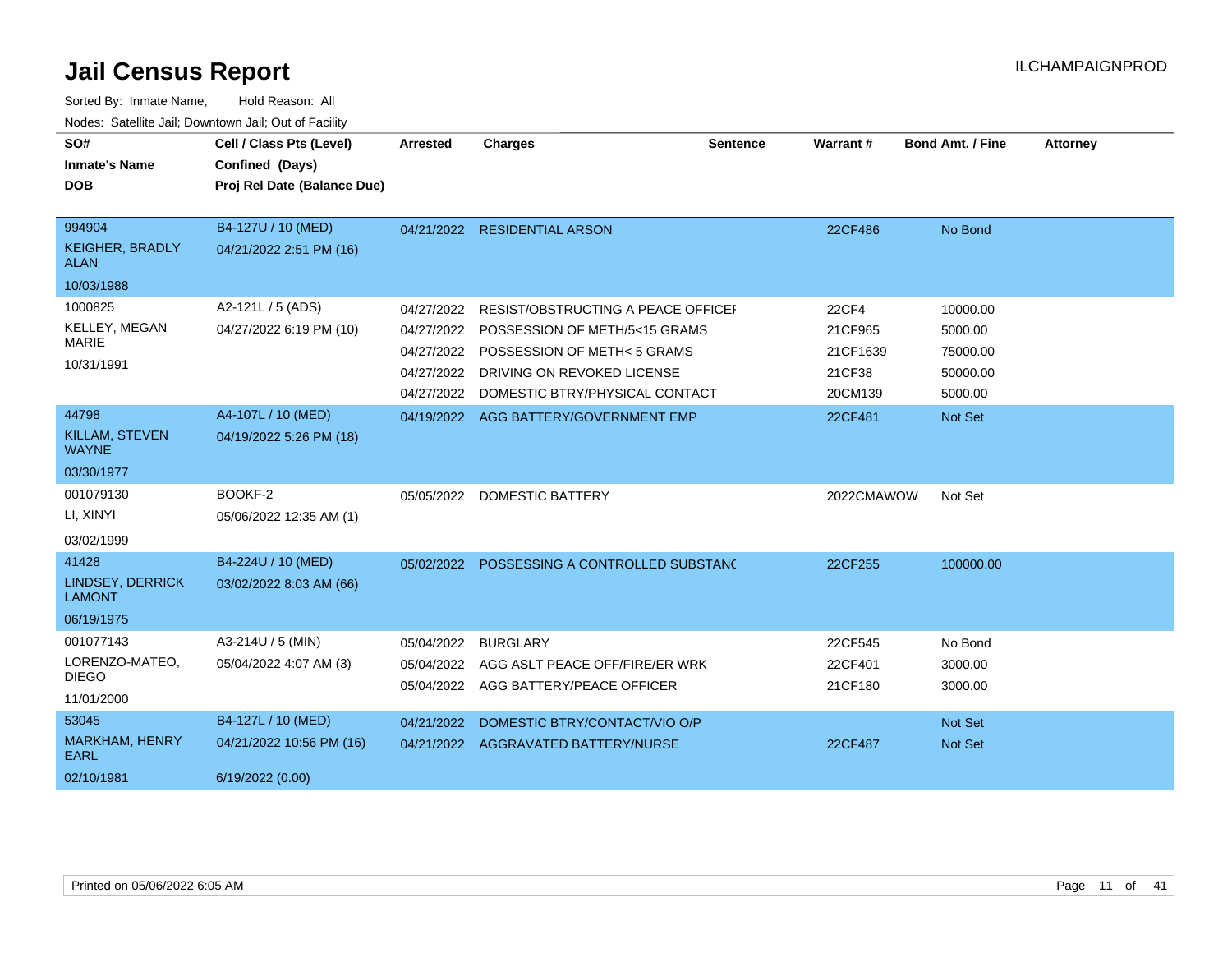| rouco. Calcillo Jali, Downtown Jali, Out of Facility |                             |                     |                                                        |                 |                        |                         |                 |
|------------------------------------------------------|-----------------------------|---------------------|--------------------------------------------------------|-----------------|------------------------|-------------------------|-----------------|
| SO#                                                  | Cell / Class Pts (Level)    | Arrested            | <b>Charges</b>                                         | <b>Sentence</b> | <b>Warrant#</b>        | <b>Bond Amt. / Fine</b> | <b>Attorney</b> |
| <b>Inmate's Name</b>                                 | Confined (Days)             |                     |                                                        |                 |                        |                         |                 |
| <b>DOB</b>                                           | Proj Rel Date (Balance Due) |                     |                                                        |                 |                        |                         |                 |
|                                                      |                             |                     |                                                        |                 |                        |                         |                 |
| 001078320                                            | <b>BOOKH-5 / 10 (ADS)</b>   | 04/30/2022 BURGLARY |                                                        |                 | 22CF533                | <b>Not Set</b>          |                 |
| <b>MARSH, PAUL</b><br><b>OLUFUNMILAYO</b>            | 04/30/2022 8:44 PM (7)      |                     |                                                        |                 |                        |                         |                 |
| 07/13/1994                                           |                             |                     |                                                        |                 |                        |                         |                 |
| 1038892                                              | B2-T1-03U / 10 (SPH)        |                     | 02/16/2022 PRED CRIM SEX ASLT/BODILY HARM              |                 | 22CF199                | No Bond                 |                 |
| MCCAULEY, TIMOTHY<br>WILLIAM                         | 02/16/2022 8:49 PM (80)     |                     |                                                        |                 |                        |                         |                 |
| 03/05/1989                                           |                             |                     |                                                        |                 |                        |                         |                 |
| 48792                                                | B4-126L / 10 (MED)          | 11/19/2021          | AGG BATTERY/DISCHARGE FIREARM                          |                 | 21CF1425               | Not Set                 |                 |
| <b>MCCLAIN, HURCHEL</b><br><b>JOSEPH</b>             | 11/20/2021 4:11 AM (168)    |                     |                                                        |                 |                        |                         |                 |
| 05/01/1979                                           |                             |                     |                                                        |                 |                        |                         |                 |
| 1005514                                              | B4-121U / 15 (MAX)          | 04/27/2022          | FELON POSS/USE WEAPON/FIREARM                          |                 | 22CF518                | Not Set                 |                 |
| MCDONALD,<br>RAYTRELL DOMINIQUE                      | 04/27/2022 11:11 PM (10)    |                     |                                                        |                 |                        |                         |                 |
| 03/08/1992                                           |                             |                     |                                                        |                 |                        |                         |                 |
| 001077938                                            | <b>BOOKH-6 / 15 (ADS)</b>   | 05/10/2021          | AGG KIDNAPING DISCH FIR/HARM                           |                 | 21CF532                | <b>Not Set</b>          |                 |
| MCGAHA,<br><b>CHRISTOPHER D</b>                      | 05/10/2021 7:02 PM (362)    | 05/11/2021          | <b>MURDER</b><br><b>ESCAPE FROM DEPT OF CORRECTION</b> |                 | 2021-CF-215<br>21CF600 | No Bond                 |                 |
| 07/27/1991                                           |                             | 05/27/2021          |                                                        |                 |                        | Not Set                 |                 |
| 1065260                                              | A3-212L / 10 (ADS)          | 04/29/2022          | <b>AGGRAVATED BATTERY</b>                              |                 | 22CF536                | Not Set                 |                 |
| MCGEE, MALCOM M                                      | 04/29/2022 10:48 PM (8)     | 04/29/2022 ROBBERY  |                                                        |                 | 22CF537                | Not Set                 |                 |
| 04/11/1997                                           |                             |                     |                                                        |                 |                        |                         |                 |
| 66710                                                | A4-207U / 15 (ADS)          |                     | 01/19/2022 ARMED VIOLENCE/CATEGORY I                   |                 | <b>22CF88</b>          | Not Set                 |                 |
| <b>MEEKS, CASSARIOUS</b><br><b>MONTE</b>             | 01/20/2022 11:40 AM (107)   |                     |                                                        |                 |                        |                         |                 |
| 06/22/1984                                           |                             |                     |                                                        |                 |                        |                         |                 |
| 1043071                                              | A2-120L / 10 (MED)          | 11/08/2021          | CRIM DMG/GOVT PROP/<\$500                              |                 | 21CF1378               | Not Set                 |                 |
| MERRELL-<br>SUTHERLAND, ALICIA                       | 11/08/2021 2:22 AM (180)    |                     |                                                        |                 |                        |                         |                 |
| 11/26/1972                                           |                             |                     |                                                        |                 |                        |                         |                 |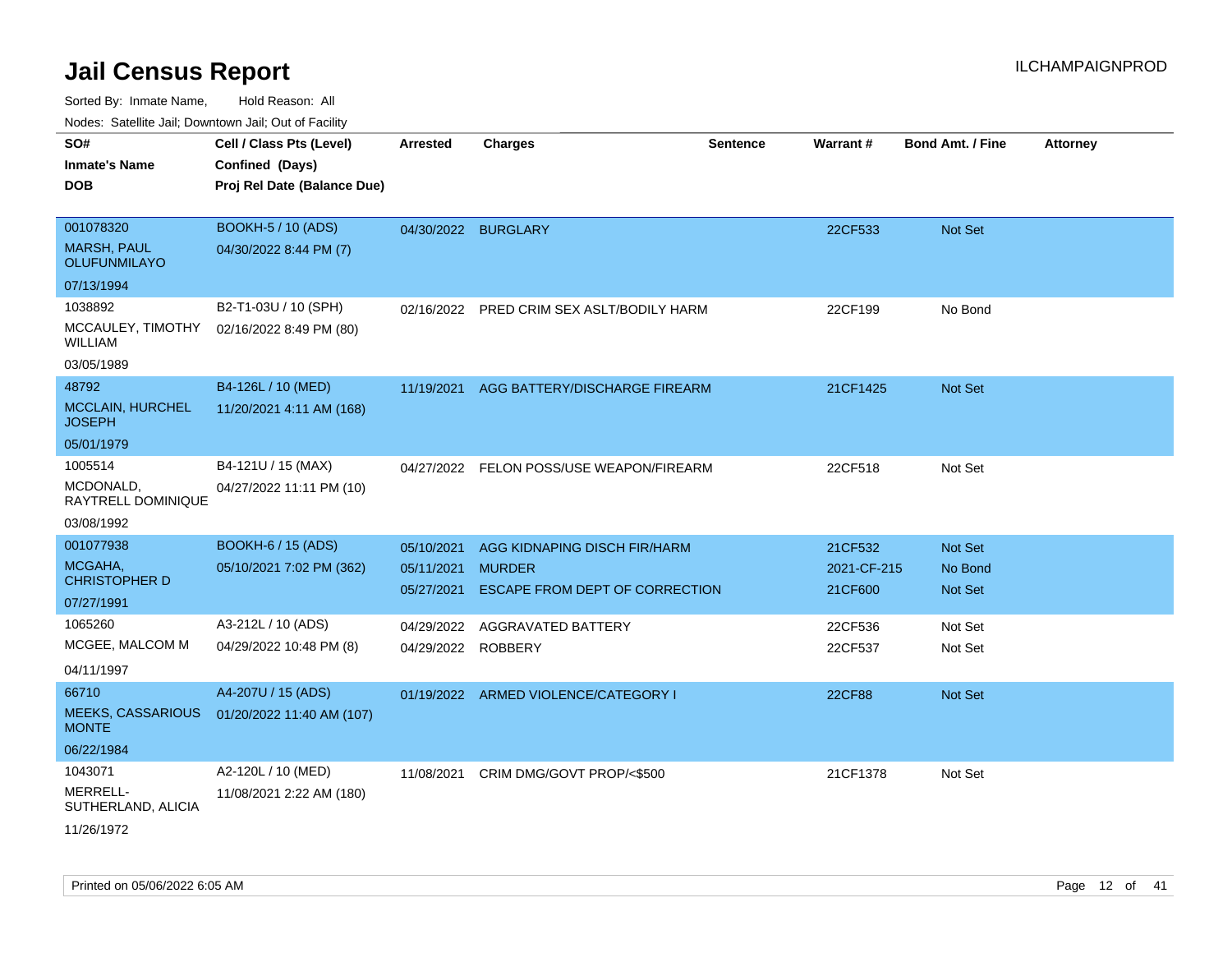Sorted By: Inmate Name, Hold Reason: All Nodes: Satellite Jail; Downtown Jail; Out of Facility

| Noues. Salemie Jan, Downtown Jan, Out of Facility |                                              |            |                                           |                 |                 |                         |                 |
|---------------------------------------------------|----------------------------------------------|------------|-------------------------------------------|-----------------|-----------------|-------------------------|-----------------|
| SO#                                               | Cell / Class Pts (Level)                     | Arrested   | <b>Charges</b>                            | <b>Sentence</b> | <b>Warrant#</b> | <b>Bond Amt. / Fine</b> | <b>Attorney</b> |
| <b>Inmate's Name</b>                              | Confined (Days)                              |            |                                           |                 |                 |                         |                 |
| DOB                                               | Proj Rel Date (Balance Due)                  |            |                                           |                 |                 |                         |                 |
|                                                   |                                              |            |                                           |                 |                 |                         |                 |
| 968679                                            | B1-203U / 15 (MAX)                           |            | 04/10/2022 ARMED VIOLENCE/CATEGORY I      |                 | 21CF911         | 750000.00               |                 |
| MILES, ANTHONY<br><b>MARCUS JERALE</b>            | 04/10/2022 9:29 PM (27)                      |            |                                           |                 |                 |                         |                 |
| 10/21/1985                                        |                                              |            |                                           |                 |                 |                         |                 |
| 41584                                             | B4-227L / 15 (MAX)                           | 12/01/2021 | ARMED HABITUAL CRIMINAL                   |                 | 21CF1467        | Not Set                 |                 |
|                                                   | MILLER, JOSE LOVELL 12/02/2021 1:04 AM (156) |            |                                           |                 |                 |                         |                 |
| 10/07/1975                                        |                                              |            |                                           |                 |                 |                         |                 |
| 1052889                                           | B3-W6-24L / 10 (MED)                         |            |                                           |                 |                 |                         |                 |
| <b>MOORE, JEREMIAH</b>                            | 03/31/2022 2:39 AM (37)                      |            | 03/31/2022 AGGRAVATED DOMESTIC BATTERY    |                 | 22CF375         | No Bond                 |                 |
| THOMAS                                            |                                              |            |                                           |                 |                 |                         |                 |
| 07/21/1996                                        |                                              |            |                                           |                 |                 |                         |                 |
| 539294                                            | B3-W3-11U / 10 (MED)                         | 01/11/2022 | AGG DUI/NO VALID DL                       |                 | 22CF49          | Not Set                 |                 |
| MOSLEY, JAMES<br>CALVIN                           | 01/11/2022 9:43 PM (116)                     |            | 01/11/2022 PAROLE REVOCATION              |                 | CH2200227       | No Bond                 |                 |
| 12/11/1985                                        |                                              |            |                                           |                 |                 |                         |                 |
| 001078814                                         | A3-213L / 5 (MIN)                            |            | 05/05/2022 VIO BAIL BOND/CLASS 2 OFFENSE  |                 | 22CM150         | No Bond                 |                 |
| <b>MYLES, JENTAVIOUS</b><br><b>KENTRAIL</b>       | 05/05/2022 4:19 AM (2)                       |            |                                           |                 |                 |                         |                 |
| 10/12/2001                                        |                                              |            |                                           |                 |                 |                         |                 |
| 001078517                                         | B1-102L / 15 (MAX)                           |            | 10/19/2021 ATTEMPT (FIRST DEGREE MURDER)  |                 | 21CF1267        | Not Set                 |                 |
| <b>NELSON, RORY</b><br>DEMOND                     | 10/19/2021 3:55 AM (200)                     |            |                                           |                 |                 |                         |                 |
| 08/14/1984                                        |                                              |            |                                           |                 |                 |                         |                 |
| 544881                                            | <b>BOOKH-8 / 5 (MIN)</b>                     | 05/02/2022 | <b>RESIST/OBSTRUCT WITH INJURY</b>        |                 | 22CF543         | <b>Not Set</b>          |                 |
|                                                   | PASCUAL, FRANCISCO 05/02/2022 11:40 PM (5)   | 05/02/2022 | BATTERY/CAUSE BODILY HARM                 |                 | 20CM592         | 7500.00                 |                 |
| JUAN                                              |                                              |            | 05/02/2022 DOMESTIC BTRY/PHYSICAL CONTACT |                 | 20CM802         | 5000.00                 |                 |
| 04/20/1983                                        |                                              |            |                                           |                 |                 |                         |                 |
| 001078854                                         | B2-T2-05U / 15 (MAX)                         | 02/15/2022 | ARMED VIOLENCE/CATEGORY I                 |                 | 22CF190         | Not Set                 |                 |
| PATNAUDE, MARTY<br>WW                             | 02/15/2022 5:12 PM (81)                      |            | 02/15/2022 AGG BATTERY/DISCHARGE FIREARM  |                 | 2019JD22        | No Bond                 |                 |

08/26/2003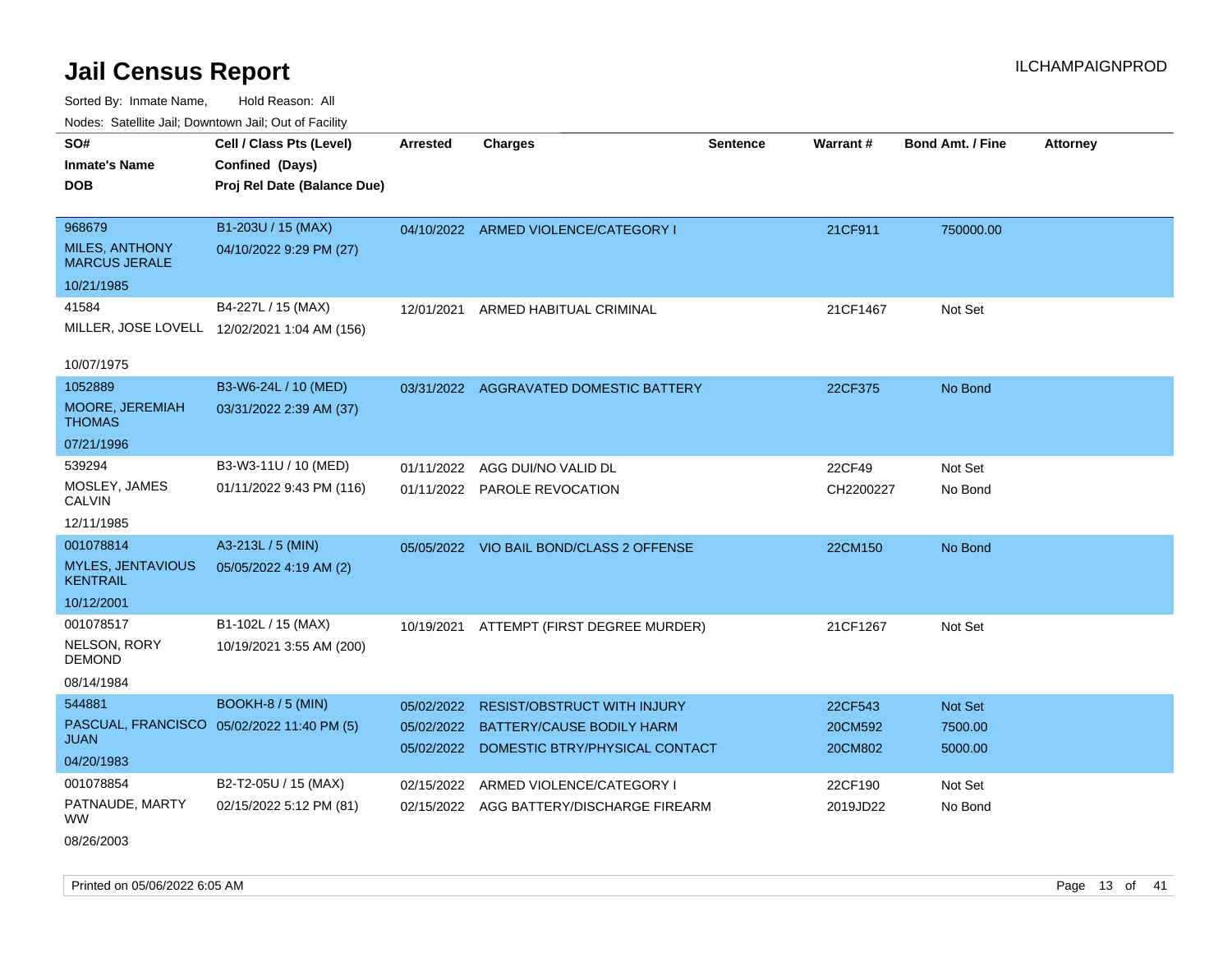Sorted By: Inmate Name, Hold Reason: All Nodes: Satellite Jail; Downtown Jail; Out of Facility

| <u>Houce.</u> Catoling bail, Downtown bail, Out of Fability |                                                                            |                 |                                          |                 |                 |                         |                 |
|-------------------------------------------------------------|----------------------------------------------------------------------------|-----------------|------------------------------------------|-----------------|-----------------|-------------------------|-----------------|
| SO#<br><b>Inmate's Name</b><br>DOB                          | Cell / Class Pts (Level)<br>Confined (Days)<br>Proj Rel Date (Balance Due) | <b>Arrested</b> | <b>Charges</b>                           | <b>Sentence</b> | <b>Warrant#</b> | <b>Bond Amt. / Fine</b> | <b>Attorney</b> |
| 61251<br>PETMECKY, JOHN                                     | A3-114L / 15 (ADS)<br>12/27/2021 1:52 PM (131)                             |                 | 12/27/2021 PRED CRIM SEX ASLT/VICTIM <13 |                 | 21CF651         | No Bond                 |                 |
| <b>ROBERT</b><br>03/09/1983                                 |                                                                            |                 |                                          |                 |                 |                         |                 |
| 001077249                                                   | BOOKF-2 / 5 (ADS)                                                          |                 |                                          |                 |                 |                         |                 |
| PETRACEK, ROBIN<br><b>DENISE</b>                            | 04/30/2022 2:57 AM (7)                                                     | 04/30/2022      | DOMESTIC BATTERY/OTHER PRIOR             |                 | 22CF538         | No Bond                 |                 |
| 03/09/1972                                                  |                                                                            |                 |                                          |                 |                 |                         |                 |
| 1030954                                                     | B3-W4-16L / 10 (MED)                                                       | 01/14/2022      | ARMED VIOLENCE/CATEGORY I                |                 | 22CF76          | <b>Not Set</b>          |                 |
| PETTIGREW,<br><b>MALCOME JAMIESON</b>                       | 01/15/2022 4:35 AM (112)                                                   |                 | 01/14/2022 MFG/DEL CANNABIS/10-30 GRAMS  |                 | 2020CF9         | 15000.00                |                 |
| 02/20/1995                                                  |                                                                            |                 |                                          |                 |                 |                         |                 |
| 1059394                                                     | B3-W1-04L / 5 (MIN)                                                        | 02/16/2022      | AGG DUI/NO VALID DL                      |                 | 2020CF1396      | No Bond                 |                 |
| PHILLIPS, ISAAC<br><b>TERRELL</b>                           | 02/16/2022 9:00 AM (80)                                                    |                 |                                          |                 |                 |                         |                 |
| 12/27/1996                                                  | 5/15/2022 (0.00)                                                           |                 |                                          |                 |                 |                         |                 |
| 1069766                                                     | A1-124L / 5 (MIN)                                                          | 04/05/2022      | DUI ANY AMOUNT OF DRUG                   |                 | 17-DT-0026-1    | No Bond                 |                 |
| PHILLIPS, REBEKAH<br>LOUISE                                 | 04/05/2022 2:44 PM (32)                                                    |                 |                                          |                 |                 |                         |                 |
| 09/06/1985                                                  |                                                                            |                 |                                          |                 |                 |                         |                 |
| 1022441                                                     | B2-T1-01U / 10 (SPH)                                                       | 10/27/2021      | AGG BATTERY/PEACE OFFICER                |                 | 2021 CF 12      | No Bond                 |                 |
| PICKENS, DONTRELL<br>DEMAR                                  | 10/27/2021 1:39 PM (192)                                                   | 10/27/2021      | AGG BATTERY/PEACE OFFICER                |                 | 2020 CF 1488    | No Bond                 |                 |
| 12/10/1993                                                  |                                                                            |                 |                                          |                 |                 |                         |                 |
| 60613                                                       | B4-226L / 10 (MED)                                                         | 04/26/2022      | FELON POSS/USE WEAPON/FIREARM            |                 | 22CF513         | No Bond                 |                 |
| POINDEXTER,<br><b>ANTHONY DEVON</b>                         | 04/26/2022 8:49 PM (11)                                                    |                 |                                          |                 |                 |                         |                 |
| 06/14/1978                                                  |                                                                            |                 |                                          |                 |                 |                         |                 |
| 001077501                                                   | BOOKH-8 / 10 (ADS)                                                         | 05/02/2022      | DRIVING ON REVOKED LICENSE               |                 | 20TR7866        | 20000.00                |                 |
| POORE, ANDREW LYLE 05/02/2022 3:03 AM (5)                   |                                                                            |                 |                                          |                 |                 |                         |                 |

09/13/1993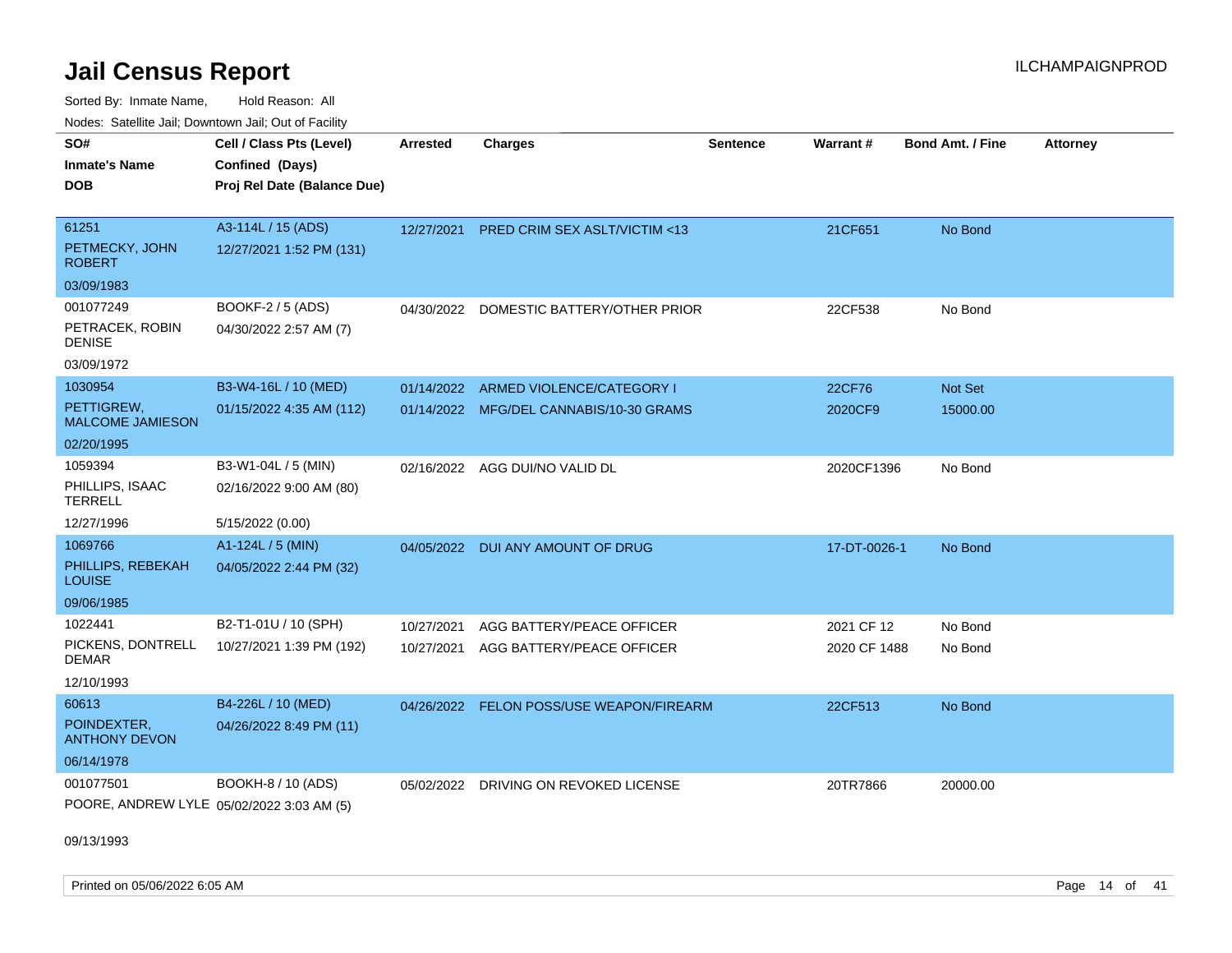|                                                                  | roaco. Catolino cali, Domntonn cali, Out of Facility                       |                                                      |                                                                                                 |                 |                                                    |                                                    |                 |
|------------------------------------------------------------------|----------------------------------------------------------------------------|------------------------------------------------------|-------------------------------------------------------------------------------------------------|-----------------|----------------------------------------------------|----------------------------------------------------|-----------------|
| SO#<br><b>Inmate's Name</b><br><b>DOB</b>                        | Cell / Class Pts (Level)<br>Confined (Days)<br>Proj Rel Date (Balance Due) | <b>Arrested</b>                                      | <b>Charges</b>                                                                                  | <b>Sentence</b> | Warrant#                                           | <b>Bond Amt. / Fine</b>                            | <b>Attorney</b> |
| 54916<br>RAYBURN, JOSHUA<br><b>STEVEN</b><br>03/09/1982          | A3-117U / 10 (ADS)<br>04/29/2022 1:56 PM (8)                               |                                                      | 04/29/2022 ATTEMPT DISARM PC OFF/CORR EMP                                                       |                 | 22CF535                                            | <b>Not Set</b>                                     |                 |
| 001078482<br><b>REED, MONTRES</b><br>ANTRON<br>02/26/2004        | B1-204L / 10 (MED)<br>03/14/2022 12:06 PM (54)                             | 03/14/2022                                           | AGG DISCHARGE FIREARM/VEH/SCH                                                                   |                 | 22CF299                                            | 250000.00                                          |                 |
| 1026398<br><b>ROBERTS, MICHAEL</b><br><b>RILEY</b><br>11/09/1994 | A3-213U / 15 (MAX)<br>05/05/2022 3:49 PM (2)                               | 05/05/2022                                           | <b>FELON POSS/USE WEAPON/FIREARM</b>                                                            | 7y              | 2021CF1153                                         | No Bond                                            |                 |
| 001079048<br>ROBINSON, AMARI<br>MICHELLE TAMIRA<br>04/10/2004    | A1-227L / 15 (MAX)<br>04/10/2022 9:44 AM (27)                              | 04/10/2022<br>04/10/2022<br>04/10/2022<br>04/10/2022 | <b>MURDER</b><br>AGGRAVATED BATTERY<br><b>CRIMINAL DAMAGE</b><br>AGG UNLAWFUL USE WEAPON/PERSON |                 | 21CF649<br>2022-JD-014<br>2022-JD-014<br>21-JD-079 | 1000000.00<br>Not Set<br>Not Set<br>Not Set        |                 |
| 979485<br>RODRIGUEZ, JOSHUA<br><b>ANTHONY</b><br>04/06/1990      | B2-T4-16L / 15 (SPH)<br>03/12/2021 1:57 PM (421)                           | 03/12/2021                                           | <b>PRED CRIM SEX ASLT/VICTIM &lt;13</b>                                                         |                 | 21CF282                                            | <b>Not Set</b>                                     |                 |
| 61330<br>RUFFIN, JONATHON<br>CECIL<br>05/10/1984                 | B4-224L / 15 (MAX)<br>12/01/2021 5:34 AM (157)                             | 12/01/2021<br>12/01/2021                             | ARMED HABITUAL CRIMINAL<br>PAROLE REVOCATION                                                    |                 | 21CF1473<br>CH2107545                              | Not Set<br>No Bond                                 |                 |
| 001077681<br><b>SALES, ANDREW</b><br><b>KEVIN</b><br>02/25/1979  | B3-W5-17U / 10 (MED)<br>04/08/2022 6:03 PM (29)                            | 04/08/2022<br>04/11/2022<br>04/11/2022               | CRIM DMG/GOVT PROP/<\$500<br>ELEC HRSMT/OBSCENE/FORC FEL<br>AGGRAVATED DOMESTIC BATTERY         |                 | 22CM101<br>21CF406<br>21CF247                      | <b>Not Set</b><br><b>Not Set</b><br><b>Not Set</b> |                 |
| 1071161<br>SANDERS, MARKELL<br>LAMAR<br>02/02/2000               | B4-124L / 15 (MAX)<br>08/18/2021 6:18 PM (262)                             | 08/18/2021                                           | DELIVERY OF OR POSSESSION OF W/ INT                                                             |                 | 21CF1008                                           | No Bond                                            |                 |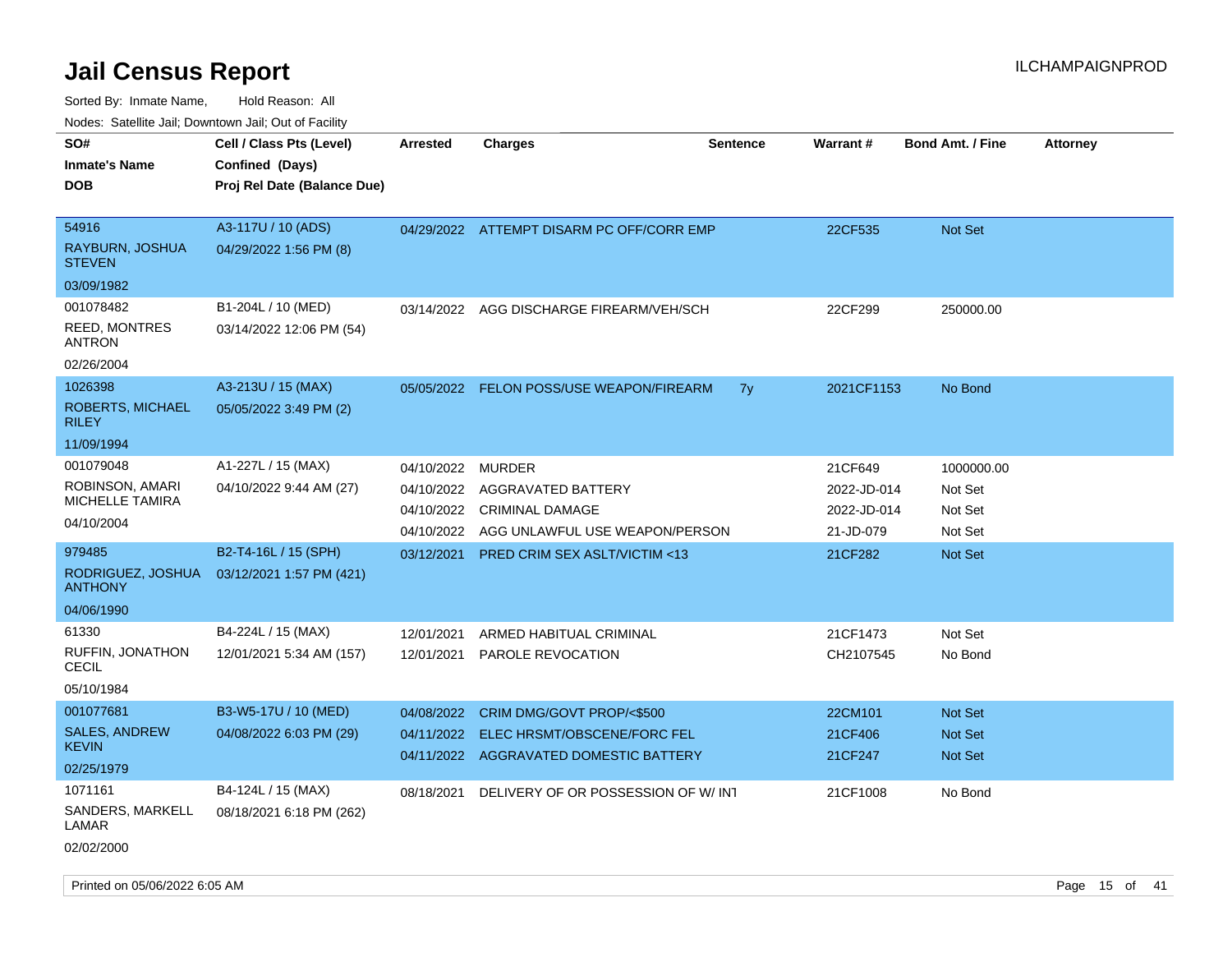Sorted By: Inmate Name, Hold Reason: All Nodes: Satellite Jail; Downtown Jail; Out of Facility

| ivous. Saleling Jali, Downtown Jali, Out of Facility |                                              |                     |                                         |                 |            |                         |                 |
|------------------------------------------------------|----------------------------------------------|---------------------|-----------------------------------------|-----------------|------------|-------------------------|-----------------|
| SO#                                                  | Cell / Class Pts (Level)                     | <b>Arrested</b>     | <b>Charges</b>                          | <b>Sentence</b> | Warrant#   | <b>Bond Amt. / Fine</b> | <b>Attorney</b> |
| <b>Inmate's Name</b>                                 | Confined (Days)                              |                     |                                         |                 |            |                         |                 |
| <b>DOB</b>                                           | Proj Rel Date (Balance Due)                  |                     |                                         |                 |            |                         |                 |
|                                                      |                                              |                     |                                         |                 |            |                         |                 |
| 001078441                                            | BOOKF-3 / 15 (ADS)                           | 10/01/2021          | <b>ARMED HABITUAL CRIMINAL</b>          |                 | 21CF1182   | Not Set                 |                 |
| SINGLETON, CORRIE<br><b>DERRELL</b>                  | 10/01/2021 12:36 PM (218)                    | 12/20/2021          | SPEEDING 26-34 MPH OVER LIMIT           |                 | 2021TR2701 | 1000.00                 |                 |
| 05/07/1983                                           |                                              |                     |                                         |                 |            |                         |                 |
| 001078608                                            | A3-115U                                      | 04/28/2022          | MFG/DEL CANNABIS/30-500 GRAMS           |                 | 22CF520    | No Bond                 |                 |
| SOMERS, DYLAN<br><b>THOMAS</b>                       | 04/28/2022 4:49 AM (9)                       |                     |                                         |                 |            |                         |                 |
| 05/18/2000                                           |                                              |                     |                                         |                 |            |                         |                 |
| 975068                                               | B1-201U / 15 (MAX)                           | 04/26/2022          | DRVG ON SUSP LICENSE/FTA                |                 | 19TR17004  | 690.00                  |                 |
| <b>SPEARMAN, JOE</b><br><b>DEMARKUS TERREL</b>       | 04/26/2022 3:34 PM (11)                      |                     | 04/26/2022 ARMED VIOLENCE/CATEGORY I    |                 | 22CF515    | No Bond                 |                 |
| 12/15/1989                                           |                                              |                     |                                         |                 |            |                         |                 |
| 001077770                                            | A1-124U / 5 (MIN)                            |                     | 01/06/2022 RESIDENTIAL BURGLARY         |                 | 21CF319    | Not Set                 |                 |
|                                                      | STOFFLE, KELLY ANNE 01/06/2022 3:14 PM (121) |                     |                                         |                 |            |                         |                 |
|                                                      |                                              |                     |                                         |                 |            |                         |                 |
| 04/12/1989                                           |                                              |                     |                                         |                 |            |                         |                 |
| 38305                                                | B2-T2-06L / 10 (SPH)                         | 03/18/2020          | <b>CRIMINAL SEXUAL ABUSE</b>            |                 | 20CF-343   | 500000.00               |                 |
| STOVER, JOSH<br><b>ANDREW</b>                        | 03/18/2020 10:24 AM (780)                    |                     |                                         |                 |            |                         |                 |
| 08/18/1973                                           |                                              |                     |                                         |                 |            |                         |                 |
| 001078742                                            | A2-222L / 5 (MIN)                            | 04/01/2022 BURGLARY |                                         |                 | 22CF33     | 10000.00                |                 |
| TAYLOR, ERIKA LYNN                                   | 04/01/2022 10:15 AM (36)                     |                     |                                         |                 |            |                         |                 |
|                                                      |                                              |                     |                                         |                 |            |                         |                 |
| 04/09/1996                                           |                                              |                     |                                         |                 |            |                         |                 |
| 1066794                                              | B3-W6-21U / 5 (MIN)                          |                     | 04/15/2022 VIO ORDER/PRIOR VIO OF ORDER |                 | 2021CF1061 | 150000.00               |                 |
| <b>TAYLOR, STANLEY</b><br><b>JAMES</b>               | 04/15/2022 9:27 AM (22)                      |                     |                                         |                 |            |                         |                 |
| 01/05/1994                                           |                                              |                     |                                         |                 |            |                         |                 |
| 32058                                                | B4-123U / 15 (MAX)                           |                     | 06/14/2021 AGG DISCH FIREARM            |                 | 21CF690    | Not Set                 |                 |
| THOMPSON, STEVEN<br>ONEAL                            | 06/14/2021 6:44 AM (327)                     |                     |                                         |                 |            |                         |                 |
| 03/14/1969                                           |                                              |                     |                                         |                 |            |                         |                 |

Printed on 05/06/2022 6:05 AM Page 16 of 41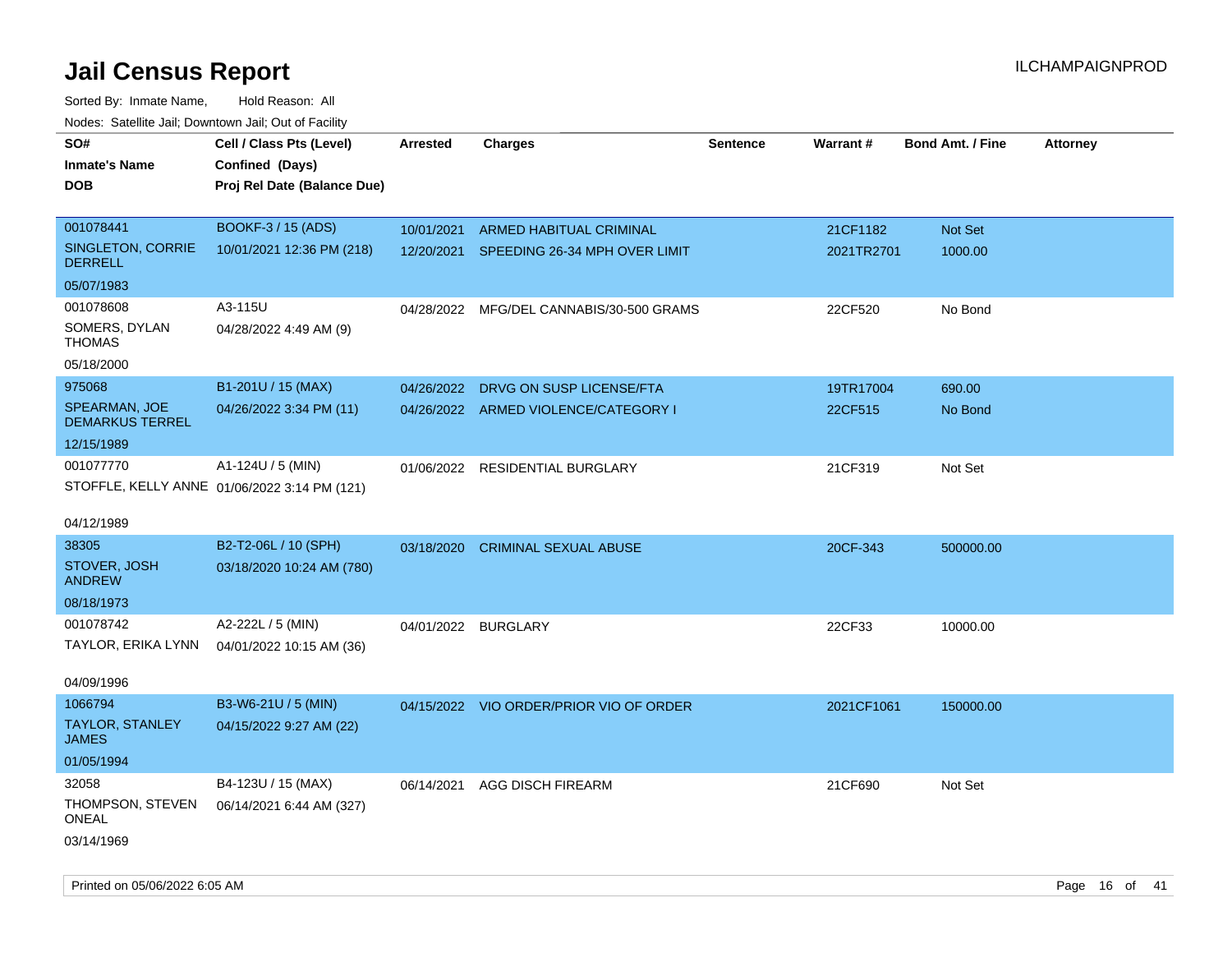| SO#<br><b>Inmate's Name</b><br><b>DOB</b>     | Cell / Class Pts (Level)<br>Confined (Days)<br>Proj Rel Date (Balance Due) | <b>Arrested</b>     | <b>Charges</b>                            | <b>Sentence</b> | Warrant#   | <b>Bond Amt. / Fine</b> | <b>Attorney</b> |
|-----------------------------------------------|----------------------------------------------------------------------------|---------------------|-------------------------------------------|-----------------|------------|-------------------------|-----------------|
|                                               |                                                                            |                     |                                           |                 |            |                         |                 |
| 993660                                        | <b>BOOKH-8 / 10 (MED)</b>                                                  | 05/04/2022 BURGLARY |                                           |                 | 22CF544    | <b>Not Set</b>          |                 |
| TORRES-NEGRON,<br><b>JUAN CARLOS</b>          | 05/04/2022 4:34 AM (3)                                                     |                     |                                           |                 |            |                         |                 |
| 11/18/1983                                    |                                                                            |                     |                                           |                 |            |                         |                 |
| 001078792                                     | B4-122U / 15 (MAX)                                                         | 01/24/2022          | <b>FUGITIVE FROM JUSTICE</b>              |                 | 22CF99     | Not Set                 |                 |
| TRAMBLE, TOM<br><b>MARCUS</b>                 | 01/24/2022 10:24 AM (103)                                                  |                     | 01/24/2022 ARMED VIOLENCE/CATEGORY I      |                 | 22CF101    | Not Set                 |                 |
| 02/28/1985                                    |                                                                            |                     |                                           |                 |            |                         |                 |
| 1071272                                       | <b>BOOKH-4 / 10 (MED)</b>                                                  |                     | 05/04/2022 AGGRAVATED BATTERY             |                 | 22CF549    | <b>Not Set</b>          |                 |
| <b>TSHINGUTA,</b><br><b>GERTRUDE KABONGO</b>  | 05/04/2022 10:38 AM (3)                                                    |                     |                                           |                 |            |                         |                 |
| 06/04/1976                                    |                                                                            |                     |                                           |                 |            |                         |                 |
| 1076325                                       | B1-105U / 15 (MAX)                                                         | 03/25/2022          | AGG UUW/LOADED/NO FCCA/FOID               |                 | 2020CF742  | 25000.00                |                 |
| TURNER, PRINTISS                              | 03/25/2022 3:15 PM (43)                                                    | 03/25/2022          | <b>MURDER</b>                             |                 | 2021CF1071 | 1500000.00              |                 |
| VASHAWN-DEMAN,                                |                                                                            | 03/25/2022          | <b>DOMESTIC BATTERY</b>                   |                 | 20CM468    | 1000.00                 |                 |
| 11/10/2001                                    |                                                                            | 03/25/2022          | AGG UUW/LOADED/NO FCCA/FOID               |                 | 21CF1520   | 50000.00                |                 |
|                                               |                                                                            | 03/28/2022          | <b>FUGITIVE FROM JUSTICE</b>              |                 | 22CF360    | 50000.00                |                 |
| 50548                                         | B3-W3-12L / 10 (MED)                                                       |                     | 03/29/2022 AGG UNLAWFUL USE OF WEAPON/VEH |                 | 21CF1067   | No Bond                 |                 |
| <b>JAMAL</b>                                  | VINEYARD, SHORNOR  03/29/2022 8:51 AM (39)                                 |                     |                                           |                 |            |                         |                 |
| 12/14/1979                                    | 5/19/2022 (0.00)                                                           |                     |                                           |                 |            |                         |                 |
| 1076520                                       | B4-222L / 15 (MAX)                                                         |                     | 04/20/2022 ARMED VIOLENCE/CATEGORY I      |                 | 22CF485    | Not Set                 |                 |
| WARNER-UDUEBOR,<br><b>JAESEN CHI</b>          | 04/20/2022 2:56 PM (17)                                                    |                     |                                           |                 |            |                         |                 |
| 04/11/2001                                    |                                                                            |                     |                                           |                 |            |                         |                 |
| 1070737                                       | A1-126L / 15 (MAX)                                                         | 10/14/2021          | AGG KIDNAPG/<13/INTEL DISABL              | (DHS)           | 2020CF418  | 250000.00               |                 |
| <b>WASHINGTON,</b><br><b>JASTINA VIRGINIA</b> | 10/14/2021 12:02 PM (205)                                                  |                     |                                           |                 |            |                         |                 |
| 04/11/2000                                    |                                                                            |                     |                                           |                 |            |                         |                 |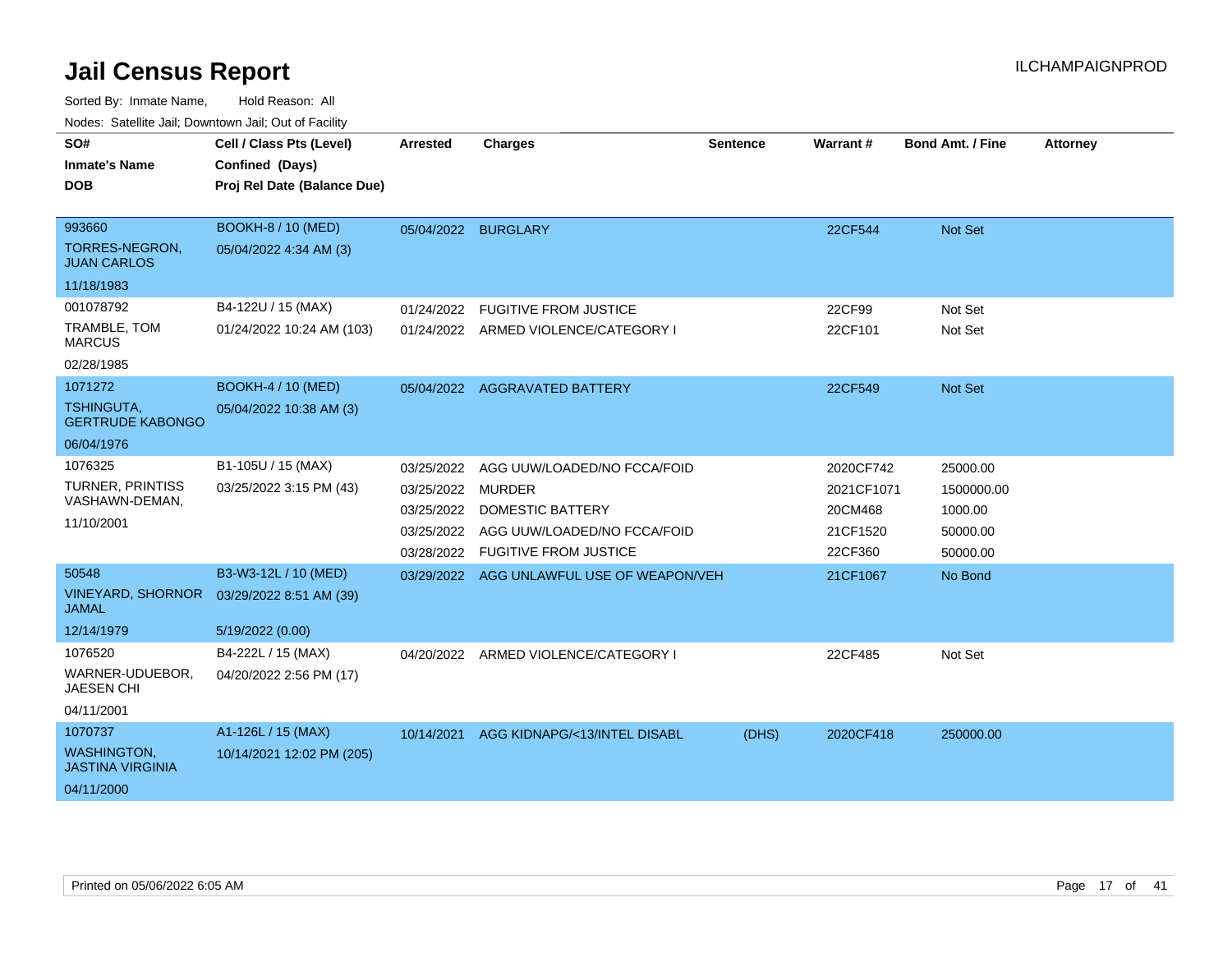| rouce. Calcillic Jali, Downtown Jali, Out of Facility |                             |                   |                                           |                 |             |                         |                 |
|-------------------------------------------------------|-----------------------------|-------------------|-------------------------------------------|-----------------|-------------|-------------------------|-----------------|
| SO#                                                   | Cell / Class Pts (Level)    | <b>Arrested</b>   | <b>Charges</b>                            | <b>Sentence</b> | Warrant#    | <b>Bond Amt. / Fine</b> | <b>Attorney</b> |
| Inmate's Name                                         | Confined (Days)             |                   |                                           |                 |             |                         |                 |
| DOB                                                   | Proj Rel Date (Balance Due) |                   |                                           |                 |             |                         |                 |
|                                                       |                             |                   |                                           |                 |             |                         |                 |
| 977140                                                | B1-203L / 10 (MED)          | 10/24/2021        | ARMED HABITUAL CRIMINAL                   |                 | 21CF1289    | Not Set                 |                 |
| <b>WEBSTER, DERRIAL</b><br><b>DEVON</b>               | 10/24/2021 2:46 AM (195)    |                   |                                           |                 |             |                         |                 |
| 01/14/1990                                            |                             |                   |                                           |                 |             |                         |                 |
| 001078328                                             | B1-105L / 15 (MAX)          | 08/30/2021        | FELON POSS/USE WEAPON/FIREARM             |                 | 21CF1045    | Not Set                 |                 |
| WHITE, JUSTIN<br><b>STEVEN</b>                        | 08/30/2021 10:48 AM (250)   |                   |                                           |                 |             |                         |                 |
| 10/25/1995                                            |                             |                   |                                           |                 |             |                         |                 |
| 001077235                                             | B4-221U / 10 (MED)          | 04/26/2022        | POSSESSING A CONTROLLED SUBSTANC          |                 | 22CF507     | <b>Not Set</b>          |                 |
| <b>WHITLEY, CHARLES</b>                               | 04/26/2022 6:11 PM (11)     | 04/26/2022        | POSS AMT CON SUB EXCEPT(A)/(D)            |                 | 20CF1077    | 940.00                  |                 |
|                                                       |                             |                   | 04/26/2022 WARRANT OUT OF COUNTY          |                 | 20TR10761   | 3000.00                 |                 |
| 09/03/1975                                            |                             |                   | 04/26/2022 WARRANT OUT OF COUNTY          |                 | 20TR10760   | 3000.00                 |                 |
|                                                       |                             | 04/26/2022        | <b>WARRANT OUT OF COUNTY</b>              |                 | 20CM646     | 5000.00                 |                 |
| 638552                                                | B2-T2-08L / 5 (SPH)         | 10/07/2021        | CHILD PORNOGRAPHY/PHOTOGRAPH              |                 | 2021CF1207  | No Bond                 |                 |
| <b>WILLIAMS, MICHAEL</b><br>JAMES                     | 10/07/2021 12:20 PM (212)   |                   |                                           |                 |             |                         |                 |
| 03/29/1964                                            |                             |                   |                                           |                 |             |                         |                 |
| 1066370                                               | B1-101L / 15 (MAX)          | 07/28/2021        | ARMED VIOLENCE/CATEGORY III               |                 | 2021 CF 882 | Not Set                 |                 |
| <b>WILLIAMS, REONTE</b><br><b>REMIR</b>               | 07/28/2021 5:40 AM (283)    |                   |                                           |                 |             |                         |                 |
| 05/14/1999                                            |                             |                   |                                           |                 |             |                         |                 |
| 1051953                                               | A1-226L / 10 (MED)          | 02/02/2022        | DOMESTIC BATTERY/OTHER PRIOR              | 8y (DOC)        | 22CF144     | Not Set                 |                 |
| WINSTON, ALYSSIA<br><b>LETEECE</b>                    | 02/02/2022 4:29 AM (94)     |                   | 03/28/2022 AGG ROBBERY/INDICATE ARM W/FIR | 8y (DOC)        | 22CF353     | Not Set                 |                 |
| 03/17/1996                                            |                             |                   |                                           |                 |             |                         |                 |
| 001077731                                             | B1-205U / 15 (MAX)          |                   | 04/12/2022 ATTEMPT (FIRST DEGREE MURDER)  |                 | 22CF428     | 1500000.00              |                 |
| YOUNG, AARON<br><b>BLAKE</b>                          | 04/12/2022 12:53 PM (25)    |                   |                                           |                 |             |                         |                 |
| 03/04/2000                                            |                             |                   |                                           |                 |             |                         |                 |
| <b>Total Satellite Jail: 138</b>                      |                             | <b>Males: 115</b> | Unknown: 0<br>Females: 23                 |                 |             |                         |                 |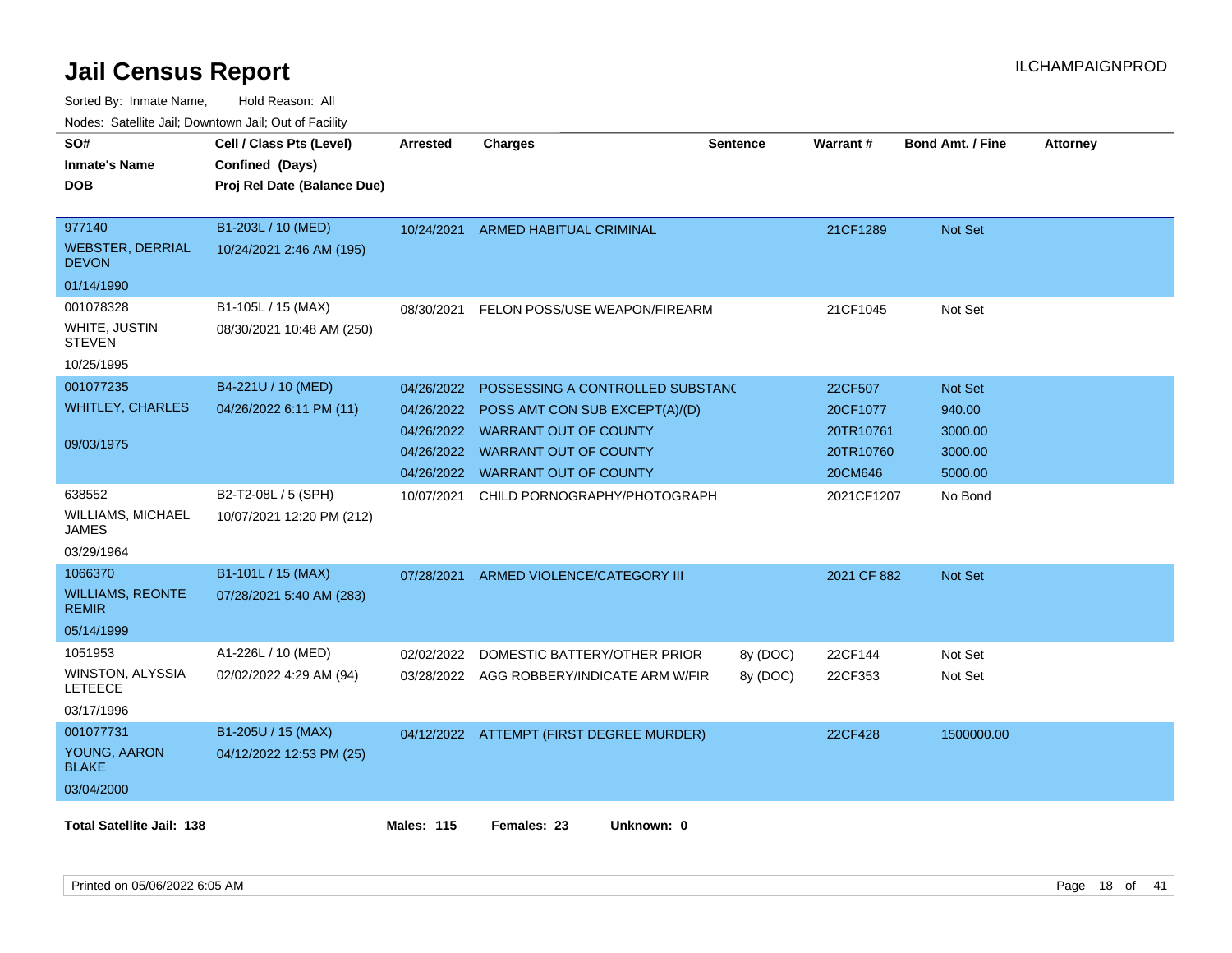| <b>Downtown Jail</b>                  |                                             |                 |                                           |                 |                 |                         |                 |
|---------------------------------------|---------------------------------------------|-----------------|-------------------------------------------|-----------------|-----------------|-------------------------|-----------------|
| SO#                                   | Cell / Class Pts (Level)                    | <b>Arrested</b> | <b>Charges</b>                            | <b>Sentence</b> | <b>Warrant#</b> | <b>Bond Amt. / Fine</b> | <b>Attorney</b> |
| <b>Inmate's Name</b>                  | Confined (Days)                             |                 |                                           |                 |                 |                         |                 |
| <b>DOB</b>                            | Proj Rel Date (Balance Due)                 |                 |                                           |                 |                 |                         |                 |
|                                       |                                             |                 |                                           |                 |                 |                         |                 |
| 952871                                | G3U / 5 (MIN)                               |                 | 03/13/2022 METH DELIVERY/5<15 GRAMS       |                 | 22CF300         | No Bond                 |                 |
| <b>DAVID</b>                          | AUTEBERRY, JOSHUA 03/13/2022 7:24 PM (55)   |                 |                                           |                 |                 |                         |                 |
| 12/28/1984                            |                                             |                 |                                           |                 |                 |                         |                 |
| 001078218                             | D1 / 5 (ADS)                                | 03/23/2022      | <b>CRIMINAL TRESPASS TO LAND</b>          |                 | 21CM340         | 1000.00                 |                 |
| BAKER, REED ALLEN                     | 03/23/2022 6:55 PM (45)                     | 03/23/2022      | <b>DISORDERLY CONDUCT</b>                 |                 | 20OV0267        | 1000.00                 |                 |
| 07/28/1981                            |                                             |                 | 03/24/2022 RETAIL THEFT                   |                 | 20CM658         | 5000.00                 |                 |
| 517915                                | G6L / 5 (MIN)                               | 08/03/2021      | <b>BURGLARY</b>                           |                 | 21CF289         | 20000.00                |                 |
| <b>BOXLEY, CHARLES</b><br><b>OMAR</b> | 08/03/2021 2:18 PM (277)                    | 08/03/2021      | <b>BURGLARY</b>                           |                 | 21CF679         | 20000.00                |                 |
| 01/10/1985                            |                                             | 08/03/2021      | FORGERY/ISSUE/DELIVER DOCUMENT            |                 |                 | No Bond                 |                 |
| 47897                                 | E2L / 15 (ADS)                              | 01/19/2022      | PAROLE REVOCATION                         |                 | VA2201139       | No Bond                 |                 |
| BRANAMAN,<br><b>CLIFFORD EARL</b>     | 01/19/2022 9:21 PM (108)                    | 01/19/2022      | VIOLATE ORDER PROTECTION                  |                 | 22CF85          | Not Set                 |                 |
| 03/09/1975                            |                                             |                 | 01/19/2022 DRVG REVOKED/2+/PERS INJ/DEATH |                 | 22CF84          | Not Set                 |                 |
| 995432                                | I2 / 10 (ADS)                               | 12/20/2021      | FAIL TO RPT WKLY/NO FIXED ADDR            |                 | 21CF1559        | <b>Not Set</b>          |                 |
| <b>BROWN, JAVON</b><br><b>SHANTEZ</b> | 12/20/2021 2:06 AM (138)                    |                 |                                           |                 |                 |                         |                 |
| 10/14/1991                            |                                             |                 |                                           |                 |                 |                         |                 |
| 001078900                             | J7L / 15 (ADS)                              |                 | 03/02/2022 MURDER/INTENT TO KILL/INJURE   |                 | 22CF252         | Not Set                 |                 |
| BYRD, ANDREW<br><b>DARNELL</b>        | 03/02/2022 11:59 PM (66)                    |                 |                                           |                 |                 |                         |                 |
| 12/30/2003                            |                                             |                 |                                           |                 |                 |                         |                 |
| 001078092                             | H <sub>2</sub> U / 10 (ADS)                 |                 | 12/27/2021 AGG BATTERY/PUBLIC PLACE       |                 | 2021CF1042      | 5000.00                 |                 |
| <b>WILLIAM</b>                        | CHOUNARD, STANLEY 12/27/2021 10:47 PM (131) |                 |                                           |                 |                 |                         |                 |
| 06/25/1986                            |                                             |                 |                                           |                 |                 |                         |                 |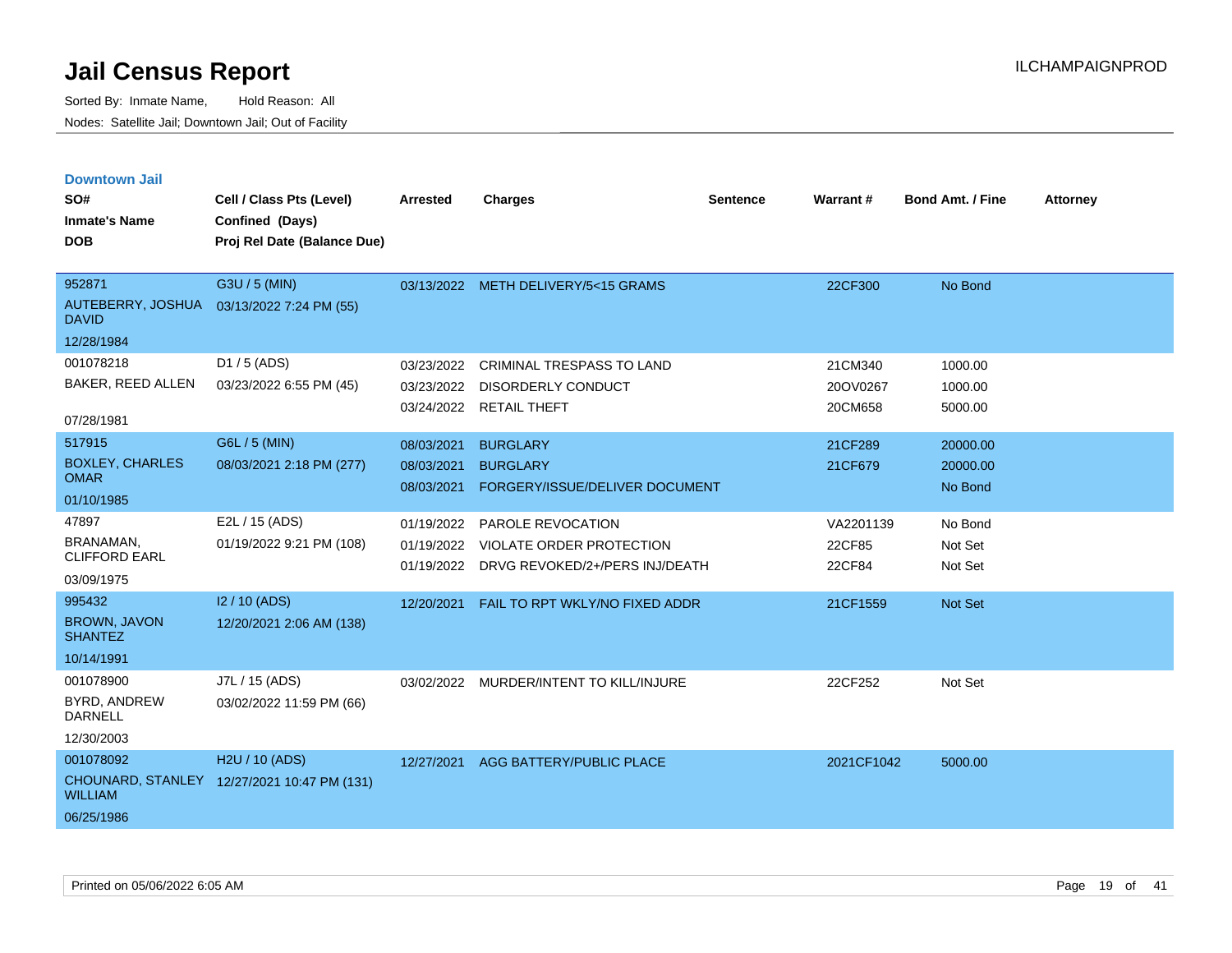Sorted By: Inmate Name, Hold Reason: All Nodes: Satellite Jail; Downtown Jail; Out of Facility

| SO#<br><b>Inmate's Name</b><br><b>DOB</b>        | Cell / Class Pts (Level)<br>Confined (Days)<br>Proj Rel Date (Balance Due) | <b>Arrested</b> | <b>Charges</b>                            | <b>Sentence</b> | Warrant#    | <b>Bond Amt. / Fine</b> | <b>Attorney</b> |
|--------------------------------------------------|----------------------------------------------------------------------------|-----------------|-------------------------------------------|-----------------|-------------|-------------------------|-----------------|
| 56241                                            | E6L / 5 (MIN)                                                              |                 | 01/13/2022 VIOLATE ORDER/PRIOR DOM BTRY   |                 | 22CF59      | Not Set                 |                 |
| <b>CLARK, DAMON</b><br><b>GILLMORE</b>           | 01/13/2022 4:36 AM (114)                                                   |                 | 04/04/2022 CIVIL FTA WARRANT              |                 | 2007D200    | 100000.00               |                 |
| 12/21/1976                                       |                                                                            |                 |                                           |                 |             |                         |                 |
| 001078838                                        | D <sub>2</sub> / 15 (ADS)                                                  |                 | 02/12/2022 PRED CRIM SEX ASLT/BODILY HARM |                 | 21CF30      | 150000.00               |                 |
| CLAYTON, KAREEM<br>JAMAL                         | 02/12/2022 8:55 AM (84)                                                    |                 |                                           |                 |             |                         |                 |
| 02/03/1974                                       |                                                                            |                 |                                           |                 |             |                         |                 |
| 1075361                                          | $15/5$ (ADS)                                                               | 04/16/2021      | <b>BURGLARY</b>                           |                 | 21CF414     | Not Set                 |                 |
| <b>COWART, TORREY</b><br><b>BENJAMEN, Junior</b> | 04/16/2021 9:17 PM (386)                                                   |                 |                                           |                 |             |                         |                 |
| 11/22/1987                                       |                                                                            |                 |                                           |                 |             |                         |                 |
| 1072673                                          | G4L / 5 (MIN)                                                              |                 | 04/14/2022 VIOLATE ORDER PROTECTION       |                 | 2022CM112   | No Bond                 |                 |
| COWART, WILL<br><b>SIMEON</b>                    | 04/14/2022 1:19 PM (23)                                                    |                 |                                           |                 |             |                         |                 |
| 02/18/1999                                       |                                                                            |                 |                                           |                 |             |                         |                 |
| 1074319                                          | K1 / 15 (SPH)                                                              | 10/12/2021      | AGGRAVATED CRUELTY TO ANIMALS             |                 | 21CF1238    | <b>Not Set</b>          |                 |
| <b>CRAIG, DAVUCCI</b><br><b>DAVION</b>           | 10/12/2021 11:36 AM (207)                                                  | 10/14/2021      | <b>MURDER</b>                             |                 | 21CF1239    | <b>Not Set</b>          |                 |
| 08/02/2001                                       |                                                                            |                 |                                           |                 |             |                         |                 |
| 571307                                           | J3L / 15 (ADS)                                                             | 09/14/2020      | CRIM SEXUAL ABUSE/CONSENT                 |                 | 2020CF1026  | Not Set                 |                 |
| DOMINGO-<br>CASTANEDA,                           | 09/14/2020 11:19 PM (600)                                                  | 09/14/2020      | PRED CRIM SEX ASLT/VICTIM <13             |                 | 2020CF1025  | Not Set                 |                 |
| 09/29/1989                                       |                                                                            |                 |                                           |                 |             |                         |                 |
| 527379                                           | D6 / 15 (ADS)                                                              | 10/25/2021      | ARMED HABITUAL CRIMINAL                   |                 | 21CF1297    | Not Set                 |                 |
| DRAKE, MARCELL<br><b>DEON</b>                    | 10/25/2021 5:05 PM (194)                                                   | 10/27/2021      | AGG DOMESTIC BATTERY/STRANGLE             |                 | 21CF1245    | Not Set                 |                 |
| 04/20/1987                                       |                                                                            |                 |                                           |                 |             |                         |                 |
| 527081                                           | F1L / 10 (MED)                                                             | 09/06/2021      | ARSON/REAL/PERSONAL PROP>\$150            |                 | 2021 CF 797 | 25000.00                |                 |
| FERGUSON,<br><b>CHRISTOPHER</b>                  | 09/06/2021 1:18 PM (243)                                                   |                 |                                           |                 |             |                         |                 |
| 12/21/1981                                       |                                                                            |                 |                                           |                 |             |                         |                 |

Printed on 05/06/2022 6:05 AM Page 20 of 41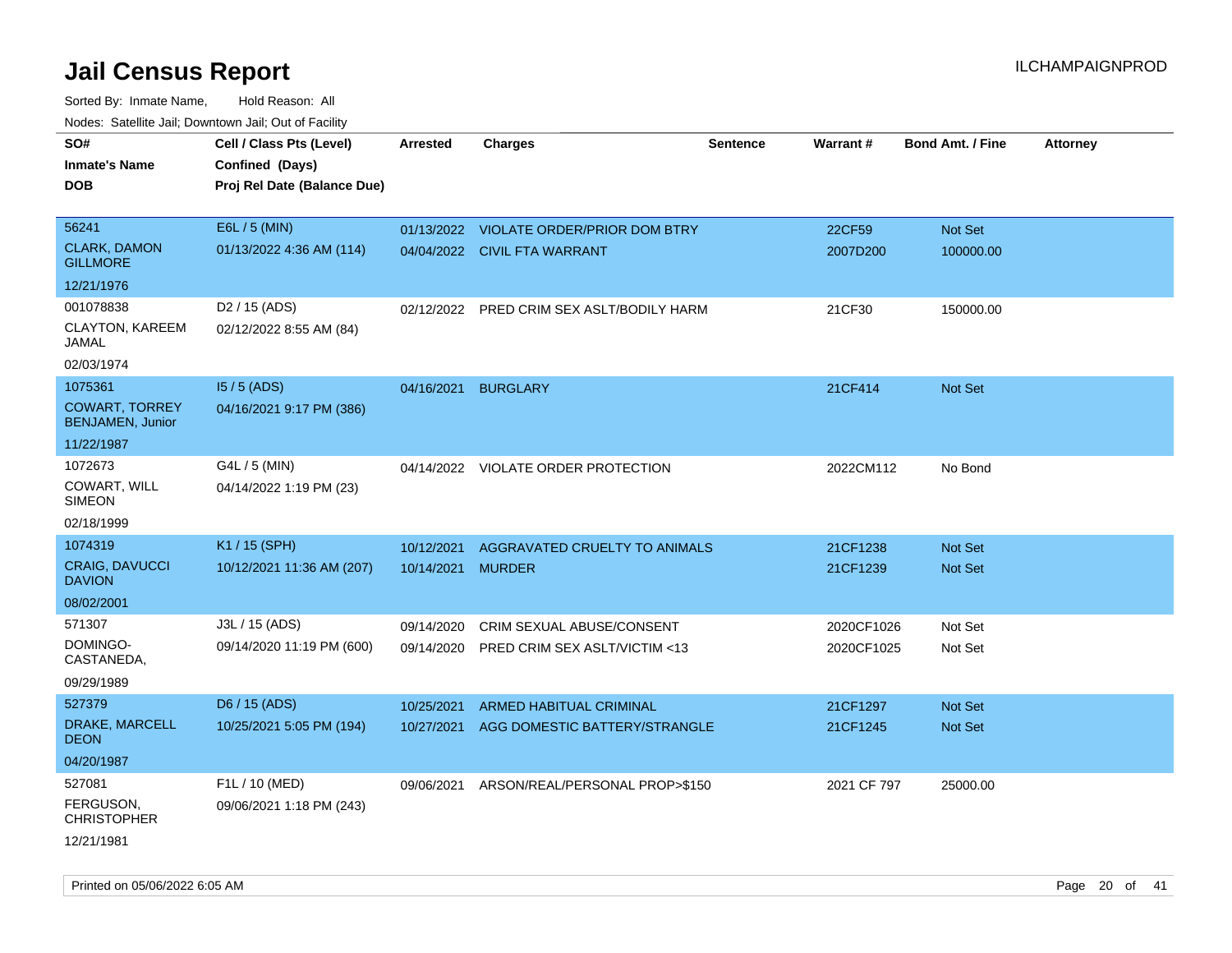Sorted By: Inmate Name, Hold Reason: All Nodes: Satellite Jail; Downtown Jail; Out of Facility

| indues. Satellite Jali, Downtown Jali, Out of Facility |                             |                  |                                           |                 |          |                         |                 |
|--------------------------------------------------------|-----------------------------|------------------|-------------------------------------------|-----------------|----------|-------------------------|-----------------|
| SO#                                                    | Cell / Class Pts (Level)    | <b>Arrested</b>  | <b>Charges</b>                            | <b>Sentence</b> | Warrant# | <b>Bond Amt. / Fine</b> | <b>Attorney</b> |
| <b>Inmate's Name</b>                                   | Confined (Days)             |                  |                                           |                 |          |                         |                 |
| <b>DOB</b>                                             | Proj Rel Date (Balance Due) |                  |                                           |                 |          |                         |                 |
|                                                        |                             |                  |                                           |                 |          |                         |                 |
| 524764                                                 | G3L / 5 (MIN)               |                  | 09/18/2021 METH DELIVERY/15<100 GRAMS     |                 | 21CF627  | 50000.00                |                 |
| <b>FISCUS, ROBERT</b><br><b>LOWELL</b>                 | 09/18/2021 10:50 AM (231)   |                  |                                           |                 |          |                         |                 |
| 02/17/1986                                             |                             |                  |                                           |                 |          |                         |                 |
| 1068917                                                | H6U / 5 (ADS)               | 08/11/2021       | VIO ORDER/PRIOR VIO OF ORDER              |                 | 21CF965  | Not Set                 |                 |
| GARCIA, JUAN<br>CARLOS                                 | 08/11/2021 9:24 PM (269)    |                  |                                           |                 |          |                         |                 |
| 10/21/1997                                             |                             |                  |                                           |                 |          |                         |                 |
| 32913                                                  | I1 / 15 (ADS)               |                  | 12/03/2021 PRED CRIM SEX ASLT/VICTIM <13  |                 | 21CF1481 | Not Set                 |                 |
| GROB, WARREN A,<br>Junior                              | 12/03/2021 4:24 PM (155)    |                  |                                           |                 |          |                         |                 |
| 12/07/1950                                             |                             |                  |                                           |                 |          |                         |                 |
| 001078868                                              | K3 / 5 (ADS)                |                  | 02/24/2022 STALKING/CAUSE FEAR FOR SAFETY |                 | 22CF227  | 150000.00               |                 |
| HARRIS-MINER,<br><b>NICHOLAS</b>                       | 02/24/2022 3:56 PM (72)     |                  |                                           |                 |          |                         |                 |
| 07/08/1998                                             |                             |                  |                                           |                 |          |                         |                 |
| 987949                                                 | B1 / 10 (SPH)               |                  | 03/29/2022 FELON POSS/FIREARM             |                 | 22CF365  | Not Set                 |                 |
| HOLT, TERRELL<br><b>VALENTINO</b>                      | 03/29/2022 12:53 AM (39)    |                  |                                           |                 |          |                         |                 |
| 02/17/1991                                             |                             |                  |                                           |                 |          |                         |                 |
| 501278                                                 | $H4U / 5$ (ADS)             | 04/18/2022       | <b>INDIRECT CIVIL CONTEMPT</b>            |                 |          | 987.00                  |                 |
| HURSEY, DANIEL<br><b>SCOTT</b>                         | 04/18/2022 9:26 AM (19)     |                  |                                           |                 |          |                         |                 |
| 08/30/1987                                             | 5/17/2022 (0.00)            |                  |                                           |                 |          |                         |                 |
| 518711                                                 | G5L / 5 (MIN)               | 01/30/2022 THEFT |                                           |                 | 22CF133  | Not Set                 |                 |
| <b>INGERSON, LUCUS</b><br><b>JAMES</b>                 | 01/30/2022 4:57 PM (97)     |                  |                                           |                 |          |                         |                 |
| 09/16/1979                                             |                             |                  |                                           |                 |          |                         |                 |
| 001078766                                              | $13/5$ (ADS)                | 02/08/2022       | <b>AGGRAVATED BATTERY</b>                 |                 | 22CF160  | Not Set                 |                 |
| JOHNSON, IYONZI                                        | 02/08/2022 11:56 AM (88)    |                  | 02/08/2022 BURGLARY                       |                 | 22CF63   | 3000.00                 |                 |
| 07/16/1994                                             |                             |                  |                                           |                 |          |                         |                 |

Printed on 05/06/2022 6:05 AM Page 21 of 41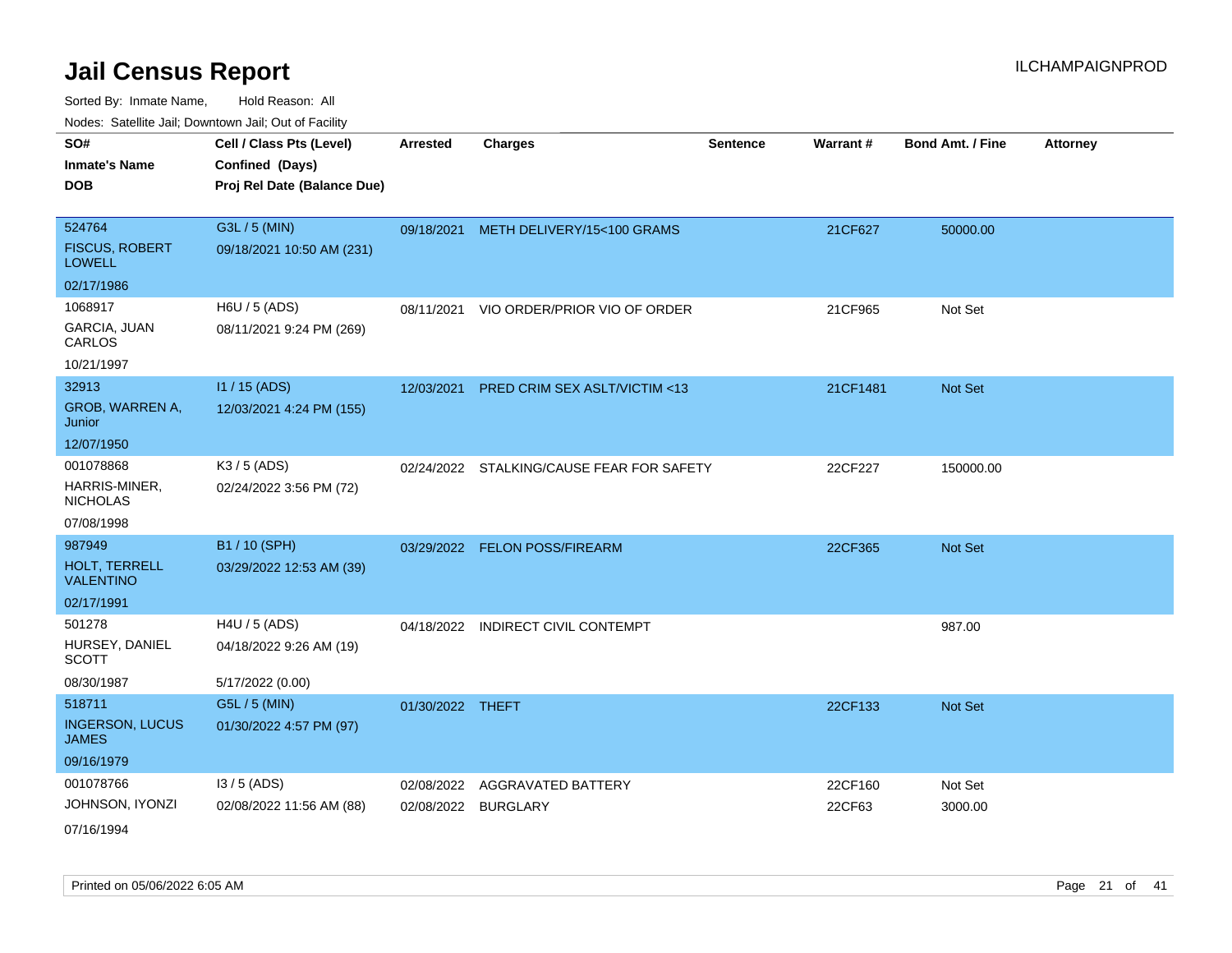| indues. Saleinte Jail, Downtown Jail, Out of Facility |                                             |            |                                             |                 |                 |                         |                 |
|-------------------------------------------------------|---------------------------------------------|------------|---------------------------------------------|-----------------|-----------------|-------------------------|-----------------|
| SO#                                                   | Cell / Class Pts (Level)                    | Arrested   | Charges                                     | <b>Sentence</b> | <b>Warrant#</b> | <b>Bond Amt. / Fine</b> | <b>Attorney</b> |
| <b>Inmate's Name</b>                                  | Confined (Days)                             |            |                                             |                 |                 |                         |                 |
| <b>DOB</b>                                            | Proj Rel Date (Balance Due)                 |            |                                             |                 |                 |                         |                 |
|                                                       |                                             |            |                                             |                 |                 |                         |                 |
| 1073894                                               | <b>H1L / 5 (ADS)</b>                        |            | 04/07/2022 PROBATION VIOLATION              |                 | 2021CF920       | <b>Not Set</b>          |                 |
|                                                       | JOKICH, ANTON VEGO  04/07/2022 5:40 PM (30) |            |                                             |                 |                 |                         |                 |
|                                                       |                                             |            |                                             |                 |                 |                         |                 |
| 05/30/1969                                            |                                             |            |                                             |                 |                 |                         |                 |
| 001078818                                             | D3 / 10 (MED)                               |            | 02/04/2022 DOMESTIC BATTERY/OTHER PRIOR     |                 | 22CF148         | Not Set                 |                 |
| KINSEL, EVERAL                                        | 02/04/2022 7:37 PM (92)                     |            |                                             |                 |                 |                         |                 |
| MICHAEL WILLIAM                                       |                                             |            |                                             |                 |                 |                         |                 |
| 10/16/1985                                            |                                             |            |                                             |                 |                 |                         |                 |
| 527447                                                | J1L / 10 (ADS)                              | 02/22/2022 | <b>BURGLARY</b>                             |                 | 22CF224         | <b>Not Set</b>          |                 |
| KIRKWOOD, TYLER                                       | 02/22/2022 10:47 AM (74)                    | 02/22/2022 | AGG BATTERY/GREAT BODILY HARM               |                 | 22CF223         | <b>Not Set</b>          |                 |
| <b>JAMES</b>                                          |                                             | 02/23/2022 | <b>BURGLARY</b>                             |                 | 22CF152         | <b>Not Set</b>          |                 |
| 10/04/1985                                            |                                             | 04/05/2022 | <b>RESIDENTIAL BURGLARY</b>                 |                 | 22CF383         | Not Set                 |                 |
| 001077710                                             | G9U / 5 (MIN)                               | 03/31/2022 | AGG DOMESTIC BATTERY/STRANGLE               |                 | 21CF212         | No Bond                 |                 |
| LANGE, DEVONTAE                                       | 03/31/2022 2:21 PM (37)                     |            | 03/31/2022 AGG BATTERY/PUBLIC PLACE         |                 | 21CF279         | No Bond                 |                 |
| AND'RE                                                |                                             |            |                                             |                 |                 |                         |                 |
| 03/05/1994                                            |                                             |            |                                             |                 |                 |                         |                 |
| 29681                                                 | J2L / 15 (ADS)                              | 07/14/2020 | PREDATORY CRIMINAL SEX ASSLT/CHILD          |                 | 20CF-781        | 250000.00               |                 |
| LENOIR, JOHN                                          | 07/14/2020 12:51 PM (662)                   |            |                                             |                 |                 |                         |                 |
| <b>CHRISTOPHER</b>                                    |                                             |            |                                             |                 |                 |                         |                 |
| 04/20/1966                                            |                                             |            |                                             |                 |                 |                         |                 |
| 001078797                                             | 14 / 10 (ADS)                               |            | 01/26/2022 VIO STALKING NO CONTACT ORDER    |                 | 22CM31          | Not Set                 |                 |
| LEVIN, DANIEL DAVID                                   | 01/26/2022 3:00 PM (101)                    |            |                                             |                 |                 |                         |                 |
|                                                       |                                             |            |                                             |                 |                 |                         |                 |
| 08/08/1984                                            |                                             |            |                                             |                 |                 |                         |                 |
| 1063030                                               | D4 / 15 (ADS)                               | 12/20/2021 | <b>MURDER</b>                               |                 | 21CF1571        | <b>Not Set</b>          |                 |
|                                                       | MASON, RYAN ONEIAL 12/21/2021 9:30 AM (137) | 12/22/2021 | <b>PAROLE REVOCATION</b>                    |                 | CH2107979       | <b>Not Set</b>          |                 |
|                                                       |                                             |            |                                             |                 |                 |                         |                 |
| 02/22/1991                                            |                                             |            |                                             |                 |                 |                         |                 |
| 1076591                                               | G8U / 5 (MIN)                               | 02/22/2022 | DELIVERY OF OR POSSESSION OF W/ IN14y (DOC) |                 | 20CF961         | 500000.00               |                 |
| MATTHEWS,<br><b>CHRISTIAN ANTHONY</b>                 | 02/22/2022 7:42 PM (74)                     | 02/23/2022 | <b>MAIL FRAUD</b>                           |                 | 2:21CR173       | No Bond                 |                 |
|                                                       |                                             |            |                                             |                 |                 |                         |                 |
| 03/15/1989                                            |                                             |            |                                             |                 |                 |                         |                 |
|                                                       |                                             |            |                                             |                 |                 |                         |                 |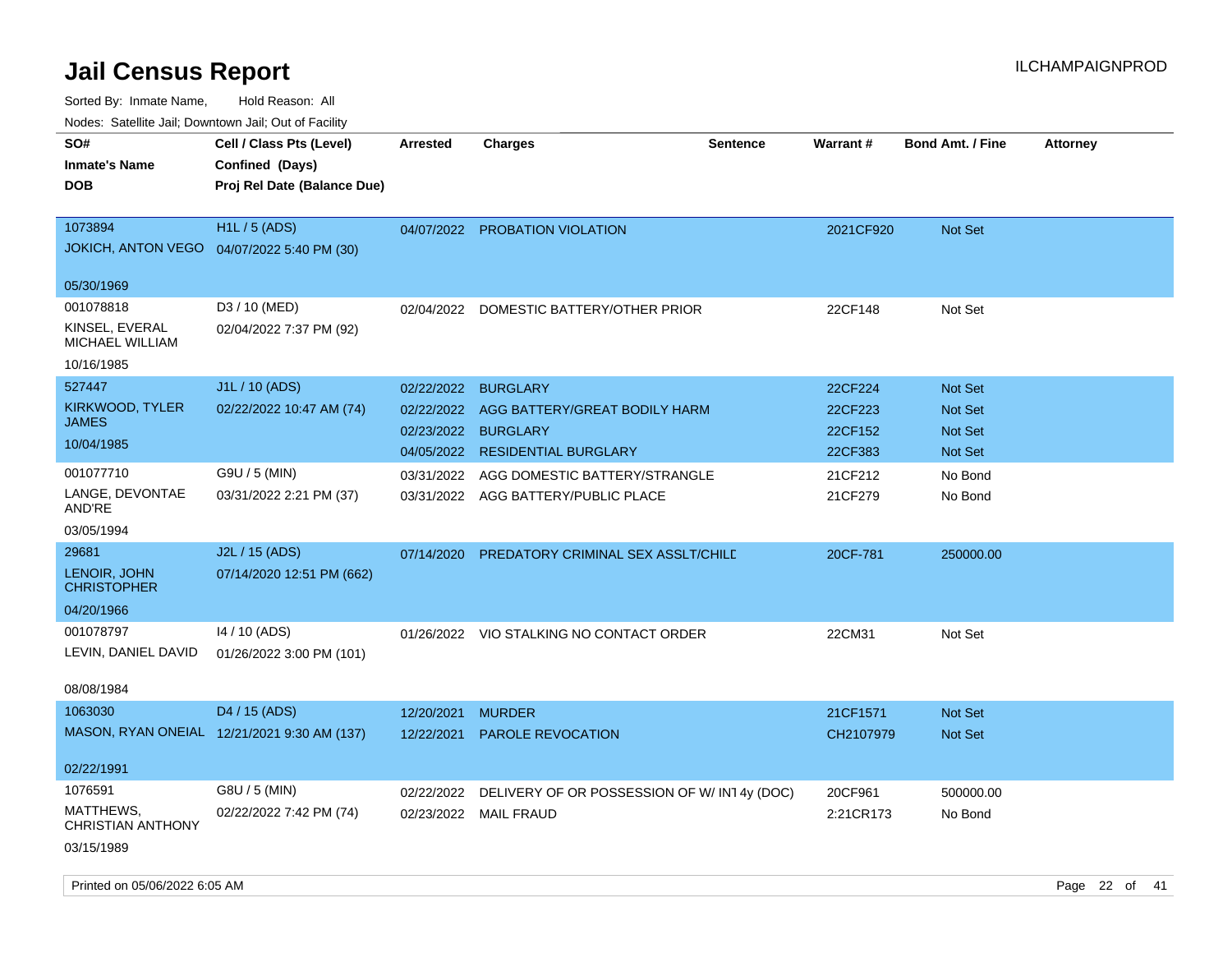Sorted By: Inmate Name, Hold Reason: All Nodes: Satellite Jail; Downtown Jail; Out of Facility

| rouce. Calcillic Jali, Downtown Jali, Out of Facility |                                           |                      |                                           |                 |                 |                         |                 |
|-------------------------------------------------------|-------------------------------------------|----------------------|-------------------------------------------|-----------------|-----------------|-------------------------|-----------------|
| SO#                                                   | Cell / Class Pts (Level)                  | <b>Arrested</b>      | <b>Charges</b>                            | <b>Sentence</b> | <b>Warrant#</b> | <b>Bond Amt. / Fine</b> | <b>Attorney</b> |
| <b>Inmate's Name</b>                                  | Confined (Days)                           |                      |                                           |                 |                 |                         |                 |
| <b>DOB</b>                                            | Proj Rel Date (Balance Due)               |                      |                                           |                 |                 |                         |                 |
|                                                       |                                           |                      |                                           |                 |                 |                         |                 |
| 40235                                                 | G1L / 5 (MIN)                             | 10/04/2021 AGG DUI/4 |                                           |                 | 2021CF1145      | 35000.00                |                 |
| MERRIWEATHER,<br><b>MARCUS TODD</b>                   | 10/04/2021 4:41 PM (215)                  |                      |                                           |                 |                 |                         |                 |
| 11/28/1967                                            |                                           |                      |                                           |                 |                 |                         |                 |
| 1040273                                               | E5U / 15 (ADS)                            | 09/30/2021           | PRED CRIM SEX ASLT/VICTIM <13             |                 | 21CF329         | 500000.00               |                 |
| METCALFE, LANELL<br><b>JARON</b>                      | 09/30/2021 11:32 PM (219)                 |                      |                                           |                 |                 |                         |                 |
| 09/22/1988                                            |                                           |                      |                                           |                 |                 |                         |                 |
| 1042168                                               | G2L / 5 (MIN)                             | 02/26/2022 AGG DUI/4 |                                           |                 | 22CF238         | Not Set                 |                 |
|                                                       | MONTALVO, ANTONIO 02/26/2022 6:14 AM (70) |                      |                                           |                 |                 |                         |                 |
| 05/03/1976                                            |                                           |                      |                                           |                 |                 |                         |                 |
| 001078993                                             | J5L / 10 (ADS)                            |                      | 03/29/2022 AGG ASLT PEACE OFF/FIRE/ER WRK |                 | 22CM87          | Not Set                 |                 |
| MURPHY, JUSTIN RAY                                    | 03/29/2022 6:40 PM (39)                   |                      |                                           |                 |                 |                         |                 |
|                                                       |                                           |                      |                                           |                 |                 |                         |                 |
| 03/12/1997                                            |                                           |                      |                                           |                 |                 |                         |                 |
| 001078357                                             | A2L / 15 (SPH)                            | 09/17/2021           | ARMED ROBBERY/ARMED W/FIREARM             |                 | 21CF1230        | Not Set                 |                 |
| PETTIGREW, CAREY                                      | 09/17/2021 9:56 AM (232)                  | 09/17/2021           | ARMED ROBBERY/ARMED W/FIREARM             |                 | 22-CF-7         | 500000.00               |                 |
| <b>CORNITRIAS DEOBLO</b>                              |                                           | 09/17/2021           | ARMED ROBBERY/ARMED W/FIREARM             |                 | 21CF1128        | <b>Not Set</b>          |                 |
| 08/31/1986                                            |                                           | 09/17/2021           | ARMED ROBBERY/ARMED W/FIREARM             |                 | 21CF1129        | <b>Not Set</b>          |                 |
| 1008308                                               | F2L / 10 (MED)                            | 01/30/2022           | AGG BTRY/GREAT BOD HARM/60+               |                 | 22CF131         | No Bond                 |                 |
| PETTIGREW, MARIO<br><b>TRAVINIO</b>                   | 01/30/2022 6:15 AM (97)                   | 01/30/2022 ASSAULT   |                                           |                 | 19CM364         | 4000.00                 |                 |
| 08/11/1992                                            |                                           |                      |                                           |                 |                 |                         |                 |
| 1070610                                               | J6L / 10 (ADS)                            | 03/03/2022           | AGG BATTERY/PUBLIC PLACE                  |                 | 21CF930         | <b>Not Set</b>          |                 |
| PHILLIS, AARON<br><b>MONTRELL</b>                     | 03/03/2022 2:49 PM (65)                   |                      | 03/03/2022 AGG BATTERY/GREAT BODILY HARM  |                 | 21CF482         | 5000.00                 |                 |
| 03/26/1999                                            |                                           |                      |                                           |                 |                 |                         |                 |
| 001078005                                             | E4L / 10 (MED)                            | 03/08/2022           | HOME INVASION/CAUSE INJURY                |                 | 22CF280         | Not Set                 |                 |
| PINEX, MARCHELLO D                                    | 03/08/2022 2:54 AM (60)                   |                      | 03/08/2022 AGGRAVATED BATTERY/STRANGLE    |                 | 19CR605101      | No Bond                 |                 |
|                                                       |                                           |                      |                                           |                 |                 |                         |                 |

12/25/1991

Printed on 05/06/2022 6:05 AM Page 23 of 41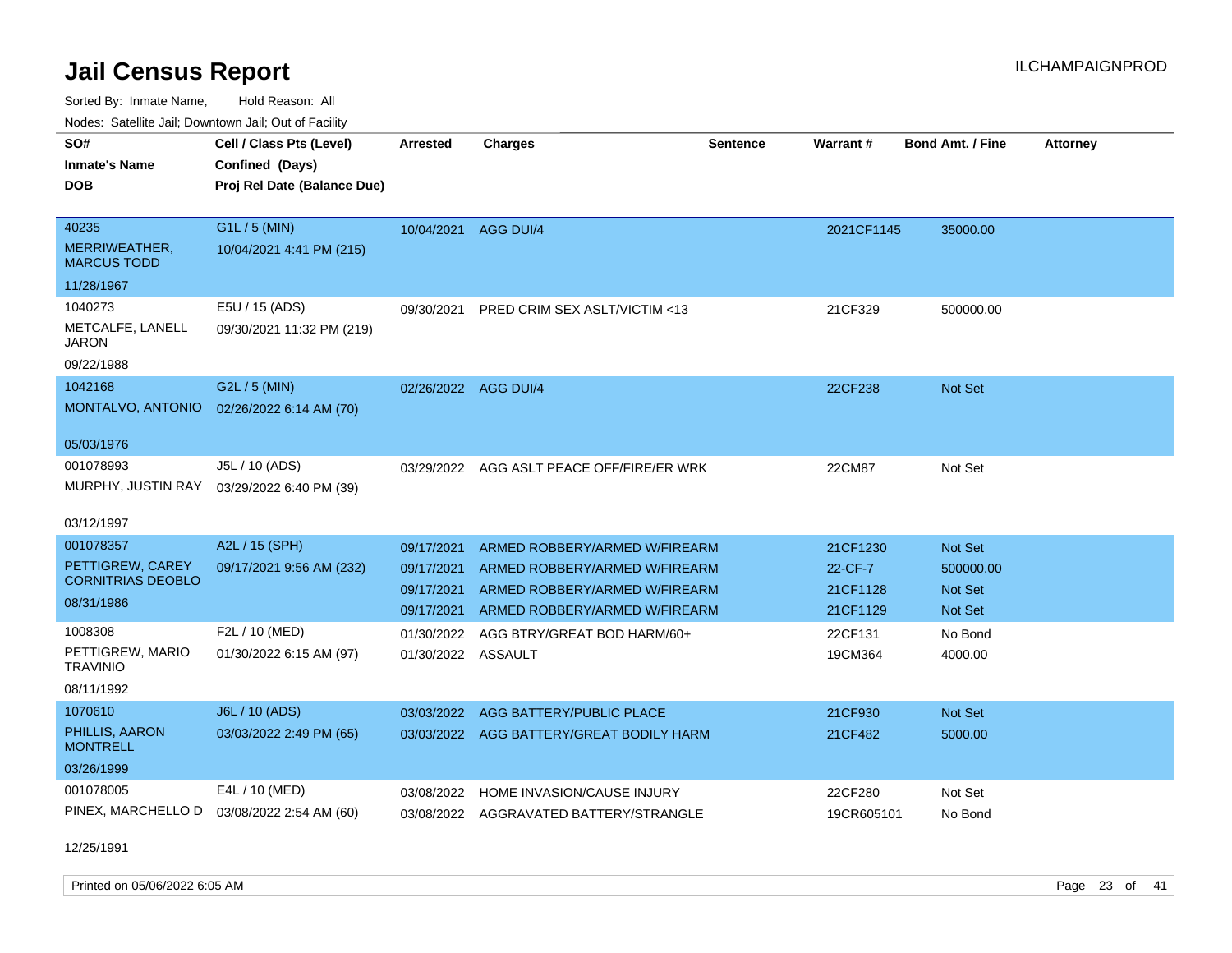Sorted By: Inmate Name, Hold Reason: All Nodes: Satellite Jail; Downtown Jail; Out of Facility

| vouco. Catolino cali, Downtown cali, Out of Facility |                             |                          |                                                |                 |           |                         |                 |
|------------------------------------------------------|-----------------------------|--------------------------|------------------------------------------------|-----------------|-----------|-------------------------|-----------------|
| SO#                                                  | Cell / Class Pts (Level)    | <b>Arrested</b>          | <b>Charges</b>                                 | <b>Sentence</b> | Warrant#  | <b>Bond Amt. / Fine</b> | <b>Attorney</b> |
| Inmate's Name                                        | Confined (Days)             |                          |                                                |                 |           |                         |                 |
| DOB                                                  | Proj Rel Date (Balance Due) |                          |                                                |                 |           |                         |                 |
|                                                      |                             |                          |                                                |                 |           |                         |                 |
| 001077783                                            | <b>H5U / 10 (ADS)</b>       |                          | 01/05/2022 AGGRAVATED BATTERY                  |                 | 21CF325   | Not Set                 |                 |
| <b>RIVERA, DARYL</b><br><b>ANTONIO</b>               | 01/05/2022 4:20 PM (122)    |                          |                                                |                 |           |                         |                 |
| 11/14/1981                                           |                             |                          |                                                |                 |           |                         |                 |
| 1072114                                              | A1U / 15 (SPH)              | 01/17/2021               | ATTEMPT (FIRST DEGREE MURDER)                  |                 | 2021CF65  | Not Set                 |                 |
| ROBINSON, DONNELL<br>LEVON                           | 01/17/2021 2:40 PM (475)    | 01/17/2021<br>02/17/2021 | ARMED ROBBERY/NO FIREARM<br>AGGRAVATED BATTERY | 4y (DOC)        | 2020CF824 | 75000.00<br>250000.00   |                 |
| 10/23/2000                                           |                             |                          |                                                |                 |           |                         |                 |
| 1064798                                              | B3 / 15 (ADS)               | 01/17/2022 MURDER        |                                                |                 | 2021CF695 | 1500000.00              |                 |
| <b>STENNIS, BRUCE</b><br><b>DEONTAY</b>              | 01/17/2022 1:29 PM (110)    |                          | 01/17/2022 MFG/DEL 1<15 GR COCAINE/ANLG        |                 | 21CF520   | 50000.00                |                 |
| 08/12/1998                                           |                             |                          |                                                |                 |           |                         |                 |
| 1056971                                              | B2 / 10 (SPH)               | 08/07/2021               | FELON POSS/USE WEAPON/FIREARM                  |                 | 21CF948   | No Bond                 |                 |
| TRAVIS, DENZEL<br>DANTRELL                           | 08/07/2021 7:36 AM (273)    | 08/08/2021               | AGG BATTERY/PUBLIC PLACE                       |                 | 2020CF647 | 25000.00                |                 |
| 03/21/1993                                           |                             |                          |                                                |                 |           |                         |                 |
| 30108                                                | J4L / 15 (ADS)              | 07/30/2021               | <b>MURDER</b>                                  |                 | 21CF902   | 2000000.00              |                 |
| VANDYKE, DARYL<br><b>ANTHONY</b>                     | 07/30/2021 8:29 PM (281)    |                          |                                                |                 |           |                         |                 |
| 10/04/1965                                           |                             |                          |                                                |                 |           |                         |                 |
| 968681                                               | D5 / 15 (ADS)               | 08/27/2021               | AGG CRIM SX AB/VIC 13<18/TRUST                 |                 | 2020CF499 | 250000.00               |                 |
| WADE, DEMETRIUS<br>DARYL                             | 08/27/2021 2:25 AM (253)    | 08/27/2021               | INDIRECT CRIMINAL CONTEMPT                     | 3y(DOC)         | 2021CC16  | No Bond                 |                 |
| 01/07/1987                                           |                             |                          |                                                |                 |           |                         |                 |
| 1070971                                              | H3L / 5 (ADS)               | 12/07/2021               | <b>IDENTITY THEFT/&lt;\$300</b>                |                 | 20CF922   | <b>Not Set</b>          |                 |
| <b>WEIR, CLINTON</b><br><b>HOWARD</b>                | 12/08/2021 3:45 AM (150)    | 12/07/2021               | <b>RECKLESS DRIVING</b>                        |                 | 19TR2348  | <b>Not Set</b>          |                 |
| 03/15/1983                                           |                             |                          |                                                |                 |           |                         |                 |
| 54212                                                | E3U / 10 (ADS)              | 12/21/2021               | RECEIVE/POSS/SELL STOLEN VEH                   |                 | 2021CF669 | 10000.00                |                 |
| <b>WHITLOCK, GEORGE</b>                              | 12/21/2021 1:20 PM (137)    | 12/21/2021               | VIOLATE ORDER PROTECTION                       |                 | 2021CM391 | 1000.00                 |                 |
| ABRAM                                                |                             | 12/21/2021               | ARMED VIOLENCE/CATEGORY I                      |                 | 21CF1576  | Not Set                 |                 |
| 11/10/1978                                           |                             |                          |                                                |                 |           |                         |                 |

Printed on 05/06/2022 6:05 AM Page 24 of 41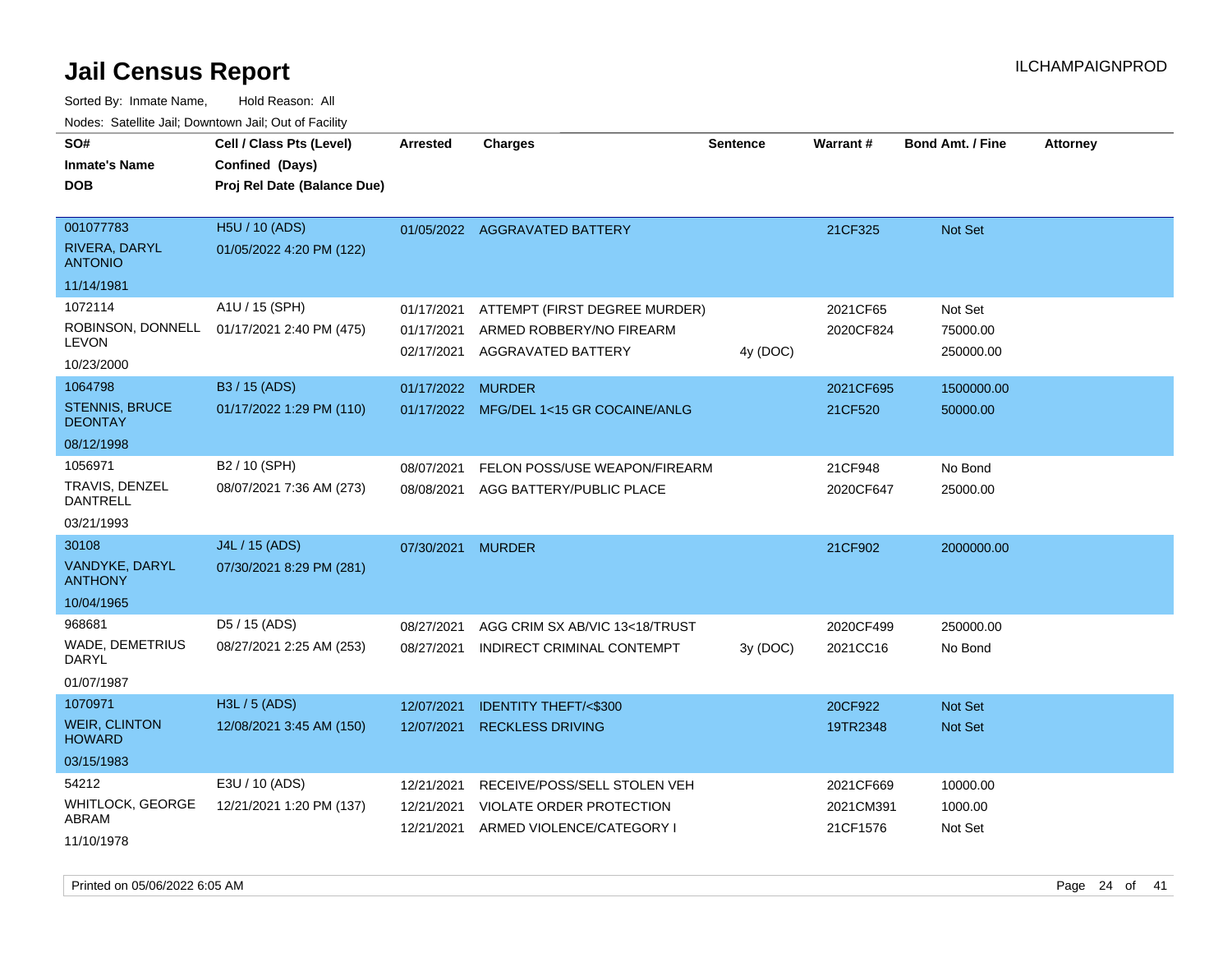| SO#                                 | Cell / Class Pts (Level)    | Arrested   | <b>Charges</b>                            | <b>Sentence</b> | Warrant# | <b>Bond Amt. / Fine</b> | Attorney |
|-------------------------------------|-----------------------------|------------|-------------------------------------------|-----------------|----------|-------------------------|----------|
| <b>Inmate's Name</b>                | Confined (Days)             |            |                                           |                 |          |                         |          |
| <b>DOB</b>                          | Proj Rel Date (Balance Due) |            |                                           |                 |          |                         |          |
|                                     |                             |            |                                           |                 |          |                         |          |
| 963324                              | K <sub>2</sub> / 10 (ADS)   | 04/24/2022 | AGG BTRY/PREGNANT/HANDICAPPED             |                 | 16CF1327 | 150000.00               |          |
| <b>WILLIAMS, HERMAN</b>             | 04/24/2022 6:46 PM (13)     | 04/24/2022 | <b>CIVIL FTA WARRANT</b>                  |                 | 07F10    | 110000.00               |          |
| <b>RASHAAD</b>                      |                             |            | 04/24/2022 POSS AMT CON SUB EXCEPT(A)/(D) |                 | 19CF273  | 150000.00               |          |
| 12/01/1988                          |                             |            |                                           |                 |          |                         |          |
| 1058072                             | A2U / 15 (SPH)              | 02/25/2021 | ARMED HABITUAL CRIMINAL                   |                 |          | Not Set                 |          |
| WILLIAMS, KENNETH<br><b>BERNARD</b> | 02/25/2021 3:24 PM (436)    |            |                                           |                 |          |                         |          |
| 10/04/1985                          |                             |            |                                           |                 |          |                         |          |
| 001078995                           | $G1U / 5$ (MIN)             |            | 03/29/2022 METH DELIVERY<5 GRAMS          |                 | 22CF371  | Not Set                 |          |
| ZINK, PRESTIN L                     | 03/29/2022 11:33 PM (39)    |            |                                           |                 |          |                         |          |
| 08/19/1997                          |                             |            |                                           |                 |          |                         |          |
| <b>Total Downtown Jail: 50</b>      |                             | Males: 50  | Unknown: 0<br>Females: 0                  |                 |          |                         |          |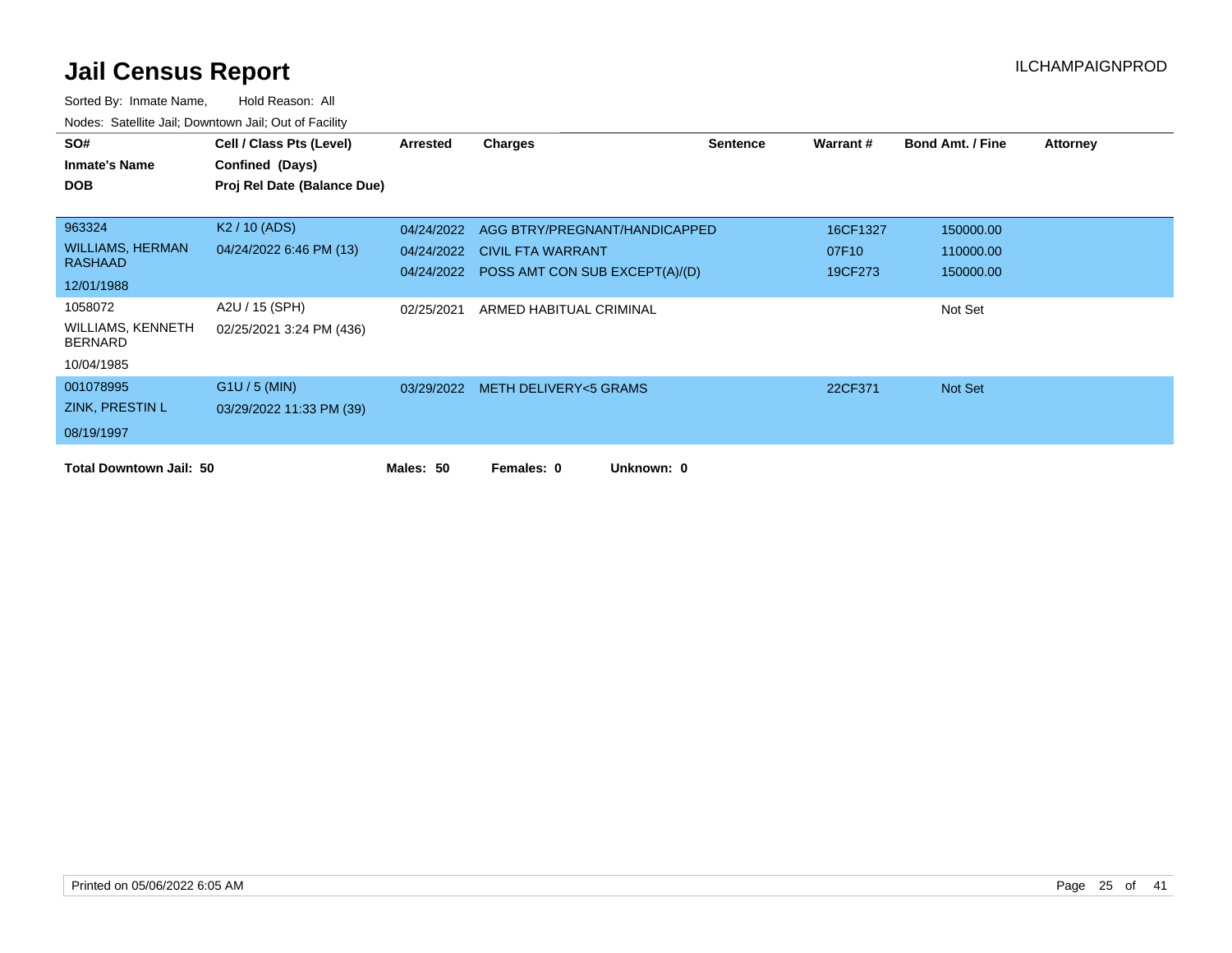|  | <b>Out of Facility</b> |  |
|--|------------------------|--|
|  |                        |  |
|  |                        |  |
|  |                        |  |

| SO#<br><b>Inmate's Name</b><br><b>DOB</b> | Cell / Class Pts (Level)<br>Confined (Days)<br>Proj Rel Date (Balance Due) | Arrested   | <b>Charges</b>                           | <b>Sentence</b> | Warrant#  | <b>Bond Amt. / Fine</b> | <b>Attorney</b> |
|-------------------------------------------|----------------------------------------------------------------------------|------------|------------------------------------------|-----------------|-----------|-------------------------|-----------------|
|                                           |                                                                            |            |                                          |                 |           |                         |                 |
| 983810                                    | <b>KAN / 15 (MAX)</b>                                                      | 12/14/2021 | <b>ARMED HABITUAL CRIMINAL</b>           |                 | 21CF1526  | <b>Not Set</b>          |                 |
| AKINS, KEVIN IVAN                         | 12/14/2021 5:34 PM (144)                                                   |            |                                          |                 |           |                         |                 |
| 09/23/1990                                |                                                                            |            |                                          |                 |           |                         |                 |
| 001078621                                 | KAN / 10 (MED)                                                             | 12/23/2021 | <b>RESIDENTIAL BURGLARY</b>              | 4y (DOC)        | 21CF1582  | Not Set                 |                 |
|                                           | BAILEY, DANIEL SCOTT 12/23/2021 9:44 AM (135)                              |            |                                          |                 |           |                         |                 |
| 05/09/1999                                |                                                                            |            |                                          |                 |           |                         |                 |
| 548350                                    | <b>EHD</b>                                                                 | 03/29/2022 | AGG DUI/NO VALID DL                      |                 | 2020CF268 | Not Set                 |                 |
| <b>BAILEY, NORBERT</b><br><b>WILLIAM</b>  | 03/29/2022 9:11 AM (39)                                                    |            |                                          |                 |           |                         |                 |
| 02/14/1992                                | 5/23/2022 (0.00)                                                           |            |                                          |                 |           |                         |                 |
| 001077899                                 | KAN / 5 (MIN)                                                              | 03/20/2022 | <b>BURGLARY</b>                          |                 | 21CF593   | 20000.00                |                 |
| BARKSDALE, RAY<br><b>SHAWN</b>            | 03/20/2022 2:40 PM (48)                                                    |            | 03/20/2022 POSSESSION OF METH/5<15 GRAMS |                 | 21CF655   | 20000.00                |                 |
| 10/31/1990                                |                                                                            | 03/20/2022 | POSS STOLEN VEHICLE                      |                 | 21CF505   | 20000.00                |                 |
| 19971                                     | <b>EHD</b>                                                                 | 11/09/2021 | DRIVING RVK/SUSP DUI/SSS 4-9             |                 | 2021CF968 | Not Set                 |                 |
| <b>LYNN</b>                               | BARNESKE, RAYMOND 11/09/2021 9:32 AM (179)                                 |            |                                          |                 |           |                         |                 |
| 08/17/1961                                | 5/6/2022 (0.00)                                                            |            |                                          |                 |           |                         |                 |
| 516062                                    | KAN / 15 (MAX)                                                             | 02/22/2021 | AGG DISCH FIR/VEH/PC OFF/FRMAN           |                 | 21CF210   | No Bond                 |                 |
| BENNETT, JOHN<br><b>MICHAEL</b>           | 02/22/2021 10:47 AM (439)                                                  | 02/22/2021 | PHONE HARASSMENT/2+                      |                 | 20CF194   | 5000.00                 |                 |
| 04/30/1986                                |                                                                            |            |                                          |                 |           |                         |                 |
| 33993                                     | <b>KAN / 10 (MED)</b>                                                      | 06/14/2021 | AGGRAVATED DOMESTIC BATTERY              |                 | 21CF688   | Not Set                 |                 |
| <b>BOOKER, STEPHON</b><br><b>MONTELL</b>  | 06/14/2021 7:42 PM (327)                                                   | 06/14/2021 | POSSESSING A CONTROLLED SUBSTANC         |                 | 21CF657   | Not Set                 |                 |
| 06/11/1971                                |                                                                            | 06/14/2021 | <b>PAROLE REVOCATION</b>                 |                 | CH2103612 | No Bond                 |                 |
|                                           |                                                                            |            |                                          |                 |           |                         |                 |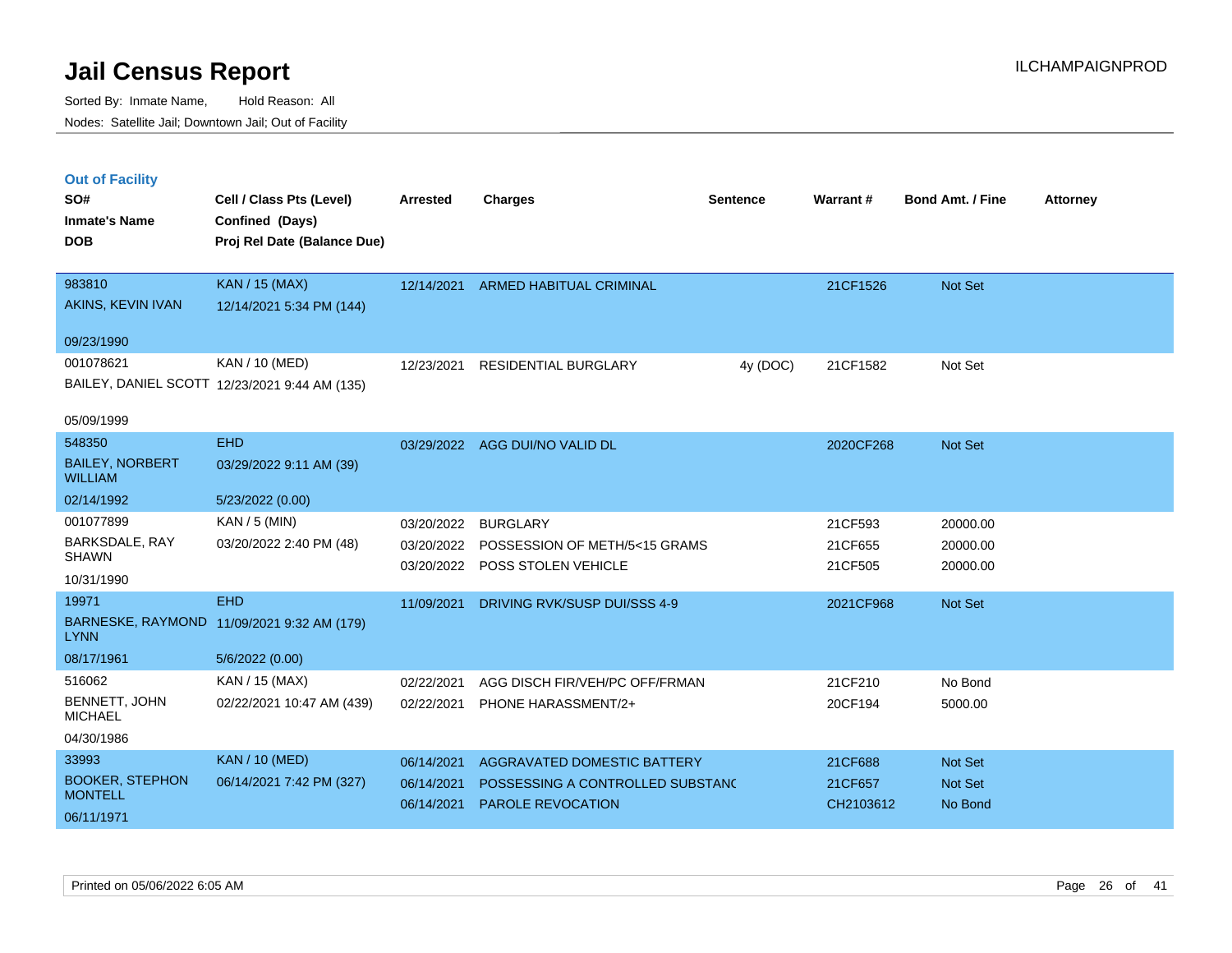| Noues. Sateme Jan, Downtown Jan, Out of Facility  |                             |                 |                                    |                 |                 |                         |                 |
|---------------------------------------------------|-----------------------------|-----------------|------------------------------------|-----------------|-----------------|-------------------------|-----------------|
| SO#                                               | Cell / Class Pts (Level)    | <b>Arrested</b> | <b>Charges</b>                     | <b>Sentence</b> | <b>Warrant#</b> | <b>Bond Amt. / Fine</b> | <b>Attorney</b> |
| Inmate's Name                                     | Confined (Days)             |                 |                                    |                 |                 |                         |                 |
| <b>DOB</b>                                        | Proj Rel Date (Balance Due) |                 |                                    |                 |                 |                         |                 |
|                                                   |                             |                 |                                    |                 |                 |                         |                 |
| 35366                                             | <b>EHD</b>                  | 04/05/2022      | DRIVING RVK/SUSP DUI/SSS 4-9       |                 | 2020CF1405      | <b>Not Set</b>          |                 |
| <b>BRADLEY, EARNEST</b><br><b>ANGELO VALENTIN</b> | 04/05/2022 8:58 AM (32)     | 04/05/2022      | DRIVING RVK/SUSP DUI/SSS 4-9       |                 | 2021CF361       | Not Set                 |                 |
| 07/30/1968                                        | 6/2/2022 (0.00)             |                 |                                    |                 |                 |                         |                 |
| 1074315                                           | KAN / 15 (MAX)              | 07/27/2021      | AGG DISCHARGE FIREARM/VEH/SCH      |                 | 21CF927         | Not Set                 |                 |
| <b>BRIGGS, PATRICK</b><br>MONTAY                  | 08/03/2021 4:56 PM (277)    |                 |                                    |                 |                 |                         |                 |
| 08/05/2001                                        |                             |                 |                                    |                 |                 |                         |                 |
| 001078880                                         | <b>KAN / 15 (MAX)</b>       | 02/25/2022      | <b>PAROLE REVOCATION</b>           |                 | HN-2200660      | No Bond                 |                 |
| <b>BROACH, CAREU</b>                              | 02/25/2022 3:58 PM (71)     | 02/25/2022      | ARMED VIOLENCE/CATEGORY I          |                 | 22CF237         | <b>Not Set</b>          |                 |
| 02/27/2003                                        |                             | 02/25/2022      | AGG DISCHARGE FIREARM/BLDG/SCH     |                 | 22600096201     | No Bond                 |                 |
| 001079000                                         | KAN / 15 (MAX)              | 04/01/2022      | MURDER/STRONG PROB KILL/INJURE     |                 | 22CF102         | 2000000.00              |                 |
| <b>BROCK, TONY LAMAR</b>                          | 04/01/2022 9:02 AM (36)     |                 |                                    |                 |                 |                         |                 |
|                                                   |                             |                 |                                    |                 |                 |                         |                 |
| 04/01/2004                                        |                             |                 |                                    |                 |                 |                         |                 |
| 1027929                                           | <b>KAN / 15 (MAX)</b>       | 12/18/2021      | HOME INVASION/CAUSE INJURY         |                 | 21CF1560        | No Bond                 |                 |
| <b>BROUGHTON, MARK</b><br><b>ANTHONY, Junior</b>  | 12/18/2021 2:55 AM (140)    |                 |                                    |                 |                 |                         |                 |
| 02/15/1990                                        |                             |                 |                                    |                 |                 |                         |                 |
| 001078065                                         | KAN / 10 (ADS)              | 06/17/2021      | AGG BATTERY/DISCHARGE FIREARM      |                 | 21CF704         | 1000000.00              |                 |
| BROWN, CHARMAN<br>LAKEEF                          | 06/17/2021 12:32 PM (324)   |                 |                                    |                 |                 |                         |                 |
| 11/30/2002                                        |                             |                 |                                    |                 |                 |                         |                 |
| 001078008                                         | <b>KAN / 15 (MAX)</b>       | 02/15/2022      | AGG BATTERY/DISCHARGE FIREARM      |                 | 21CF1090        | 500000.00               |                 |
| <b>BROWN, CODY</b><br><b>RUSSELL</b>              | 02/15/2022 9:17 AM (81)     |                 |                                    |                 |                 |                         |                 |
| 02/15/2004                                        |                             |                 |                                    |                 |                 |                         |                 |
| 1038554                                           | KAN / 15 (MAX)              | 08/18/2021      | ARMED HABITUAL CRIMINAL            |                 | 21CF1162        | Not Set                 |                 |
| <b>BROWN, CORRION</b><br><b>DEVONTAE</b>          | 08/18/2021 5:40 PM (262)    | 08/18/2021      | DELIVERY OF OR POSSESSION OF W/INT |                 | 21CF1009        | No Bond                 |                 |
| 04/19/1995                                        |                             |                 |                                    |                 |                 |                         |                 |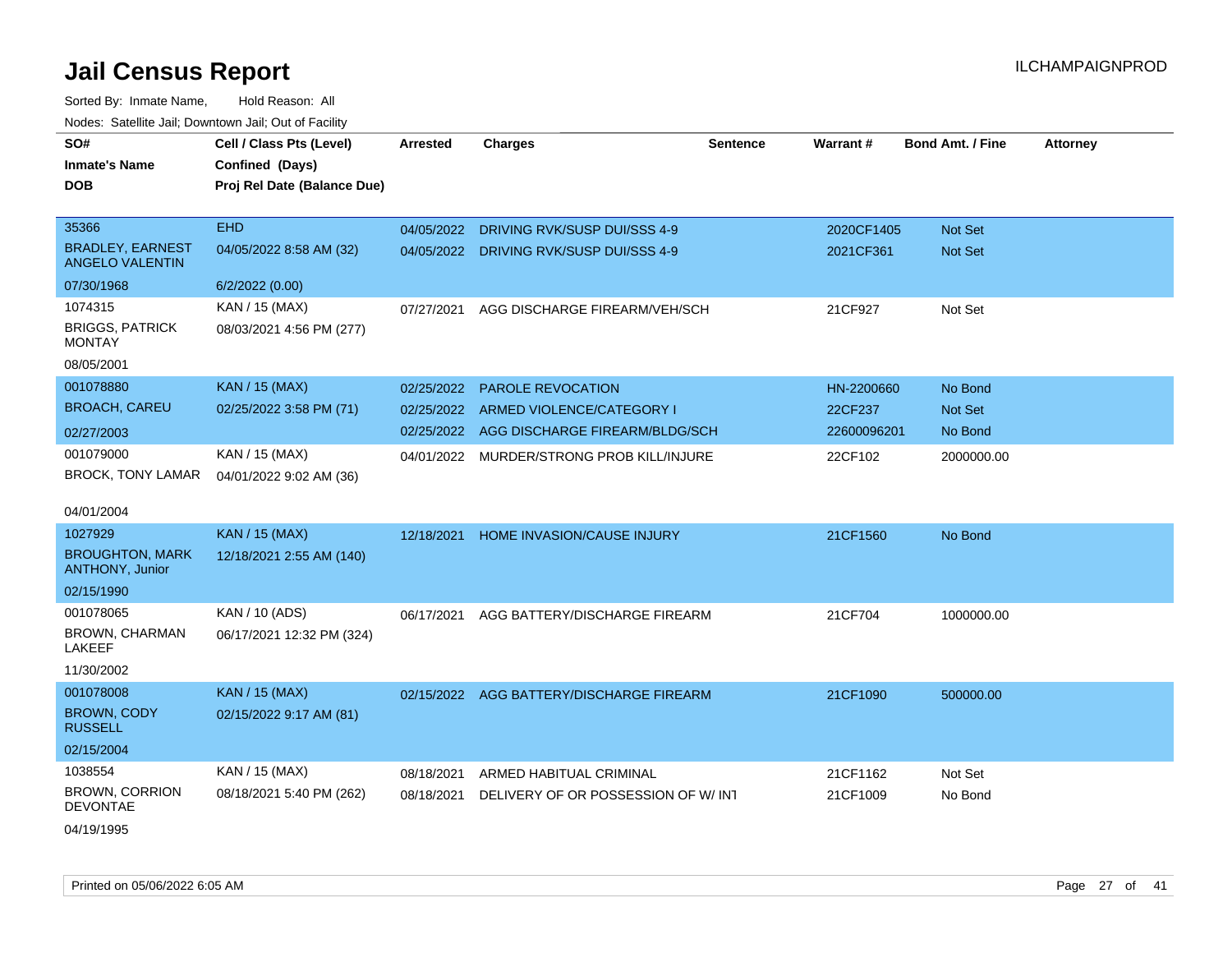| roaco. Catolino dall, Downtown dall, Out of Fability |                                              |            |                                          |                 |                 |                         |                 |
|------------------------------------------------------|----------------------------------------------|------------|------------------------------------------|-----------------|-----------------|-------------------------|-----------------|
| SO#                                                  | Cell / Class Pts (Level)                     | Arrested   | <b>Charges</b>                           | <b>Sentence</b> | <b>Warrant#</b> | <b>Bond Amt. / Fine</b> | <b>Attorney</b> |
| <b>Inmate's Name</b>                                 | Confined (Days)                              |            |                                          |                 |                 |                         |                 |
| <b>DOB</b>                                           | Proj Rel Date (Balance Due)                  |            |                                          |                 |                 |                         |                 |
|                                                      |                                              |            |                                          |                 |                 |                         |                 |
| 1067476                                              | <b>KAN / 10 (MED)</b>                        | 11/13/2021 | AGG DOMESTIC BATTERY/STRANGLE            |                 | 20CF575         | 5000.00                 |                 |
| <b>BROWN, JAMES</b><br><b>BRONELL</b>                | 11/13/2021 2:35 AM (175)                     | 11/13/2021 | <b>RESIDENTIAL BURGLARY</b>              |                 | 21CF385         | 25000.00                |                 |
| 01/08/1996                                           |                                              |            |                                          |                 |                 |                         |                 |
| 1028357                                              | KAN / 15 (MAX)                               | 03/23/2022 | DOMESTIC BATTERY/OTHER PRIOR             |                 | 22CF348         | Not Set                 |                 |
| <b>BROWN, MARCUS</b><br><b>RICKELL</b>               | 03/23/2022 7:13 PM (45)                      |            | 03/23/2022 FELON POSS/USE WEAPON/FIREARM |                 | 22CF349         | No Bond                 |                 |
| 01/06/1995                                           |                                              |            |                                          |                 |                 |                         |                 |
| 1038579                                              | <b>KAN / 15 (MAX)</b>                        | 08/18/2021 | FELON POSS/USE WEAPON/FIREARM            |                 | 21CF1010        | Not Set                 |                 |
| <b>BROWN, MARKEL</b><br><b>RIKKI</b>                 | 08/18/2021 2:05 PM (262)                     |            |                                          |                 |                 |                         |                 |
| 01/06/1995                                           |                                              |            |                                          |                 |                 |                         |                 |
| 1003006                                              | KAN / 15 (MAX)                               | 08/19/2021 | FELON POSS/USE MACHINE GUN               |                 | 21CF1011        | No Bond                 |                 |
| <b>BROWN, ROCKEITH</b><br><b>JAVONTE</b>             | 08/19/2021 12:55 AM (261)                    |            |                                          |                 |                 |                         |                 |
| 07/23/1991                                           |                                              |            |                                          |                 |                 |                         |                 |
| 1068812                                              | <b>KAN / 15 (MAX)</b>                        | 12/21/2021 | AGG DISCHARGE FIREARM/OCC VEH            |                 | 21CF741         | Not Set                 |                 |
| BRYANT, DANNY<br><b>EUGENE</b>                       | 12/21/2021 1:50 PM (137)                     | 12/21/2021 | <b>FELON POSS/USE FIREARM PRIOR</b>      |                 | 21CF1568        | <b>Not Set</b>          |                 |
| 11/22/1989                                           |                                              |            |                                          |                 |                 |                         |                 |
| 987334                                               | KAN / 15 (MAX)                               |            | 03/10/2021 ATTEMPT (FIRST DEGREE MURDER) |                 | 19CF689         | Not Set                 |                 |
| CAIN, ISAIAH<br><b>DEPRIEST</b>                      | 03/10/2021 2:22 PM (423)                     |            |                                          |                 |                 |                         |                 |
| 12/23/1990                                           |                                              |            |                                          |                 |                 |                         |                 |
| 001077954                                            | <b>KAN / 10 (MED)</b>                        | 12/21/2021 | <b>RESIDENTIAL BURGLARY</b>              |                 | 21CF1570        | <b>Not Set</b>          |                 |
|                                                      | CALKINS, STEVEN RAY 12/21/2021 6:35 AM (137) |            |                                          |                 |                 |                         |                 |
|                                                      |                                              |            |                                          |                 |                 |                         |                 |
| 01/01/1992                                           |                                              |            |                                          |                 |                 |                         |                 |
| 992962                                               | KAN / 15 (ADS)                               | 05/25/2021 | MURDER/INTENT TO KILL/INJURE             |                 | 2018CF1045      | 1000000.00              |                 |
| CAMPBELL, KEITH<br>KNAQEEB                           | 05/25/2021 1:19 PM (347)                     |            |                                          |                 |                 |                         |                 |
| 07/22/1991                                           |                                              |            |                                          |                 |                 |                         |                 |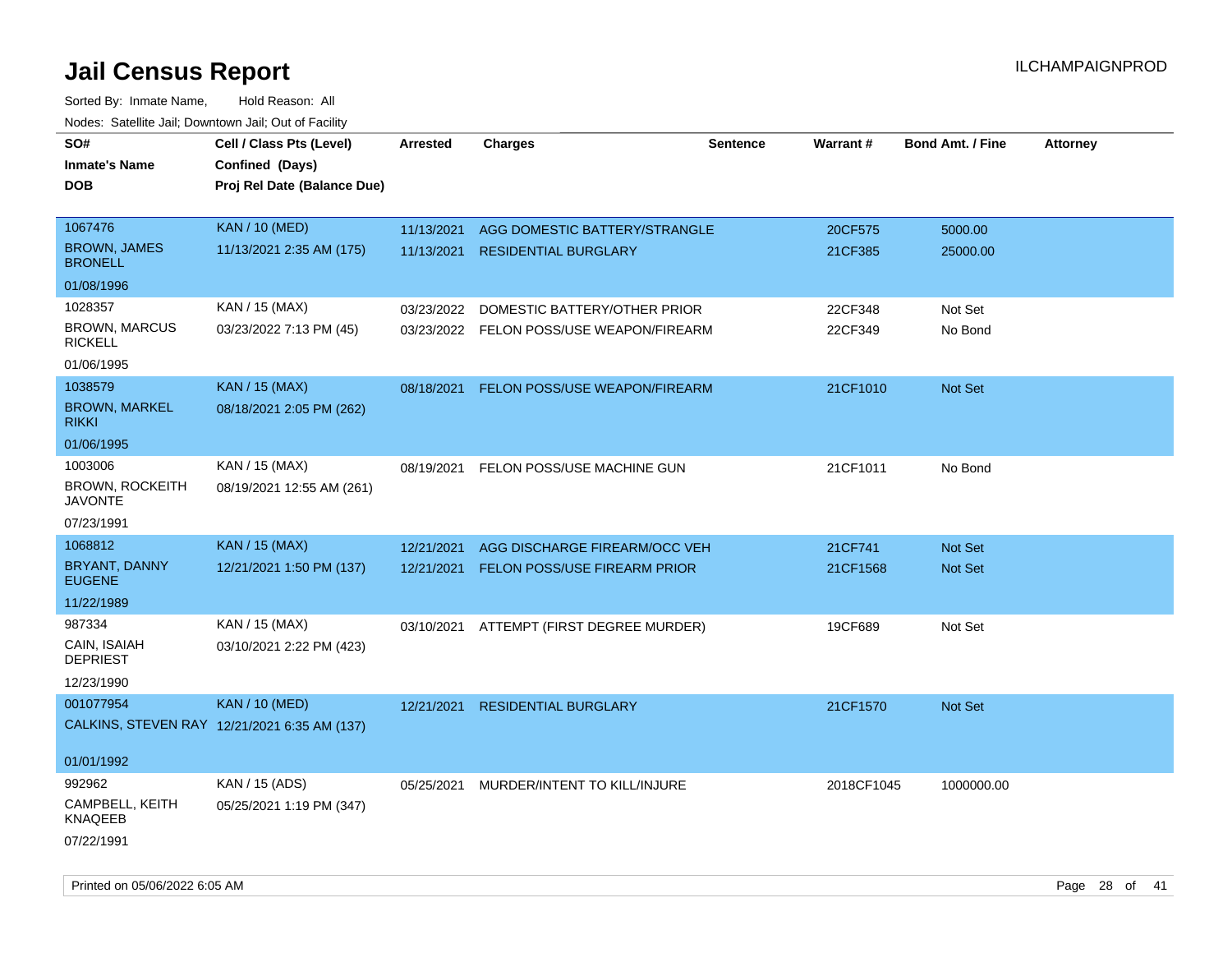Sorted By: Inmate Name, Hold Reason: All

Nodes: Satellite Jail; Downtown Jail; Out of Facility

| SO#<br><b>Inmate's Name</b><br><b>DOB</b>                | Cell / Class Pts (Level)<br>Confined (Days)<br>Proj Rel Date (Balance Due) | <b>Arrested</b>          | <b>Charges</b>                                             | <b>Sentence</b> | Warrant#               | <b>Bond Amt. / Fine</b> | <b>Attorney</b> |
|----------------------------------------------------------|----------------------------------------------------------------------------|--------------------------|------------------------------------------------------------|-----------------|------------------------|-------------------------|-----------------|
| 001078953<br><b>CAMPBELL.</b><br><b>MOHAMMED BURNELL</b> | <b>KAN / 10 (MED)</b><br>03/15/2022 10:50 PM (53)                          |                          | 03/15/2022 POSSESSION OF STOLEN FIREARM                    |                 | 2022CF319              | Not Set                 |                 |
| 09/25/1991                                               |                                                                            |                          |                                                            |                 |                        |                         |                 |
| 1045467                                                  | KAN / 15 (MAX)                                                             | 04/01/2022               | MFG/DEL CANNABIS/30-500 GRAMS                              |                 | 20CF87                 | 100000.00 / 34.00       |                 |
| CARPENTER-MOORE,<br>JOSEPH CARL, Junior                  | 04/02/2022 5:22 PM (35)                                                    |                          | 04/01/2022 MFG/DEL CANNABIS/30-500 GRAMS                   |                 | 19CF1770               | 100000.00 / 34.00       |                 |
| 04/18/1992                                               |                                                                            |                          |                                                            |                 |                        |                         |                 |
| 001078576                                                | <b>KAN / 15 (MAX)</b>                                                      | 11/09/2021               | UNLAWFUL USE OF A WEAPON                                   |                 | 21CF1383               | <b>Not Set</b>          |                 |
| CARTER, DEMONDRE<br><b>DAVON</b>                         | 11/09/2021 6:01 PM (179)                                                   |                          |                                                            |                 |                        |                         |                 |
| 05/27/2001                                               |                                                                            |                          |                                                            |                 |                        |                         |                 |
| 1064838                                                  | KAN / 15 (MAX)                                                             | 04/13/2022               | <b>VIOLATE OP/OTHER PRIOR</b>                              |                 | 2022CM68               | 5000.00                 |                 |
| CARTER, JAMAL<br><b>ANTONIO</b>                          | 04/13/2022 6:34 PM (24)                                                    | 04/13/2022<br>04/13/2022 | DRIVING DURING SUSPENSION<br>FELON POSS/USE WEAPON/FIREARM |                 | 2022MT403<br>2022CF464 | 200.00<br>Not Set       |                 |
| 09/25/1997                                               |                                                                            | 04/18/2022               | CRIMINAL TRESPASS TO PROPERTY                              |                 | 2020CF1015             | Not Set                 |                 |
| 1064992                                                  | <b>KAN / 15 (MAX)</b>                                                      | 09/20/2021               | ARMED VIOLENCE/CATEGORY I                                  |                 | 21CF1137               | <b>Not Set</b>          |                 |
| <b>CARTER, KEJUAN</b><br><b>JAVONTE</b>                  | 09/20/2021 11:42 PM (229)                                                  |                          |                                                            |                 |                        |                         |                 |
| 06/27/1998                                               |                                                                            |                          |                                                            |                 |                        |                         |                 |
| 001078729                                                | KAN / 15 (ADS)                                                             | 01/02/2022               | MURDER/INTENT TO KILL/INJURE                               |                 | 20CF396                | 1000000.00              |                 |
| CARTER, TROY<br><b>DEMON</b>                             | 01/02/2022 10:29 AM (125)                                                  |                          |                                                            |                 |                        |                         |                 |
| 01/02/2004                                               |                                                                            |                          |                                                            |                 |                        |                         |                 |
| 957936                                                   | <b>KAN</b> / 15 (MAX)                                                      |                          | 03/10/2022 DELIVERY OF OR POSSESSION OF W/INT              |                 | 22CF295                | <b>Not Set</b>          |                 |
| <b>CAVETTE, JUSTIN</b><br><b>EUGENE</b>                  | 03/10/2022 12:10 PM (58)                                                   |                          |                                                            |                 |                        |                         |                 |
| 08/02/1988                                               |                                                                            |                          |                                                            |                 |                        |                         |                 |
| 1048488                                                  | KAN / 10 (ADS)                                                             | 12/30/2021               | ARMED VIOLENCE/CATEGORY I                                  |                 | 2022CF4                | Not Set                 |                 |
| COLSON, WAYNE<br>ARTHUR, Third                           | 12/30/2021 8:27 AM (128)                                                   |                          |                                                            |                 |                        |                         |                 |
| 10/14/1995                                               |                                                                            |                          |                                                            |                 |                        |                         |                 |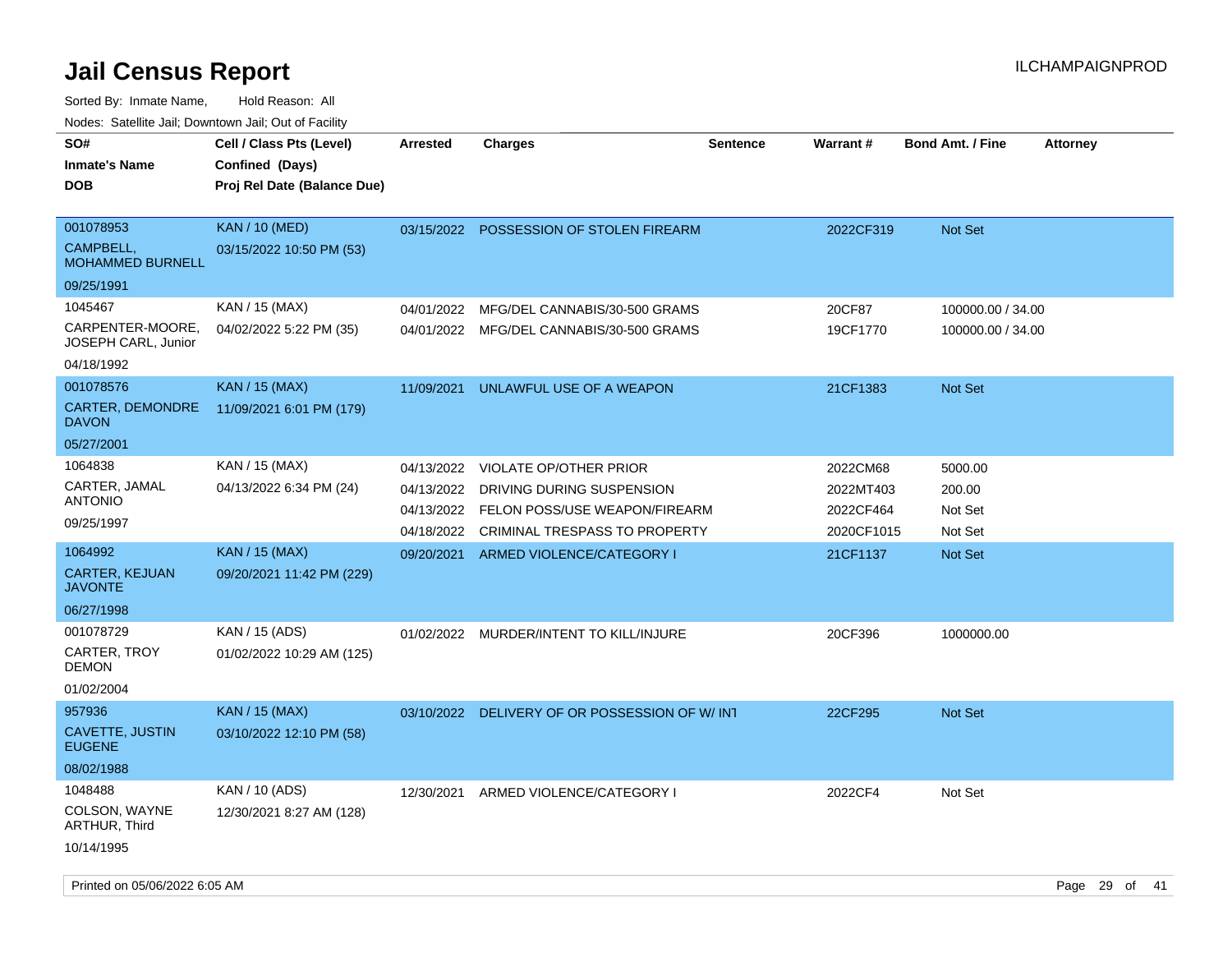| roaco. Catolino cali, Downtown cali, Out of Fability |                             |                     |                                         |                 |            |                         |                 |
|------------------------------------------------------|-----------------------------|---------------------|-----------------------------------------|-----------------|------------|-------------------------|-----------------|
| SO#                                                  | Cell / Class Pts (Level)    | <b>Arrested</b>     | <b>Charges</b>                          | <b>Sentence</b> | Warrant#   | <b>Bond Amt. / Fine</b> | <b>Attorney</b> |
| <b>Inmate's Name</b>                                 | Confined (Days)             |                     |                                         |                 |            |                         |                 |
| <b>DOB</b>                                           | Proj Rel Date (Balance Due) |                     |                                         |                 |            |                         |                 |
|                                                      |                             |                     |                                         |                 |            |                         |                 |
| 975008                                               | <b>EHD</b>                  |                     | 05/03/2022 DRIVING RVK/SUSP DUI/SSS 2ND |                 | 2021CF729  | Not Set                 |                 |
| <b>COOK, MICHAEL</b><br><b>EDWARD</b>                | 05/03/2022 10:15 AM (4)     |                     | 05/03/2022 DUI ALC/INTOX COMPOUND/DRUG  |                 | 2020DT282  | Not Set                 |                 |
| 02/13/1963                                           | 5/16/2022 (0.00)            |                     |                                         |                 |            |                         |                 |
| 57733                                                | KAN / 15 (SPH)              | 02/25/2020          | <b>HOMICIDE</b>                         |                 | 2020-CF250 | No Bond                 |                 |
| CRAIG, ANTOINE<br>DARRELL                            | 02/25/2020 4:08 PM (802)    | 02/25/2020          | FELON POSS/USE WEAPON/FIREARM           |                 | 19CF-1827  | No Bond                 |                 |
| 10/09/1982                                           |                             |                     |                                         |                 |            |                         |                 |
| 001077939                                            | <b>KAN / 10 (MED)</b>       | 05/10/2021          | FIREARM/FOID INVALID/NOT ELIG           |                 | 21CF526    | No Bond                 |                 |
| <b>CROSS, PATRICK</b><br><b>DONTRELLE</b>            | 05/10/2021 7:31 PM (362)    | 06/02/2021          | POSS STOLEN VEHICLE > \$25,000          |                 | 21CF612    | Not Set                 |                 |
| 11/07/2001                                           |                             |                     |                                         |                 |            |                         |                 |
| 25022                                                | EHD / 10 (MED)              |                     | 02/17/2022 AGG DUI/2/PASS<16            |                 | 2021CF560  | No Bond                 |                 |
| CRUMP, ROBERT<br>ANTHONY                             | 02/17/2022 11:48 AM (79)    |                     |                                         |                 |            |                         |                 |
| 02/06/1966                                           | 5/14/2022 (0.00)            |                     |                                         |                 |            |                         |                 |
| 001077214                                            | <b>KAN / 15 (MAX)</b>       | 12/20/2021          | <b>MURDER</b>                           |                 | 21CF1572   | Not Set                 |                 |
| DAVIS-MURDOCK,<br><b>ERION VASSHAD</b>               | 12/21/2021 10:13 AM (137)   |                     |                                         |                 |            |                         |                 |
| 06/22/1998                                           |                             |                     |                                         |                 |            |                         |                 |
| 001078538                                            | KAN / 10 (ADS)              | 10/26/2021          | <b>CRIM SEX ASSAULT/FORCE</b>           |                 | 21CF1301   | Not Set                 |                 |
| DAWKINS, LEN                                         | 10/26/2021 8:18 PM (193)    |                     |                                         |                 |            |                         |                 |
| 03/23/1987                                           |                             |                     |                                         |                 |            |                         |                 |
| 64070                                                | <b>KAN / 10 (MED)</b>       | 02/18/2022 BURGLARY |                                         |                 | 21CF1176   | 20000.00                |                 |
| DECKER, ANTHONY V                                    | 02/18/2022 6:52 PM (78)     |                     |                                         |                 |            |                         |                 |
|                                                      |                             |                     |                                         |                 |            |                         |                 |
| 11/27/1982                                           |                             |                     |                                         |                 |            |                         |                 |
| 001078223                                            | KAN / 5 (MIN)               | 11/09/2021          | AGG DUI/NO VALID DL                     |                 | 21CF1382   | Not Set                 |                 |
| DIEGO-MATEO,<br><b>JOAQUIN</b>                       | 11/09/2021 10:52 PM (179)   |                     |                                         |                 |            |                         |                 |
| 01/23/2002                                           |                             |                     |                                         |                 |            |                         |                 |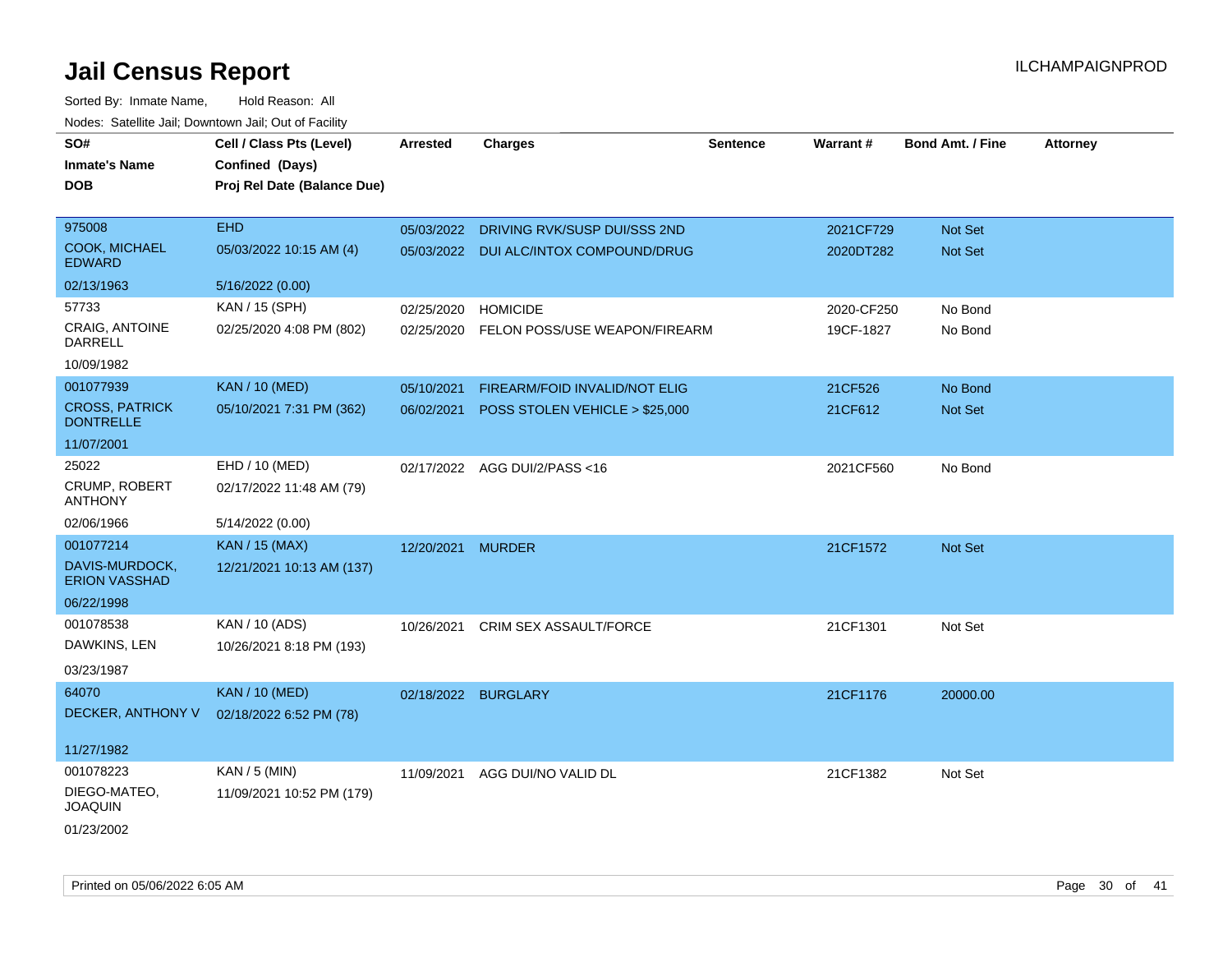Sorted By: Inmate Name, Hold Reason: All Nodes: Satellite Jail; Downtown Jail; Out of Facility

| SO#<br><b>Inmate's Name</b><br>DOB      | Cell / Class Pts (Level)<br>Confined (Days)<br>Proj Rel Date (Balance Due) | <b>Arrested</b>          | <b>Charges</b>                                                 | <b>Sentence</b> | Warrant#             | <b>Bond Amt. / Fine</b> | <b>Attorney</b> |
|-----------------------------------------|----------------------------------------------------------------------------|--------------------------|----------------------------------------------------------------|-----------------|----------------------|-------------------------|-----------------|
| 1061304                                 | <b>KAN / 15 (MAX)</b>                                                      | 10/11/2021               | <b>ARMED HABITUAL CRIMINAL</b>                                 |                 | 21CF1226             | No Bond                 |                 |
| <b>DORRIS, KEMION</b><br><b>DAETOCE</b> | 10/11/2021 7:30 PM (208)                                                   | 10/11/2021<br>10/11/2021 | <b>ARMED HABITUAL CRIMINAL</b><br><b>HOME INVASION/FIREARM</b> |                 | 21CF1227<br>21CF1228 | No Bond<br>No Bond      |                 |
| 11/19/1997                              |                                                                            |                          |                                                                |                 |                      |                         |                 |
| 959292                                  | KAN / 15 (ADS)                                                             | 04/01/2021               | ATTEMPT (FIRST DEGREE MURDER)                                  |                 | 2020CF565            | 2000000.00              |                 |
| DUNCAN, COREYON<br>ANTHONY              | 04/01/2021 8:46 PM (401)                                                   | 12/17/2021               | <b>MURDER</b>                                                  |                 | 21CF1542             | Not Set                 |                 |
| 01/17/1989                              |                                                                            |                          |                                                                |                 |                      |                         |                 |
| 665841                                  | <b>EHD</b>                                                                 | 05/03/2022               | DRIVING RVK/SUSP DUI/SSS 2ND                                   |                 | 2021CF1492           | <b>Not Set</b>          |                 |
| EVELAND, JEREMY<br><b>DOUGLAS</b>       | 05/03/2022 8:55 AM (4)                                                     |                          |                                                                |                 |                      |                         |                 |
| 12/03/1973                              | 6/15/2022 (0.00)                                                           |                          |                                                                |                 |                      |                         |                 |
| 1053207<br>FAUST, JAQUAVEON<br>LAVELL   | KAN / 15 (SPH)<br>06/06/2019 2:24 PM (1,066)                               |                          | 06/06/2019 MURDER/INTENT TO KILL/INJURE                        |                 | 2019-CF849           | 2000000.00              |                 |
| 07/25/1996                              |                                                                            |                          |                                                                |                 |                      |                         |                 |
| 001079018                               | <b>EHD</b>                                                                 | 04/05/2022               | DRIVING RVK/SUSP DUI/SSS 4-9                                   |                 | 2022CF22             | <b>Not Set</b>          |                 |
| <b>FINLEY, KEITH DAVID</b>              | 04/05/2022 10:38 AM (32)                                                   |                          |                                                                |                 |                      |                         |                 |
| 08/23/1963                              | 10/1/2022 (0.00)                                                           |                          |                                                                |                 |                      |                         |                 |
| 1075614                                 | KAN / 15 (MAX)                                                             | 03/19/2022               | AGGRAVATED DOMESTIC BATTERY                                    |                 | 22CF333              | Not Set                 |                 |
| GANT, TEVIN<br>ODELROW                  | 03/19/2022 5:29 PM (49)                                                    |                          | 03/19/2022 PAROLE REVOCATION                                   |                 | CM2201590            | No Bond                 |                 |
| 03/03/1991                              |                                                                            |                          |                                                                |                 |                      |                         |                 |
| 001078438                               | <b>EHD</b>                                                                 |                          | 05/03/2022 AGG DUI/NO VALID DL                                 |                 | 2021CF1178           | Not Set                 |                 |
| <b>GARCIA, DAVID</b><br><b>QUERO</b>    | 05/03/2022 11:02 AM (4)                                                    |                          |                                                                |                 |                      |                         |                 |
| 07/13/1998                              | 5/11/2022 (0.00)                                                           |                          |                                                                |                 |                      |                         |                 |
| 1013012                                 | KAN / 15 (MAX)                                                             | 07/08/2021               | FELON POSS/USE FIREARM PRIOR                                   |                 | 21CF798              | Not Set                 |                 |
| GARY, XAVIER LAMAR                      | 07/08/2021 9:24 AM (303)                                                   | 07/08/2021               | ATTEMPT (FIRST DEGREE MURDER)                                  |                 | 2021CF790            | 1000000.00              |                 |
| 12/14/1991                              |                                                                            | 07/08/2021               | FELON POSS/USE FIREARM PRIOR                                   |                 | 2020CF650            | 25000.00                |                 |

Printed on 05/06/2022 6:05 AM Page 31 of 41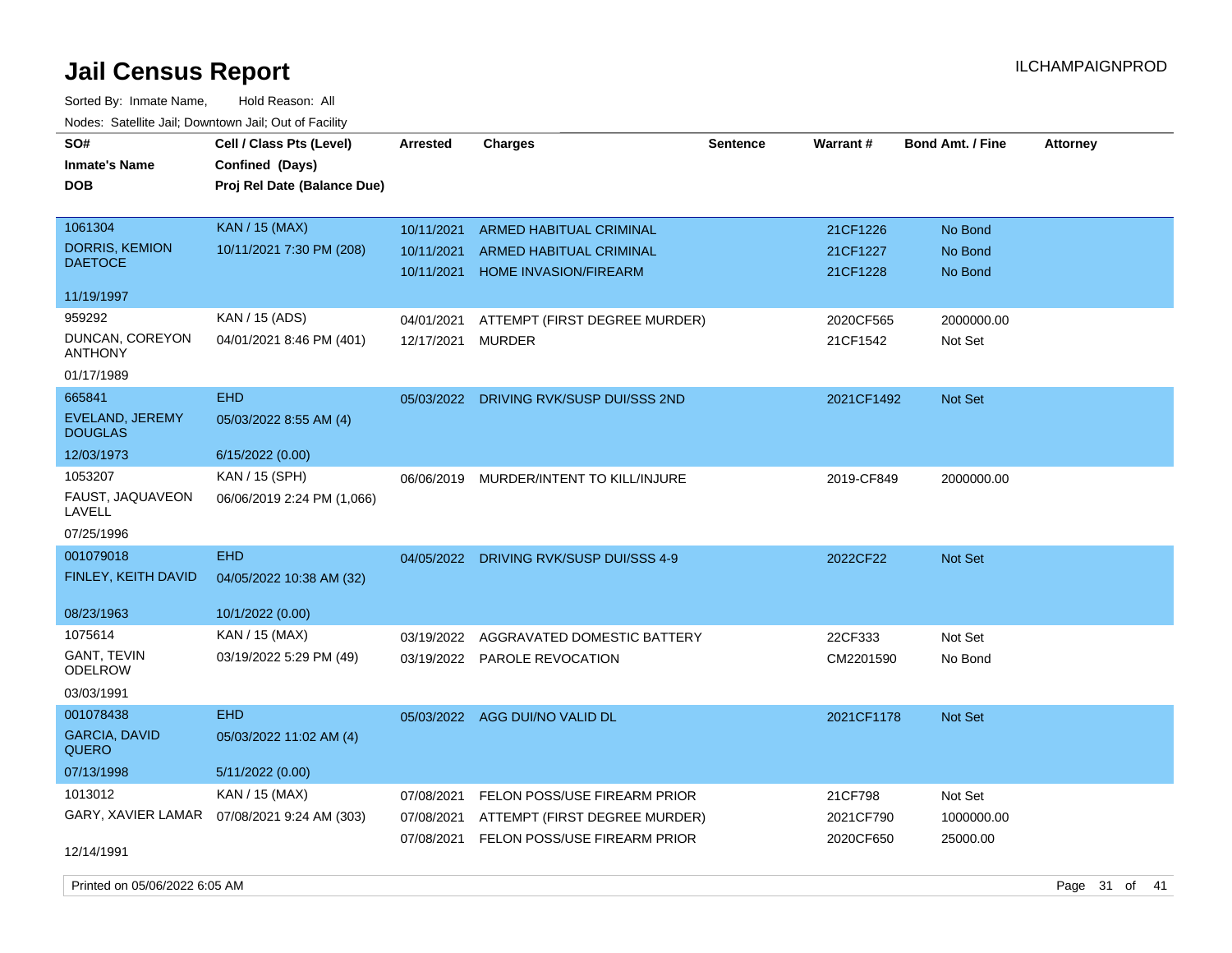| SO#<br><b>Inmate's Name</b><br><b>DOB</b>     | Cell / Class Pts (Level)<br>Confined (Days)<br>Proj Rel Date (Balance Due) | <b>Arrested</b>      | <b>Charges</b>                            | Sentence | Warrant #  | <b>Bond Amt. / Fine</b> | <b>Attorney</b> |
|-----------------------------------------------|----------------------------------------------------------------------------|----------------------|-------------------------------------------|----------|------------|-------------------------|-----------------|
|                                               |                                                                            |                      |                                           |          |            |                         |                 |
| 1065946                                       | <b>KAN / 10 (MED)</b>                                                      | 09/04/2021           | AGG BATTERY/DISCHARGE FIREARM             |          | 21CF1057   | 750000.00               |                 |
| <b>GODBOLT, DESMOND</b><br><b>DEVONTAE</b>    | 09/04/2021 1:17 AM (245)                                                   | 09/04/2021           | <b>RESIST/OBSTRUCTING A PEACE OFFICEF</b> |          | 21CM407    | <b>Not Set</b>          |                 |
| 11/15/1997                                    |                                                                            |                      |                                           |          |            |                         |                 |
| 1070118                                       | KAN / 15 (MAX)                                                             | 08/31/2021           | AGGRAVATED DOMESTIC BATTERY               |          | 21CF1049   | No Bond                 |                 |
| <b>GRAHAM, CORTEZ</b><br><b>LAMON</b>         | 08/31/2021 9:32 PM (249)                                                   | 09/02/2021           | <b>PROBATION VIOLATION</b>                |          | 21CF55     | Not Set                 |                 |
| 03/31/1976                                    |                                                                            |                      |                                           |          |            |                         |                 |
| 1076506                                       | <b>KAN / 15 (MAX)</b>                                                      | 09/17/2021           | AGG UUW/PERSON/CM THREAT VIOL             |          | 21CF1131   | Not Set                 |                 |
|                                               | GRAY, JAMARH EMERE 09/17/2021 10:41 AM (232)                               | 09/20/2021           | <b>DOMESTIC BATTERY</b>                   |          | 21CM430    | <b>Not Set</b>          |                 |
| 06/21/2003                                    |                                                                            |                      |                                           |          |            |                         |                 |
| 1055117                                       | <b>EHD</b>                                                                 | 02/15/2022           | AGG BATTERY/PUBLIC PLACE                  |          | 2021CM47   | Not Set                 |                 |
| GREAM, JOHN<br><b>ROBERT LEE</b>              | 02/15/2022 10:44 AM (81)                                                   |                      |                                           |          |            |                         |                 |
| 08/23/1996                                    | 6/13/2022 (0.00)                                                           |                      |                                           |          |            |                         |                 |
| 001078871                                     | <b>KAN / 5 (MIN)</b>                                                       | 02/22/2022           | <b>RESIDENTIAL BURGLARY</b>               |          | 2020JD14   | No Bond                 |                 |
| <b>HARRIS, MARTELL</b><br><b>TE'SHAWN</b>     | 02/22/2022 3:44 PM (74)                                                    | 02/22/2022           | <b>INDIRECT CRIMINAL CONTEMPT</b>         |          | 2020CC9    | 20000.00                |                 |
| 07/02/2003                                    |                                                                            |                      | 02/22/2022 ESCAPE/VIOLATE ELEC MONITORING |          | 22CF316    | 150000.00               |                 |
| 1037683                                       | <b>EHD</b>                                                                 |                      |                                           |          |            |                         |                 |
| HARRISON, HAROLD                              |                                                                            | 02/23/2022           | AGG DUI/LIC SUSP OR REVOKED               |          | 2020CF350  | Not Set                 |                 |
| <b>RAY</b>                                    | 02/23/2022 10:01 AM (73)                                                   | 02/23/2022 AGG DUI/3 |                                           |          | 2020CF1351 | Not Set                 |                 |
| 11/30/1963                                    | 5/22/2022 (0.00)                                                           |                      |                                           |          |            |                         |                 |
| 1073611                                       | <b>KAN / 5 (MIN)</b>                                                       | 02/09/2021           | DELIVERY OF OR POSSESSION OF W/INT        |          | 21CF160    | Not Set                 |                 |
| <b>HAYES, CAMERON</b><br><b>TAYLOR MALEEK</b> | 02/09/2021 3:10 PM (452)                                                   | 02/09/2021           | MFG 15>100 GR ECSTASY/ANALOG              |          | 21CF121    | 500000.00               |                 |
| 08/10/1998                                    |                                                                            |                      |                                           |          |            |                         |                 |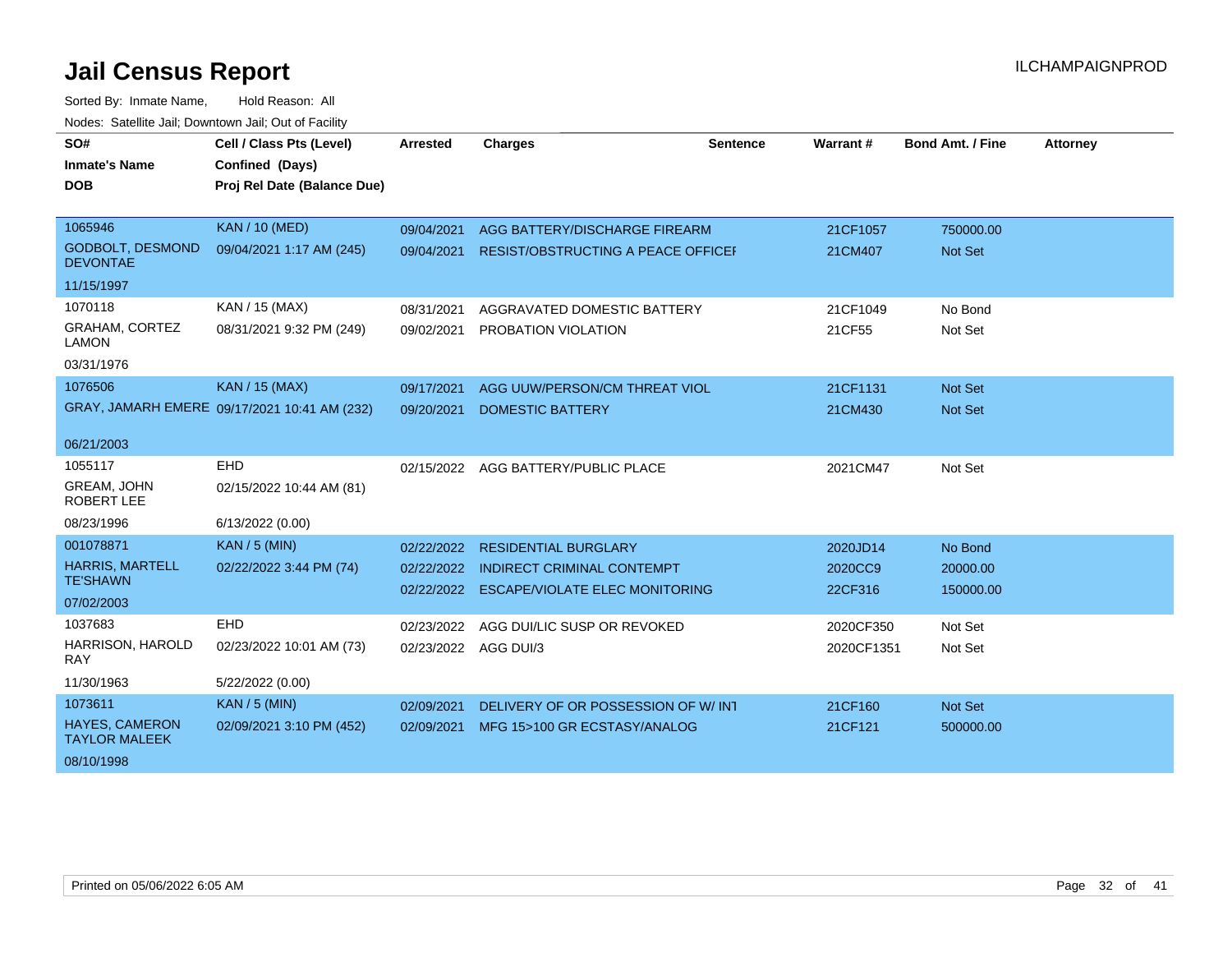| SO#<br><b>Inmate's Name</b><br><b>DOB</b>                   | Cell / Class Pts (Level)<br>Confined (Days)<br>Proj Rel Date (Balance Due) | <b>Arrested</b>                                                           | <b>Charges</b>                                                                                                                       | <b>Sentence</b> | Warrant#                                 | <b>Bond Amt. / Fine</b>                                                 | <b>Attorney</b> |
|-------------------------------------------------------------|----------------------------------------------------------------------------|---------------------------------------------------------------------------|--------------------------------------------------------------------------------------------------------------------------------------|-----------------|------------------------------------------|-------------------------------------------------------------------------|-----------------|
| 1045186<br>HOLBROOK, JOHNNIE<br><b>MATHIS</b><br>07/19/1996 | <b>KAN / 15 (MAX)</b><br>08/16/2021 11:07 AM (264)                         | 08/16/2021<br>08/16/2021<br>08/16/2021<br>08/16/2021<br>03/30/2022 MURDER | ARMED VIOLENCE/CATEGORY I<br>FELON POSS/USE WEAPON/FIREARM<br>AGG FLEEING POLICE/21 MPH OVER<br><b>FELON POSS/USE WEAPON/FIREARM</b> |                 | 21CF934<br>19CF968<br>21CF988<br>21CF989 | 1000000.00<br>Not Set<br><b>Not Set</b><br><b>Not Set</b><br>2000000.00 |                 |
| 972300<br>HOLT, MICHAEL<br><b>TERRELL</b><br>12/25/1989     | <b>KAN / 10 (MED)</b><br>12/22/2021 8:36 AM (136)                          | 12/22/2021<br>12/22/2021                                                  | <b>RESIDENTIAL BURGLARY</b><br>AGG CRIM SEX ABUSE/VICTIM <9                                                                          |                 | 18CF1691<br>19CF1277                     | 25000.00<br>250000.00                                                   |                 |
| 001078146<br>HUNT, TEIGAN<br><b>JAZAIREO</b><br>05/14/2003  | <b>KAN / 15 (MAX)</b><br>07/09/2021 12:41 PM (302)                         | 07/09/2021<br>07/09/2021                                                  | AGG BATTERY/DISCHARGE FIREARM<br>ARMED ROBBERY/ARMED W/FIREARM                                                                       |                 | 21CF795<br>21CF806                       | 1000000.00<br><b>Not Set</b>                                            |                 |
| 989743<br>JACKSON, STEVE<br><b>ALLEN</b><br>06/04/1991      | KAN / 15 (ADS)<br>04/13/2021 2:45 AM (389)                                 | 04/13/2021                                                                | AGGRAVATED DOMESTIC BATTERY                                                                                                          |                 | 21CF399                                  | Not Set                                                                 |                 |
| 001078788<br><b>JOHNSON, BRENTON</b><br>ZAE<br>08/07/1987   | <b>KAN / 5 (ADS)</b><br>01/21/2022 8:33 PM (106)                           |                                                                           | 01/21/2022 AGGRAVATED BATTERY                                                                                                        |                 | 22CF93                                   | Not Set                                                                 |                 |
| 57271<br><b>KEYS, CAPREE</b><br><b>REMONE</b><br>11/23/1982 | EHD<br>03/08/2022 9:17 AM (60)<br>9/3/2022(0.00)                           | 03/08/2022                                                                | DRIVING RVK/SUSP DUI/SSS 4-9<br>03/08/2022 DRIVING RVK/SUSP DUI/SSS 4-9                                                              |                 | 2021CF34<br>2020CF1116                   | Not Set<br>Not Set                                                      |                 |
| 1064445<br>LARUE, TERENCE<br><b>TRAMEL</b><br>12/23/1998    | <b>KAN / 15 (MAX)</b><br>04/23/2021 11:18 AM (379)                         | 04/23/2021<br>04/23/2021<br>04/23/2021                                    | <b>FELON POSS/USE FIREARM/PAROLE</b><br>AGG DISCHARGE FIREARM/OCC VEH<br>POSSESS 15<100 GRAMS COCAINE                                |                 | 21CF899<br>2021CF295<br>19CF1052         | Not Set<br>500000.00<br>10000.00                                        |                 |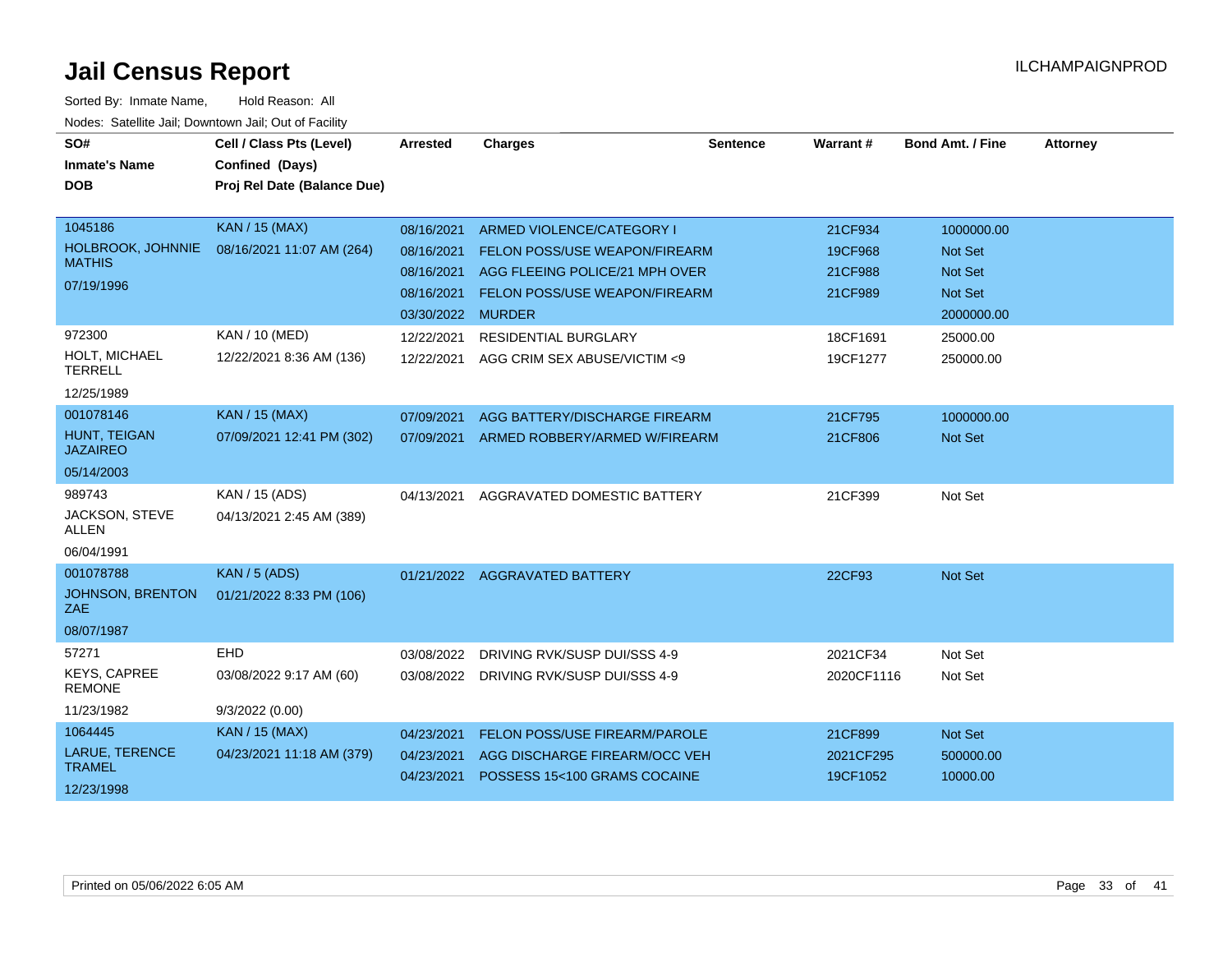Sorted By: Inmate Name, Hold Reason: All

| Nodes: Satellite Jail; Downtown Jail; Out of Facility |                             |                      |                                         |                 |            |                  |                 |
|-------------------------------------------------------|-----------------------------|----------------------|-----------------------------------------|-----------------|------------|------------------|-----------------|
| SO#                                                   | Cell / Class Pts (Level)    | <b>Arrested</b>      | <b>Charges</b>                          | <b>Sentence</b> | Warrant#   | Bond Amt. / Fine | <b>Attorney</b> |
| <b>Inmate's Name</b>                                  | Confined (Days)             |                      |                                         |                 |            |                  |                 |
| <b>DOB</b>                                            | Proj Rel Date (Balance Due) |                      |                                         |                 |            |                  |                 |
|                                                       |                             |                      |                                         |                 |            |                  |                 |
| 001078237                                             | <b>KAN / 15 (ADS)</b>       | 08/03/2021           | AGG DISCHARGE FIREARM/OCC VEH           |                 | 21CF928    | No Bond          |                 |
| LAWS, TERON<br><b>RAMONTE</b>                         | 08/03/2021 6:29 PM (277)    |                      |                                         |                 |            |                  |                 |
| 04/03/2001                                            |                             |                      |                                         |                 |            |                  |                 |
| 001078470                                             | KAN / 15 (MAX)              | 10/10/2021           | MURDER/INTENT TO KILL/INJURE            |                 | 21CF1221   | Not Set          |                 |
| LEE, AMAHRION<br>JA'MERE                              | 10/10/2021 1:23 PM (209)    |                      |                                         |                 |            |                  |                 |
| 11/05/2002                                            |                             |                      |                                         |                 |            |                  |                 |
| 1052425                                               | <b>EHD</b>                  |                      | 04/26/2022 DRIVING ON SUSPENDED LICENSE |                 | 2021TR9328 | <b>Not Set</b>   |                 |
| LEO, MICHAEL JAMES                                    | 04/26/2022 9:13 AM (11)     |                      |                                         |                 |            |                  |                 |
|                                                       |                             |                      |                                         |                 |            |                  |                 |
| 04/09/1994                                            | 5/25/2022 (0.00)            |                      |                                         |                 |            |                  |                 |
| 1005717                                               | KAN / 5 (MIN)               | 03/31/2022           | AGG DUI/3                               |                 | 22CF372    | 100000.00        |                 |
| LEWIS, ORLANDO<br><b>DESHONE</b>                      | 03/31/2022 1:56 PM (37)     | 03/31/2022 AGG DUI/3 |                                         |                 | 22CF373    | 100000.00        |                 |
| 01/31/1987                                            |                             |                      |                                         |                 |            |                  |                 |
| 56792                                                 | <b>KAN / 10 (MED)</b>       | 02/02/2021           | ARMED HABITUAL CRIMINAL                 |                 | 2021CF141  | 500000.00        |                 |
| LILLARD, LAWRENCE<br><b>TYRONE</b>                    | 02/02/2021 2:11 PM (459)    | 02/22/2021           | DRIVING ON REVOKED LICENSE              |                 | 21TR426    | 5000.00          |                 |
| 10/20/1982                                            |                             |                      |                                         |                 |            |                  |                 |
| 001077850                                             | EHD                         | 05/04/2022           | DRIVING RVK/SUSP DUI/SSS 4-9            |                 | 2021CF303  | Not Set          |                 |
| MALDONADO-<br>GUITIERREZ, FELIX                       | 05/04/2022 10:11 AM (3)     |                      |                                         |                 |            |                  |                 |
| 06/19/1977                                            | 10/30/2022 (0.00)           |                      |                                         |                 |            |                  |                 |
| 001078896                                             | <b>KAN / 15 (MAX)</b>       | 03/01/2022           | ARMED HABITUAL CRIMINAL                 |                 | 22CF239    | Not Set          |                 |
| MANN, DAVID<br><b>WILBERT, Junior</b>                 | 03/01/2022 4:35 AM (67)     |                      |                                         |                 |            |                  |                 |
| 04/02/1976                                            |                             |                      |                                         |                 |            |                  |                 |
| 1004137                                               | KAN / 15 (MAX)              | 02/14/2022           | AGG CRIM SEX ABUSE/VIC 13-17            |                 | 22CF165    | 250000.00        |                 |
| MCDONALD, DAVON D                                     | 02/14/2022 4:21 PM (82)     |                      |                                         |                 |            |                  |                 |

11/08/1992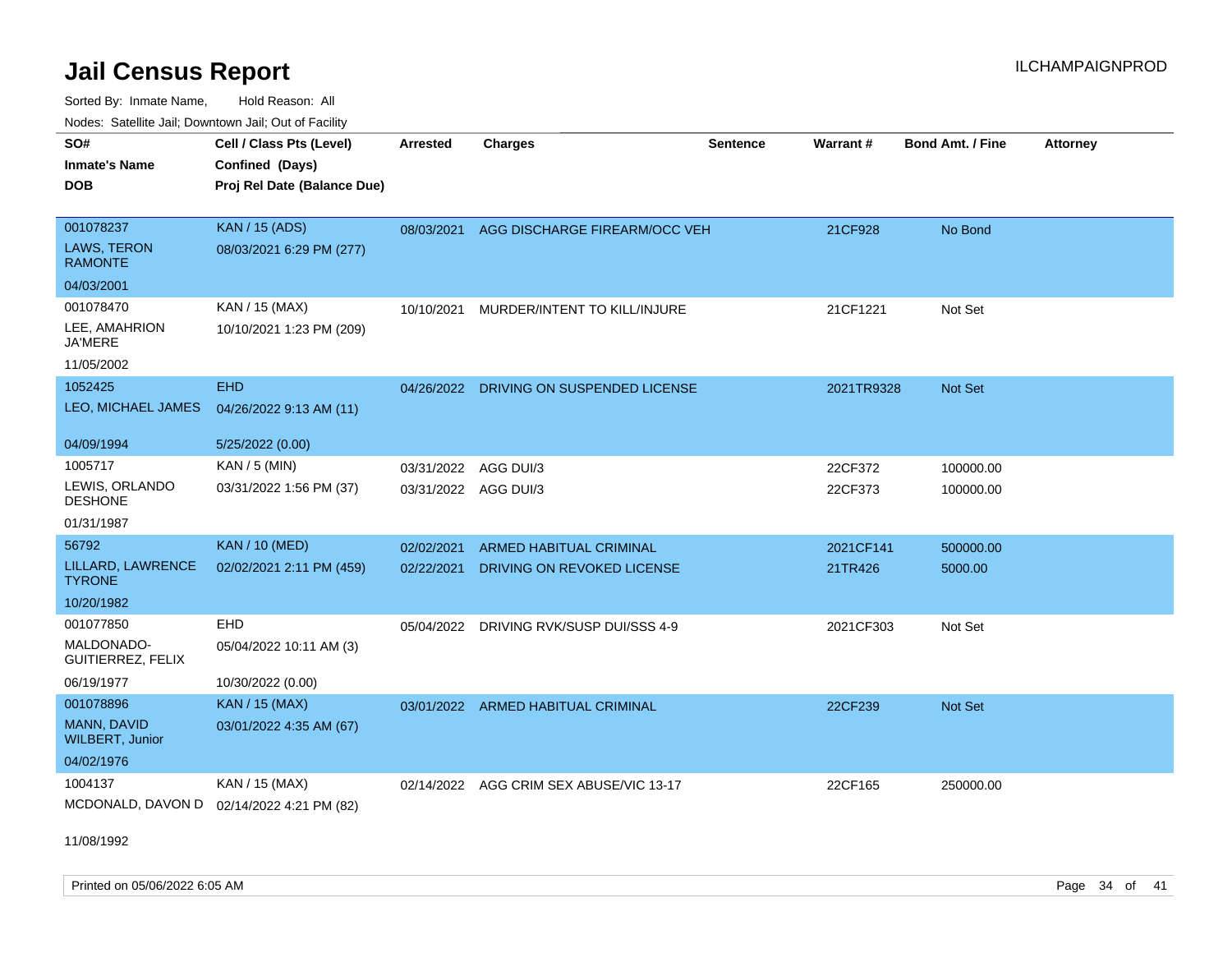Sorted By: Inmate Name, Hold Reason: All Nodes: Satellite Jail; Downtown Jail; Out of Facility

| SO#                                      | Cell / Class Pts (Level)                      | Arrested          | <b>Charges</b>                 | <b>Sentence</b> | Warrant#    | <b>Bond Amt. / Fine</b> | <b>Attorney</b> |
|------------------------------------------|-----------------------------------------------|-------------------|--------------------------------|-----------------|-------------|-------------------------|-----------------|
| <b>Inmate's Name</b>                     | Confined (Days)                               |                   |                                |                 |             |                         |                 |
| <b>DOB</b>                               | Proj Rel Date (Balance Due)                   |                   |                                |                 |             |                         |                 |
|                                          |                                               |                   |                                |                 |             |                         |                 |
| 001078575                                | <b>KAN / 10 (MED)</b>                         | 11/09/2021        | <b>GUNRUNNING</b>              |                 | 21CF1330    | 750000.00               |                 |
| <b>MCLAURIN, KEYON A</b>                 | 11/09/2021 12:41 PM (179)                     |                   |                                |                 |             |                         |                 |
| 11/19/2002                               |                                               |                   |                                |                 |             |                         |                 |
| 1011046                                  | KAN / 15 (ADS)                                | 04/10/2021        | ATTEMPT (FIRST DEGREE MURDER)  |                 | 21CF392     | Not Set                 |                 |
| MILES, DARRION<br><b>ANTONIO KEVONTA</b> | 04/11/2021 12:46 AM (391)                     | 03/24/2022 MURDER |                                |                 | 22CF346     | Not Set                 |                 |
| 03/18/1990                               |                                               |                   |                                |                 |             |                         |                 |
| 1075635                                  | <b>KAN / 10 (ADS)</b>                         | 05/11/2021        | MFG/DEL CANNABIS/30-500 GRAMS  |                 | 20CF1402    | 100000.00               |                 |
| MILES, DEVLON VON,                       | 05/11/2021 10:39 PM (361)                     | 05/11/2021        | AGG DISCHARGE FIREARM/OCC VEH  |                 | 21CF538     | <b>Not Set</b>          |                 |
| Junior                                   |                                               | 02/23/2022 MURDER |                                |                 | 22CF219     | <b>Not Set</b>          |                 |
| 11/04/2000                               |                                               |                   |                                |                 |             |                         |                 |
| 001077278                                | KAN / 15 (MAX)                                | 10/06/2020        | MURDER/INTENT TO KILL/INJURE   |                 | 2020CF146   | 2000000.00              |                 |
| MILLER, D'ANDRE                          | 10/06/2020 12:49 PM (578)                     | 10/06/2020        | AGG FLEEING POLICE/21 MPH OVER |                 | 2019CF1171  | 50000.00                |                 |
| 09/08/1986                               |                                               |                   |                                |                 |             |                         |                 |
| 001078712                                | <b>KAN / 10 (MED)</b>                         | 12/23/2021        | AGG DISCH FIREARM/1ST AID PERS |                 | 21CF1581    | Not Set                 |                 |
| MONTGOMERY,<br><b>RASHARD MYKI</b>       | 12/23/2021 4:27 PM (135)                      |                   |                                |                 |             |                         |                 |
| 11/05/2001                               |                                               |                   |                                |                 |             |                         |                 |
| 1026477                                  | KAN / 15 (ADS)                                | 09/21/2021        | AGG DISCHARGE FIREARM/OCC VEH  |                 | 21CF1138    | Not Set                 |                 |
| NEWBILL, DEVONTRE<br><b>LAMONT</b>       | 09/21/2021 2:27 AM (228)                      | 09/22/2021        | PROBATION VIOLATION            |                 | 20CF577     | Not Set                 |                 |
| 11/22/1993                               |                                               |                   |                                |                 |             |                         |                 |
| 1072907                                  | <b>KAN</b>                                    | 07/14/2021        | CRIMINAL DAMAGE <\$500/SCHOOL  |                 | 2021CF840   | 5000.00                 |                 |
| NIKOLAEV, YEVGENIY                       | 07/14/2021 10:10 PM (297)                     | 07/14/2021        | ATTEMPT (FIRST DEGREE MURDER)  | 10y (DOC)       | 2021-CF-832 | 2000000.00              |                 |
| 10/06/1983                               |                                               |                   |                                |                 |             |                         |                 |
| 001078063                                | KAN / 15 (MAX)                                | 06/15/2021        | AGG CRIM SEX ASSAULT/WEAPON    |                 | 2021CF678   | 1000000.00              |                 |
|                                          | PERRY, ROBERT Junior 06/15/2021 4:37 PM (326) | 06/15/2021        | <b>ROBBERY</b>                 |                 | 2021CF159   | 25000.00                |                 |

12/21/1990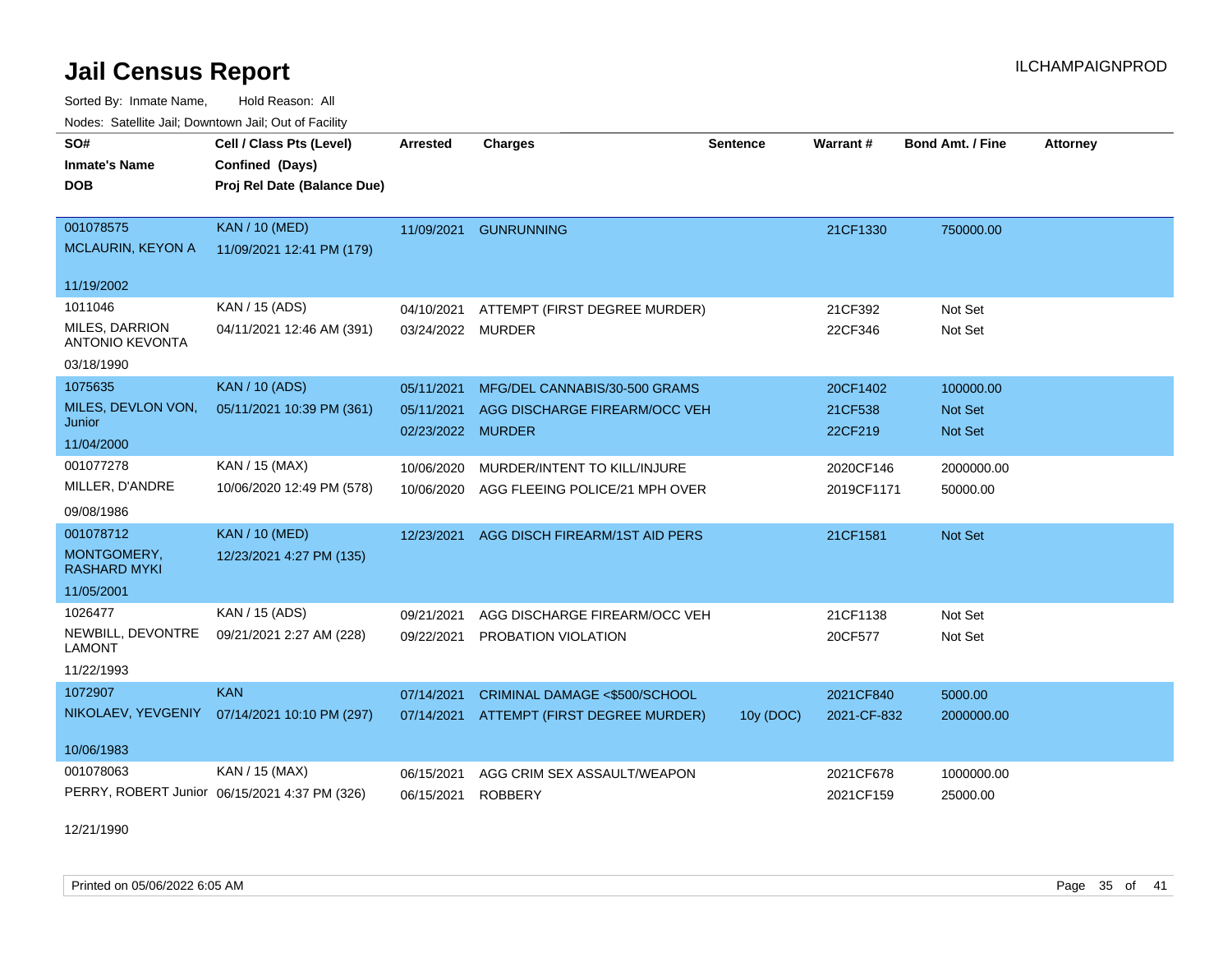| roaco. Calcinio dan, Downtown dan, Out or Fabilit |                                             |                     |                                           |          |             |                         |                 |
|---------------------------------------------------|---------------------------------------------|---------------------|-------------------------------------------|----------|-------------|-------------------------|-----------------|
| SO#                                               | Cell / Class Pts (Level)                    | Arrested            | <b>Charges</b>                            | Sentence | Warrant#    | <b>Bond Amt. / Fine</b> | <b>Attorney</b> |
| <b>Inmate's Name</b>                              | Confined (Days)                             |                     |                                           |          |             |                         |                 |
| <b>DOB</b>                                        | Proj Rel Date (Balance Due)                 |                     |                                           |          |             |                         |                 |
|                                                   |                                             |                     |                                           |          |             |                         |                 |
| 1059512                                           | <b>KAN / 10 (MED)</b>                       | 04/12/2022          | <b>DOMESTIC BATTERY</b>                   | 2y (DOC) | 2019-CF-589 | Not Set                 |                 |
| PHILLIPS, LAMAR<br><b>DESHAWN</b>                 | 04/12/2022 5:15 PM (25)                     |                     | 04/12/2022 RESIST/OBSTRUCT WITH INJURY    |          | 22CF451     | Not Set                 |                 |
| 04/02/1996                                        |                                             |                     |                                           |          |             |                         |                 |
| 1015033                                           | KAN / 10 (MED)                              | 03/05/2022          | POSSESSION OF STOLEN FIREARM              |          | 21CF1172    | 500000.00               |                 |
| PICKENS, DANTE<br><b>DEVON</b>                    | 03/05/2022 4:01 AM (63)                     |                     | 03/05/2022 POSS AMT CON SUB EXCEPT(A)/(D) |          | 20CF109     | 20000.00                |                 |
| 01/05/1993                                        |                                             |                     |                                           |          |             |                         |                 |
| 001078799                                         | <b>KAN / 10 (MED)</b>                       |                     | 01/27/2022 FIREARM/FOID INVALID/NOT ELIG  |          | 22CF116     | Not Set                 |                 |
| PURNELL, MARKISE<br><b>MONROE</b>                 | 01/27/2022 9:50 AM (100)                    |                     |                                           |          |             |                         |                 |
| 07/13/2002                                        |                                             |                     |                                           |          |             |                         |                 |
| 001078942                                         | $KAN / 5$ (MIN)                             | 03/13/2022          | MFG/DEL CANNABIS/500<2000 GR              |          | 22CF307     | Not Set                 |                 |
| QATTOUM, ADHAM M                                  | 03/13/2022 11:31 PM (55)                    |                     |                                           |          |             |                         |                 |
| 07/22/1994                                        |                                             |                     |                                           |          |             |                         |                 |
| 982660                                            | <b>KAN / 10 (MED)</b>                       | 03/22/2022 BURGLARY |                                           |          | 22CF339     | No Bond                 |                 |
| REYNOLDS, DAVID<br><b>ALLEN</b>                   | 03/22/2022 4:11 AM (46)                     |                     |                                           |          |             |                         |                 |
| 03/27/2002                                        |                                             |                     |                                           |          |             |                         |                 |
| 001077614                                         | KAN / 15 (MAX)                              |                     | 01/17/2021 ATTEMPT (FIRST DEGREE MURDER)  |          | 21CF66      | Not Set                 |                 |
| <b>DEVON</b>                                      | ROBINSON, DONTRELL 01/17/2021 3:08 PM (475) |                     |                                           |          |             |                         |                 |
| 09/22/2002                                        |                                             |                     |                                           |          |             |                         |                 |
| 1061216                                           | <b>KAN / 10 (MED)</b>                       | 06/22/2021          | <b>HOME INVASION/FIREARM</b>              |          | 21CF727     | Not Set                 |                 |
| <b>RUNGE, ANDRE</b><br><b>MARSEAN</b>             | 06/22/2021 4:42 PM (319)                    |                     |                                           |          |             |                         |                 |
| 12/05/1997                                        |                                             |                     |                                           |          |             |                         |                 |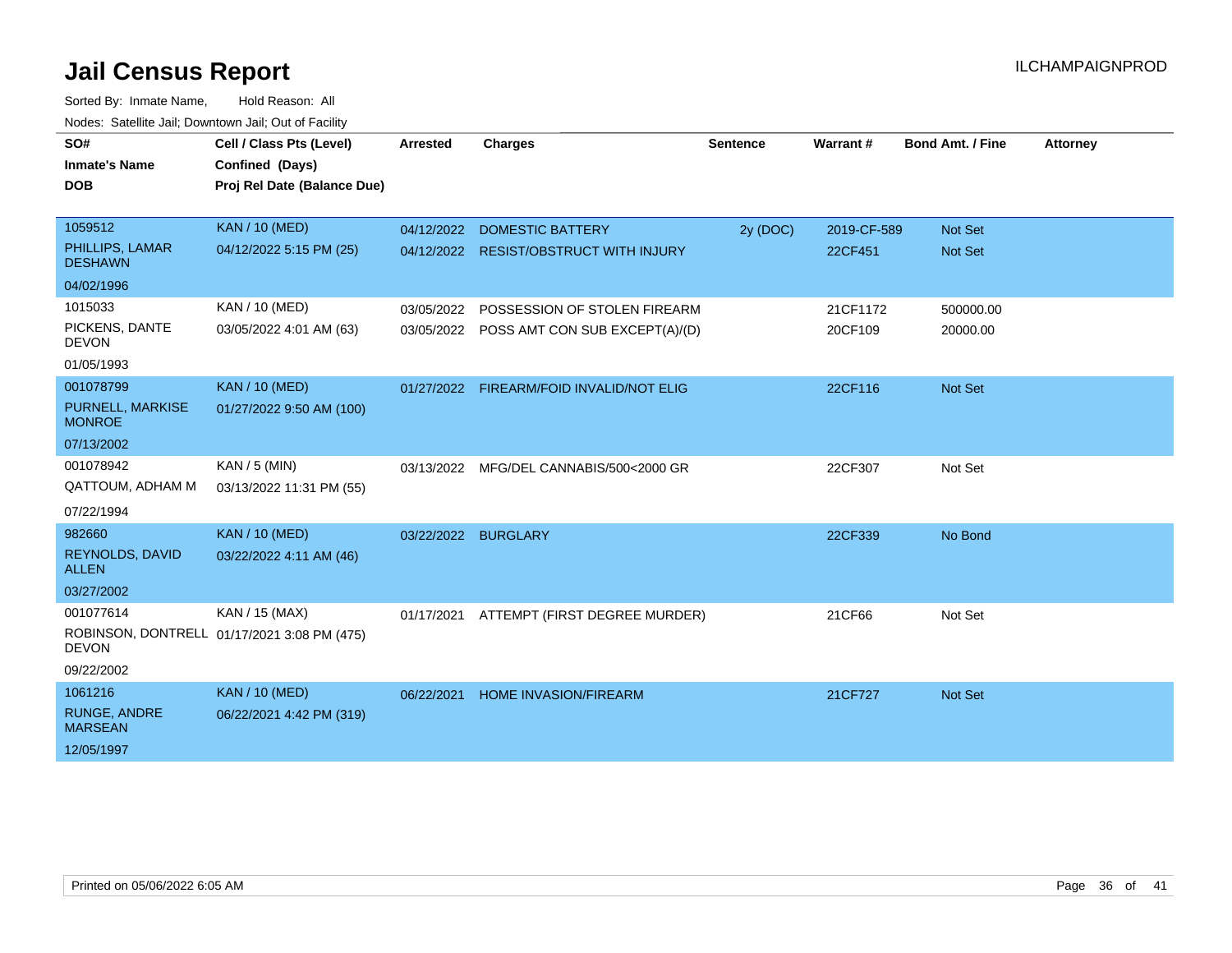| SO#                                    | Cell / Class Pts (Level)    | Arrested   | <b>Charges</b>                         | <b>Sentence</b> | Warrant#    | <b>Bond Amt. / Fine</b> | <b>Attorney</b> |
|----------------------------------------|-----------------------------|------------|----------------------------------------|-----------------|-------------|-------------------------|-----------------|
| <b>Inmate's Name</b>                   | Confined (Days)             |            |                                        |                 |             |                         |                 |
| <b>DOB</b>                             | Proj Rel Date (Balance Due) |            |                                        |                 |             |                         |                 |
|                                        |                             |            |                                        |                 |             |                         |                 |
| 650295                                 | <b>PIA / 50 (MAX)</b>       | 04/22/2020 | <b>CRIMINAL SEXUAL ASSAULT</b>         |                 | 2020-CF407  | 750000.00               |                 |
| SANDAGE, JERALD                        | 04/22/2020 6:30 AM (745)    | 04/22/2020 | <b>CRIMINAL SEXUAL ASSAULT</b>         |                 | 2020-CF408  | 750000.00               |                 |
| <b>EUGENE</b>                          |                             | 04/22/2020 | <b>CRIMINAL SEXUAL ABUSE</b>           |                 | 2020-CF409  | 750000.00               |                 |
| 06/07/1971                             |                             | 04/22/2020 | <b>CRIMINAL SEXUAL ASSAULT</b>         |                 | 2020-CF410  | 750000.00               |                 |
|                                        |                             | 04/22/2020 | <b>OFFICIAL MISCONDUCT</b>             |                 | 2019-CF1811 | 25000.00                |                 |
| 1075386                                | KAN / 15 (MAX)              | 04/13/2022 | AGG UNLAWFUL USE OF WEAPON/VEH         |                 | 2022CF463   | No Bond                 |                 |
| SANDERS, MARQUIS<br><b>JOVON</b>       | 04/13/2022 7:18 PM (24)     |            |                                        |                 |             |                         |                 |
| 01/19/2002                             |                             |            |                                        |                 |             |                         |                 |
| 59178                                  | <b>KAN / 15 (MAX)</b>       | 12/13/2021 | AGG DISCHARGE FIREARM/OCC VEH          |                 | 21CF1274    | 1500000.00              |                 |
| <b>SANDERS, MICHAEL</b><br><b>JEAN</b> | 12/13/2021 4:17 PM (145)    |            |                                        |                 |             |                         |                 |
| 12/22/1967                             |                             |            |                                        |                 |             |                         |                 |
| 001078898                              | KAN / 15 (MAX)              | 03/02/2022 | AGG DISCHARGE FIREARM                  |                 | 22CF254     | Not Set                 |                 |
| SAROLAS, JONATHAN<br>E.                | 03/02/2022 9:20 AM (66)     |            |                                        |                 |             |                         |                 |
| 07/16/1988                             |                             |            |                                        |                 |             |                         |                 |
| 1000820                                | <b>KAN / 15 (MAX)</b>       | 01/24/2022 | FELON POSS/USE WEAPON/FIREARM          |                 | 22CF105     | Not Set                 |                 |
| SCHNEIDER, SONGAN<br><b>MICHAEL</b>    | 01/24/2022 8:20 AM (103)    |            | 01/24/2022 AGGRAVATED DOMESTIC BATTERY |                 | 21CF1433    | 25000.00                |                 |
| 08/18/1992                             |                             |            |                                        |                 |             |                         |                 |
| 001078704                              | KAN / 15 (MAX)              | 12/21/2021 | MURDER/INTENT TO KILL/INJURE           |                 | 21CF1575    | Not Set                 |                 |
| SHORTER, JAQUAN<br><b>MAURICE</b>      | 12/23/2021 1:23 AM (135)    |            |                                        |                 |             |                         |                 |
| 10/08/1998                             |                             |            |                                        |                 |             |                         |                 |
| 47195                                  | <b>KAN / 5 (MIN)</b>        | 12/27/2021 | <b>RESIDENTIAL BURGLARY</b>            |                 | 2020CF1222  | 10000.00                |                 |
| SIMMONS, JAMES<br><b>ROBERT</b>        | 12/27/2021 8:42 AM (131)    | 12/28/2021 | <b>RESIDENTIAL BURGLARY</b>            |                 | 2021CF1596  | Not Set                 |                 |
| 03/13/1975                             |                             |            |                                        |                 |             |                         |                 |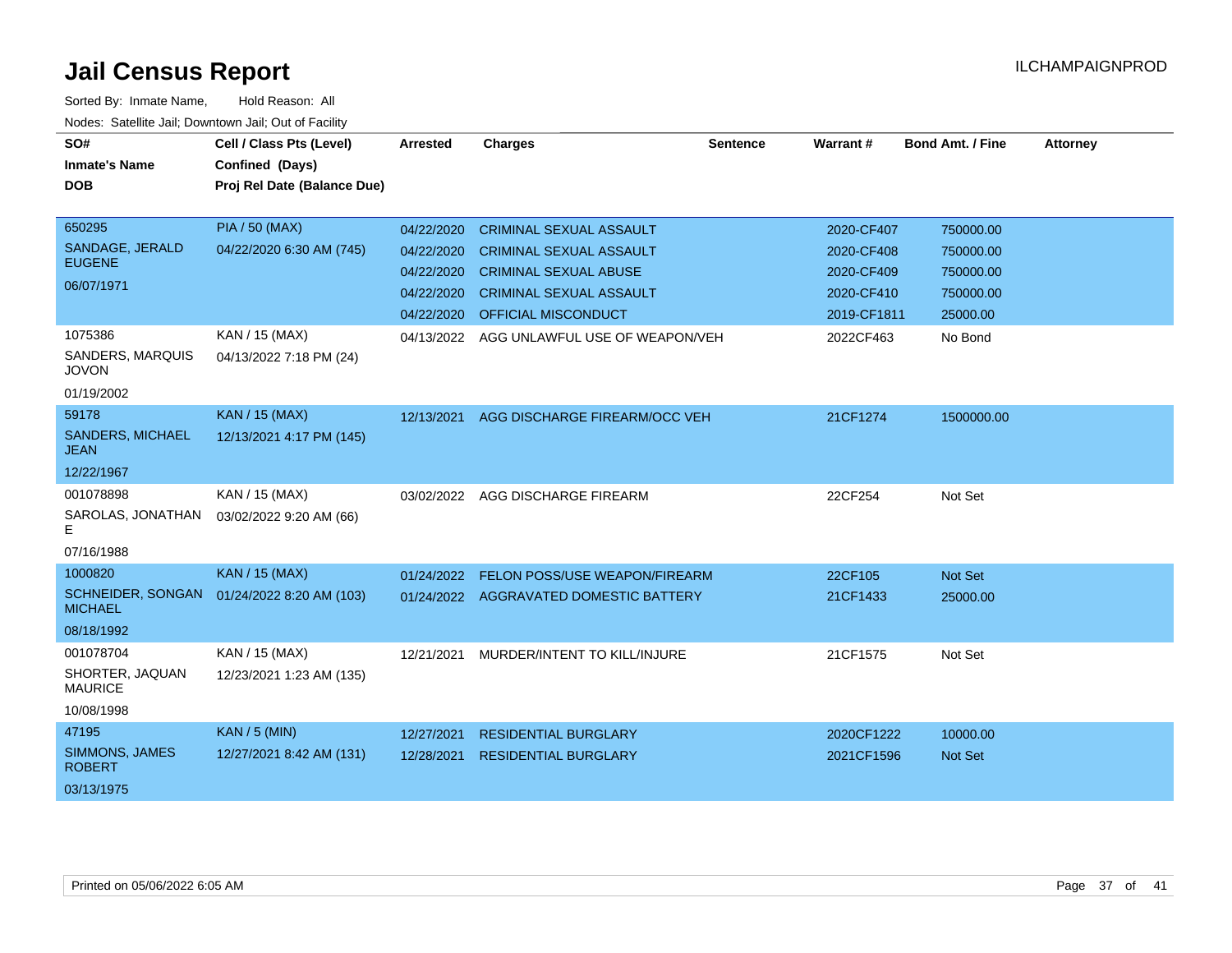| SO#                                       | Cell / Class Pts (Level)                      | <b>Arrested</b> | <b>Charges</b>                           | <b>Sentence</b> | <b>Warrant#</b> | <b>Bond Amt. / Fine</b> | <b>Attorney</b> |
|-------------------------------------------|-----------------------------------------------|-----------------|------------------------------------------|-----------------|-----------------|-------------------------|-----------------|
| <b>Inmate's Name</b>                      | Confined (Days)                               |                 |                                          |                 |                 |                         |                 |
| <b>DOB</b>                                | Proj Rel Date (Balance Due)                   |                 |                                          |                 |                 |                         |                 |
|                                           |                                               |                 |                                          |                 |                 |                         |                 |
| 1062194                                   | <b>KAN / 15 (MAX)</b>                         | 02/27/2020      | MURDER/OTHER FORCIBLE FELONY             |                 | 20CF-247        | 1000000.00              |                 |
| <b>SIMMONS, MICHAEL</b><br><b>JAMAL</b>   | 02/27/2020 1:11 PM (800)                      | 09/23/2020      | AGG BATTERY/DISCHARGE FIREARM            |                 | 20CF1061        | Not Set                 |                 |
| 11/03/1997                                |                                               |                 |                                          |                 |                 |                         |                 |
| 1038158                                   | KAN / 10 (MED)                                | 02/04/2022      | CRIMINAL SEX ASSAULT/CONSENT             |                 | 22CF146         | Not Set                 |                 |
| SMITH, RASHAD<br><b>JARECE</b>            | 02/04/2022 11:42 PM (92)                      |                 |                                          |                 |                 |                         |                 |
| 09/16/1995                                |                                               |                 |                                          |                 |                 |                         |                 |
| 49079                                     | <b>EHD</b>                                    |                 | 05/04/2022 AGG DUI/NO VALID DL           |                 | 2021CF1098      | Not Set                 |                 |
| SOUTHWARD, JAMES<br><b>WILLIAM, Third</b> | 05/04/2022 9:15 AM (3)                        |                 |                                          |                 |                 |                         |                 |
| 06/17/1978                                | 5/13/2022 (0.00)                              |                 |                                          |                 |                 |                         |                 |
| 001077868                                 | KAN / 15 (MAX)                                | 04/21/2021      | ARMED ROBBERY/ARMED W/FIREARM            |                 | 21CF445         | Not Set                 |                 |
| SPEARMENT,<br><b>KENTRELL</b>             | 04/21/2021 9:48 PM (381)                      |                 | 08/19/2021 FLEEING/ATTEMPT ELUDE OFFICER |                 | 2021TR1053      | 1000.00                 |                 |
| 01/21/2002                                |                                               |                 |                                          |                 |                 |                         |                 |
| 001078182                                 | EHD / 5 (MIN)                                 | 12/20/2021      | DRIVING ON REVOKED LICENSE               |                 | 2021CF800       | No Bond                 |                 |
| <b>STRONG, KEVIN</b><br><b>GARDNER</b>    | 12/20/2021 4:34 PM (138)                      |                 |                                          |                 |                 |                         |                 |
| 02/12/1963                                | 6/18/2022 (0.00)                              |                 |                                          |                 |                 |                         |                 |
| 65920                                     | KAN / 15 (MAX)                                | 12/21/2021      | ARMED ROBBERY/ARMED W/FIREARM            |                 | 21CF1543        | 100000.00               |                 |
| TAPSCOTT,<br><b>CORNELIUS</b>             | 12/21/2021 10:57 PM (137)                     |                 |                                          |                 |                 |                         |                 |
| 07/14/1985                                |                                               |                 |                                          |                 |                 |                         |                 |
| 1046632                                   | <b>KAN / 15 (MAX)</b>                         | 09/14/2021      | ARMED VIOLENCE/CATEGORY II               |                 | 21CF912         | 750000.00               |                 |
|                                           | TATE, JAVON MARQUIS 09/14/2021 12:10 PM (235) |                 |                                          |                 |                 |                         |                 |
| 08/10/1996                                |                                               |                 |                                          |                 |                 |                         |                 |
| 64779                                     | <b>EHD</b>                                    | 04/27/2022      | DRIVING RVK/SUSP DUI/SSS 4-9             |                 | 2021CF864       | Not Set                 |                 |
| TERRY, MICHAEL<br><b>DWAYNE</b>           | 04/27/2022 9:57 AM (10)                       |                 |                                          |                 |                 |                         |                 |
| 03/02/1963                                | 10/23/2022 (0.00)                             |                 |                                          |                 |                 |                         |                 |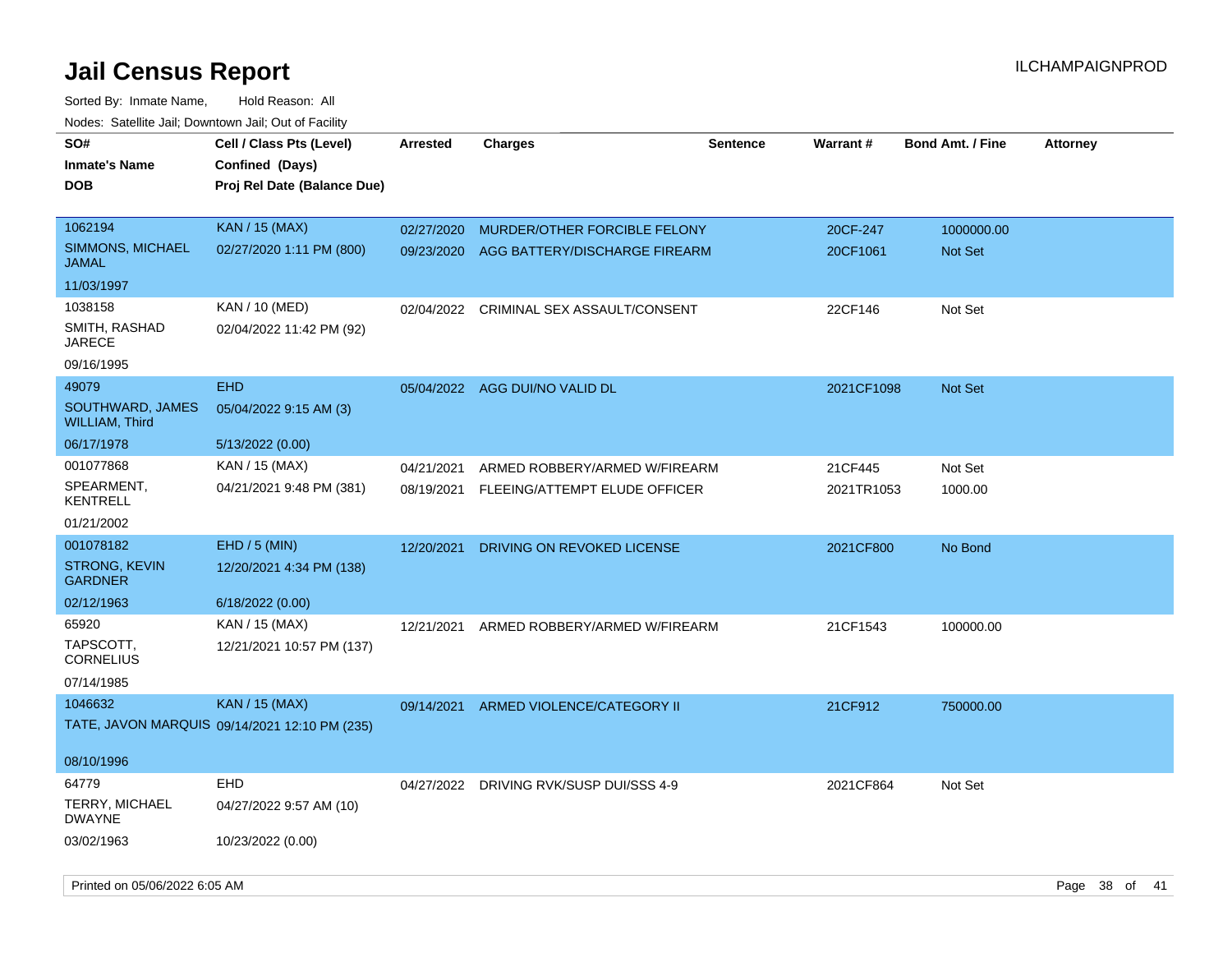| rougs. Calcing Jan, Downtown Jan, Out of Facility |                             |                 |                                          |                 |            |                         |                 |
|---------------------------------------------------|-----------------------------|-----------------|------------------------------------------|-----------------|------------|-------------------------|-----------------|
| SO#                                               | Cell / Class Pts (Level)    | <b>Arrested</b> | <b>Charges</b>                           | <b>Sentence</b> | Warrant#   | <b>Bond Amt. / Fine</b> | <b>Attorney</b> |
| <b>Inmate's Name</b>                              | Confined (Days)             |                 |                                          |                 |            |                         |                 |
| <b>DOB</b>                                        | Proj Rel Date (Balance Due) |                 |                                          |                 |            |                         |                 |
| 001079064                                         | <b>KAN / 10 (MED)</b>       |                 | 04/15/2022 AGG UUW/VEHICLE/NO FOID       |                 | 2022CFAWOW | <b>Not Set</b>          |                 |
| <b>TOLBERT, ERIC</b><br><b>LAMONT</b>             | 04/15/2022 6:29 PM (22)     |                 |                                          |                 |            |                         |                 |
| 05/27/1997                                        |                             |                 |                                          |                 |            |                         |                 |
| 1033031                                           | KAN / 15 (MAX)              | 08/19/2020      | *AGG BATTERY W/FIREARM/PERSON            |                 | 2020-CF923 | 500000.00               |                 |
| TOMS, ANDREW<br><b>CHUCKY</b>                     | 08/19/2020 5:59 PM (626)    |                 |                                          |                 |            |                         |                 |
| 09/28/1978                                        |                             |                 |                                          |                 |            |                         |                 |
| 1004142                                           | <b>KAN / 15 (MAX)</b>       | 10/27/2021      | POSSESSION OF METH/15<100GRAMS           |                 | 2021CF1298 | 1500000.00              |                 |
| TOY, KAYON LARENZ                                 | 10/22/2021 1:01 PM (197)    |                 |                                          |                 |            |                         |                 |
| 09/12/1991                                        |                             |                 |                                          |                 |            |                         |                 |
| 001078250                                         | KAN / 10 (ADS)              | 08/07/2021      | FELON POSS WEAPON/BODY ARMOR             |                 | 21CF950    | Not Set                 |                 |
| TRAVIS, JORDAN<br><b>TESHAUN</b>                  | 08/07/2021 10:27 AM (273)   |                 |                                          |                 |            |                         |                 |
| 03/03/1996                                        |                             |                 |                                          |                 |            |                         |                 |
| 512160                                            | <b>KAN / 15 (MAX)</b>       |                 | 03/10/2022 ARMED HABITUAL CRIMINAL       |                 | 22CF296    | Not Set                 |                 |
| <b>TURNER, CHARLES</b><br><b>EDWARD</b>           | 03/10/2022 12:00 PM (58)    |                 |                                          |                 |            |                         |                 |
| 09/05/1986                                        |                             |                 |                                          |                 |            |                         |                 |
| 1068806                                           | <b>EHD</b>                  |                 | 05/04/2022 AGG DUI/NO VALID DL           |                 | 2020CF1474 | Not Set                 |                 |
| VELEZ-MENDEZ,<br>JAIME MANUAL                     | 05/04/2022 12:05 PM (3)     |                 |                                          |                 |            |                         |                 |
| 09/03/1983                                        | 6/2/2022 (0.00)             |                 |                                          |                 |            |                         |                 |
| 001077992                                         | <b>KAN / 15 (MAX)</b>       |                 | 03/31/2022 ARMED ROBBERY/NO FIREARM      |                 | 21CF590    | 100000.00               |                 |
| <b>WADE, DONTE</b><br>LAMONT                      | 03/31/2022 1:25 PM (37)     |                 |                                          |                 |            |                         |                 |
| 09/05/1986                                        |                             |                 |                                          |                 |            |                         |                 |
| 001079004                                         | KAN / 15 (MED)              |                 | 04/02/2022 FELON POSS/USE WEAPON/FIREARM |                 | 22CF391    | No Bond                 |                 |
| WALLS, MICHAEL<br><b>DIANSIO</b>                  | 04/02/2022 4:16 AM (35)     |                 |                                          |                 |            |                         |                 |
| 06/21/1991                                        |                             |                 |                                          |                 |            |                         |                 |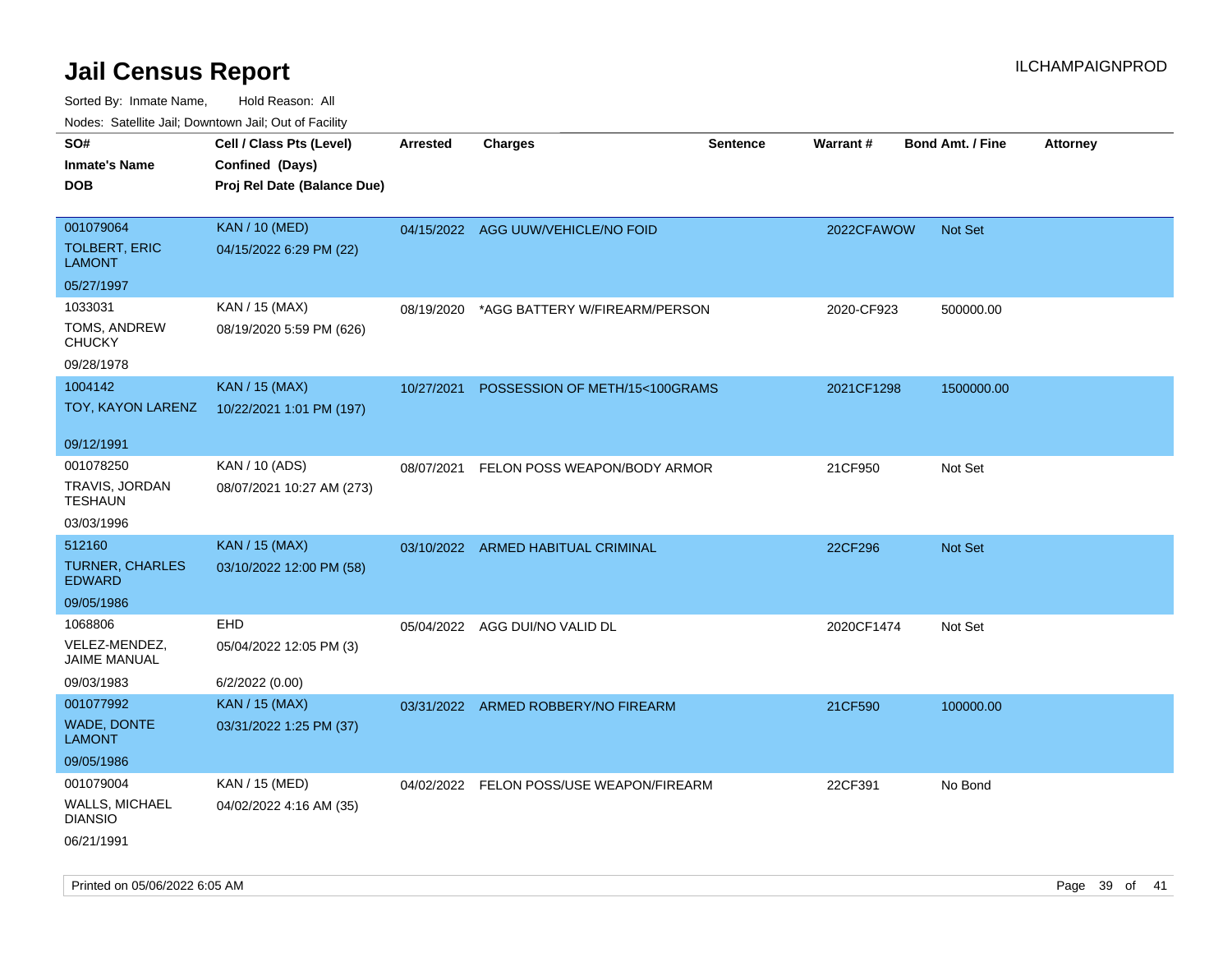Sorted By: Inmate Name, Hold Reason: All

| Nodes: Satellite Jail; Downtown Jail; Out of Facility |  |  |
|-------------------------------------------------------|--|--|
|                                                       |  |  |

| SO#<br><b>Inmate's Name</b>                                                                        | Cell / Class Pts (Level)<br>Confined (Days)                                                    | <b>Arrested</b>                                                    | <b>Charges</b>                                                                                                                                              | <b>Sentence</b> | Warrant #                                                                     | <b>Bond Amt. / Fine</b>                               | <b>Attorney</b> |
|----------------------------------------------------------------------------------------------------|------------------------------------------------------------------------------------------------|--------------------------------------------------------------------|-------------------------------------------------------------------------------------------------------------------------------------------------------------|-----------------|-------------------------------------------------------------------------------|-------------------------------------------------------|-----------------|
| <b>DOB</b>                                                                                         | Proj Rel Date (Balance Due)                                                                    |                                                                    |                                                                                                                                                             |                 |                                                                               |                                                       |                 |
| 961786<br><b>WARREN, DESIE</b><br><b>ARNEZ</b><br>04/28/1988<br>1035462<br><b>WASHINGTON, MARK</b> | <b>KAN / 15 (ADS)</b><br>01/24/2022 7:23 AM (103)<br>KAN / 15 (MAX)<br>03/25/2022 8:47 AM (43) |                                                                    | 01/24/2022 ARMED HABITUAL CRIMINAL<br>03/25/2022 ARMED HABITUAL CRIMINAL                                                                                    |                 | 22CF104<br>22CF186                                                            | Not Set<br>750000.00                                  |                 |
| <b>ANTHONY</b><br>01/06/1994                                                                       |                                                                                                |                                                                    |                                                                                                                                                             |                 |                                                                               |                                                       |                 |
| 1062558<br><b>WELLS, JIAMANTE</b><br><b>AMORE</b><br>09/02/1995                                    | <b>KAN / 10 (MED)</b><br>10/02/2021 8:29 PM (217)                                              | 10/02/2021                                                         | FELON POSS/USE WEAPON/FIREARM                                                                                                                               |                 | 21CF1185                                                                      | Not Set                                               |                 |
| 1002033<br><b>WEST, ANTONIO</b><br><b>DEONTA</b><br>04/15/1992                                     | KAN / 15 (MAX)<br>09/08/2021 11:01 PM (241)                                                    | 09/08/2021<br>09/08/2021<br>09/08/2021<br>09/08/2021<br>09/08/2021 | DRIVING ON SUSPENDED LICENSE<br>ARMED ROBBERY/ARMED W/FIREARM<br>AGG UNLAWFUL USE OF WEAPON/VEH<br>OBSTRCT JUSTICE/LEAVE STATE<br>ARMED VIOLENCE/CATEGORY I |                 | 2019-TR-11944<br>2020-CF-1406<br>2021-CF-AWOW<br>2021-CF-AWOW<br>2021-CF-AWOW | 5000.00<br>500000.00<br>Not Set<br>Not Set<br>Not Set |                 |
| 1022068<br><b>WILKINS, MICHAEL</b><br><b>CARL</b><br>07/10/1992                                    | <b>KAN / 15 (ADS)</b><br>10/10/2021 5:07 AM (209)                                              | 10/10/2021                                                         | FELON POSS/USE WEAPON/FIREARM                                                                                                                               |                 | 21CF1212                                                                      | Not Set                                               |                 |
| 001078709<br>WILLIAMS, DAVID LEE<br>12/18/1989                                                     | KAN / 15 (MAX)<br>12/22/2021 11:00 AM (136)                                                    | 12/22/2021                                                         | ARMED VIOLENCE/CATEGORY I                                                                                                                                   |                 | 21CF1586                                                                      | Not Set                                               |                 |
| 1049234<br><b>WILLIAMS, KHAMRON</b><br><b>MARCELL</b><br>08/15/1995                                | <b>KAN / 10 (MED)</b><br>01/22/2022 9:30 AM (105)                                              | 01/22/2022                                                         | AGGRAVATED DOMESTIC BATTERY                                                                                                                                 |                 | 22CF94                                                                        | Not Set                                               |                 |